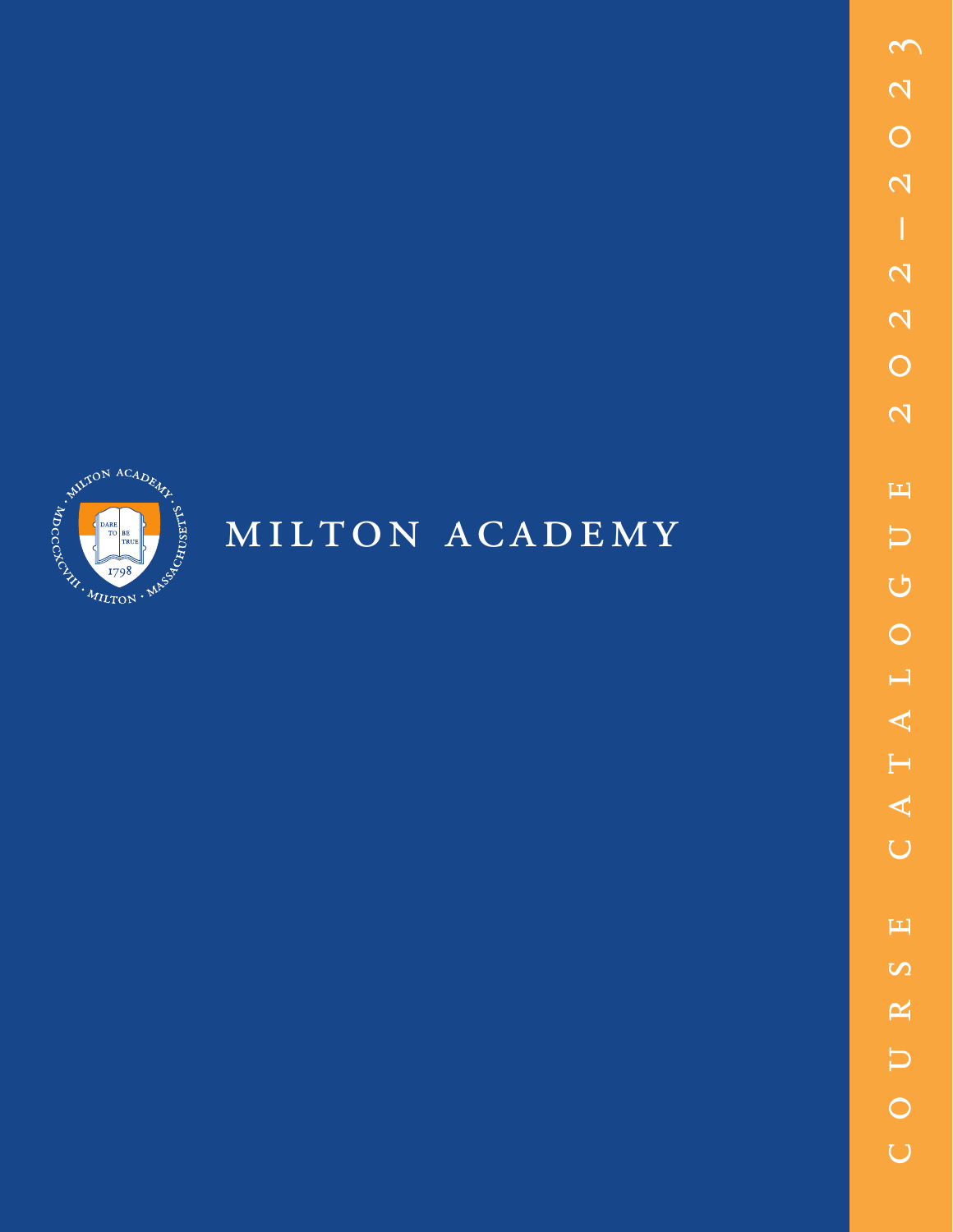# **Contents**

| Dear Student                       | 1               |
|------------------------------------|-----------------|
| Course Levels & Expectations       | 1               |
| Diploma Course Load Requirements   | 1               |
| Departmental Diploma Requirements  | 2               |
| <b>Course Requiring Permission</b> | $\overline{a}$  |
| The Mountain School                | $\overline{2}$  |
| Arts                               | 3               |
| Arts Program                       | 3               |
| Music                              | $\overline{3}$  |
| Performing Arts                    | $\overline{4}$  |
| <b>Visual Arts</b>                 | 6               |
| Classics                           | 10              |
| <b>Computer Science</b>            | 12              |
| English                            | 13              |
| History & Social Sciences          | 16              |
| <b>Independent Courses</b>         | 20              |
| Mathematics                        | 20              |
| Modern Languages                   | $\overline{22}$ |
| French                             | 22              |
| Spanish                            | 24              |
| Chinese                            | $\overline{24}$ |
| Intensive Languages                | 10,22           |
| Non-Credit Required Courses        | 26              |
| Physical Education & Athletics     | 27              |
| Science                            | $\overline{28}$ |
| <b>Half Courses</b>                | 32              |
| <b>Semester Courses</b>            | 32              |

The courses, requirements and information included in this catalogue were accurate at the time of publication. Any changes voted by the faculty will be updated in June 2018. The most up-to-date version of this catalogue can be found on the Milton Academy Web site at *www.milton.edu.*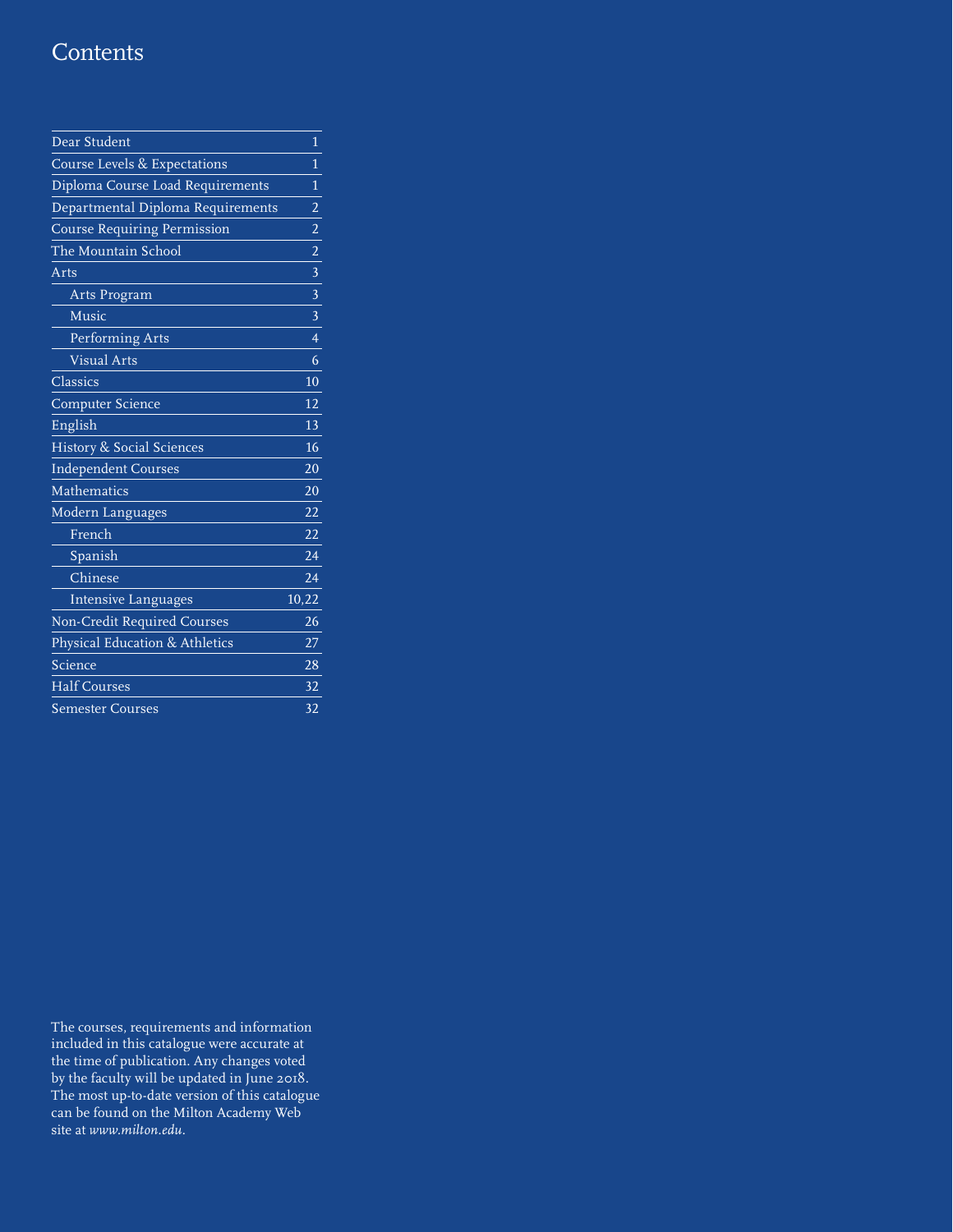# Dear Student,

This catalogue holds within its pages myriad opportunities for you as a scholar. The courses described enrich the Milton Academy curriculum, and I encourage you to take your time as you read about and consider the offerings you'll find here.

The various disciplines will allow you to cultivate passions, explore new interests, and examine different perspectives. Course selection is an opportunity for you to build a program that complements your interests in the classroom, your activities on Milton's campus, and your ambitions for the future.

Here are a few strategies that may guide you as you make your choices:

- Outline the courses that you may want to take over your entire Milton career, keeping in mind graduation requirements. Some courses have prerequisites; many do not need to be taken in a particular year.
- Second choices can be important, as some courses may fill up and others may not run if enrollment is insufficient.
- Advisors, classroom teachers, students, and the registrar can be helpful to you as you make your decisions. Ask questions, and take advantage of their wisdom and guidance.

Milton students are truly creative and critical thinkers, and engaged and independent learners. I encourage you to use this catalogue as a valuable tool, as it gives you the freedom to develop your own rigorous academic curriculum, which is at the core of a Milton education. Expand your knowledge, challenge your perceptions of the world, and commit yourself to a learning experience that will inspire and transform you.

Heather Sugrue Academic Dean

# Course Levels and Expectations

Milton has several designations for accelerated work: Honors, Accelerated, and Advanced.

Full-year courses may expect 4.5 to 5.5 hours per week of student learning time, including time spent in class. Class IV students may expect a maximum of 4.5 hours per week, including class time. Therefore, homework assignments should average 30 minutes in preparation for each class meeting for Class IV students and 30 to 45 minutes in preparation for each class meeting for students in Classes I–III.

# Diploma Course Load Requirements

| Entering Class IV  | 18 credits |
|--------------------|------------|
| Entering Class III | 13 credits |
| Entering Class II  | o credits  |

The typical course load for an Upper School student is five credits. Milton offers three types of courses: a full course, meeting all year and earning one credit; a half course, meeting all year and earning one half credit; and a semester course, meeting for one semester and earning one half credit. Students can earn the correct number of credits by taking a combination of full, half, and semester courses. A student must carry at least four academic credits at all times and may never carry more than five and one half credits.

#### **Although we hope to offer all the courses described in this catalogue, courses that do not directly fulfill a diploma requirement will be offered only if enrollment is sufficient.**

Students must earn a passing grade in a course in order to receive diploma credit. To be promoted in any one year, a student must earn a minimum of four credits, one of which must be English, and earn grades of C– or better in at least three of those credits.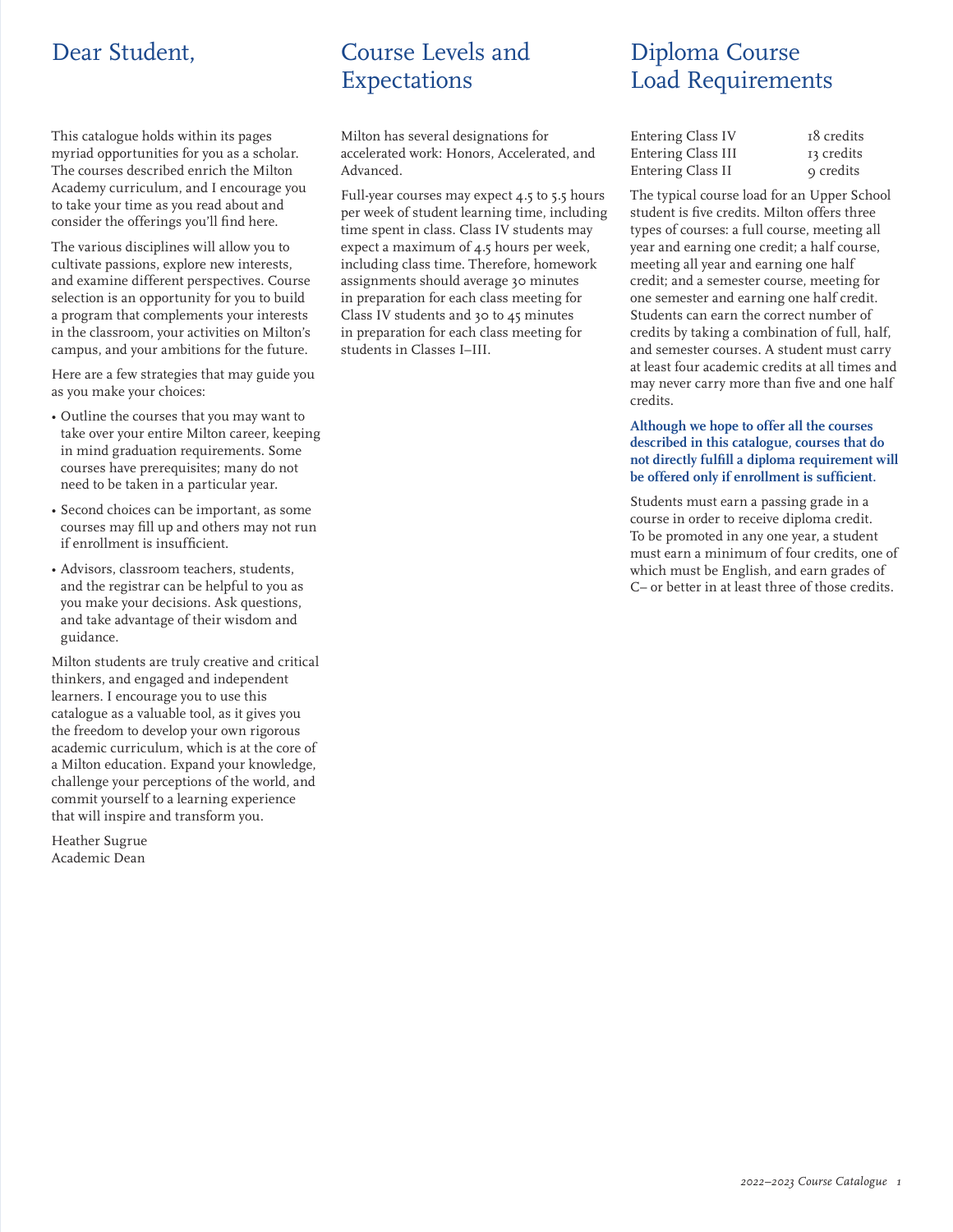# Departmental Diploma Requirements

Milton encourages the development of individualized programs of study and the in-depth exploration of subjects of interest. The School's departmental diploma requirements facilitate these objectives, and students typically go beyond the diploma requirements in many academic disciplines. Below are the general requirements for each department. Successful completion of the courses listed below will meet these minimum requirements. Please refer to individual departments for more specific guidelines.

#### **English**

One full course each year

#### **Mathematics**

Proof & Problem Solving Algebraic Concepts

#### **Languages**

Level 3

#### **Science**

Chemistry or Physics Biology

#### **History**

World History: Challenges & Changemakers U.S. History *or* United States in the Modern World 1 **and** 2

#### **Arts Program**

One full-year course after Class IV (see note in Arts Program section) *or* Music Package

# **Physical Education**

Class IV: Three seasons Class III: Three seasons including Fitness Concepts Class II: Two seasons including CPR Class I: Two seasons (CPR if not taken in Class II)

#### **Current Events/Public Speaking**

One ten-week course in Class III (or Class II)

# **Required Non-credit Courses**

Introductory courses in Music, Performing Arts and Visual Arts; and a course in Health and Project Adventure

# Courses Requiring Departmental Permission

Enrollment in Advanced, Honors, and Accelerated levels in the following departments will be at the discretion of each department. Please refer any questions to the department chair.

Classics Jesse Sawyer Mathematics LeeAnn Brash Modern Languages Marisela Funes Science Michael Edgar

To enroll in any of the courses listed below, you must first obtain departmental permission from the following faculty member.

#### **Arts Program**

| Music Package            | Adrian               |  |
|--------------------------|----------------------|--|
| Anantawan                |                      |  |
| Jazz Improvisation       | <b>Bob Sinicrope</b> |  |
| Arts                     |                      |  |
| Adv. Visual Arts courses | Ian Torney           |  |

Adv. Creative Writing Lisa Baker Adv. Jazz Improvisation Bob Sinicrope Adv. Drama courses Kelli Edwards Adv. Dance courses Kelli Edwards

#### **Computer Science**

Computer Programming Level 2 and up Chris Hales

#### **Music**

Chamber Singers Ted Whalen Chamber Orchestra Adrian Anantawan

# The Mountain School

The Mountain School of Milton Academy, a semester program open to Class II students, offers rigorous courses that allow students to fulfill Milton Academy's diploma requirements while living and learning on a working farm in Vermont. The Mountain School cultivates a diverse and interdependent community of scholars who learn to know a place and take care of it. Through collaborative learning and shared work, students emerge from their semester prepared to reach beyond the self and focus on the common good.

Students take five academic classes for a full semester credit. English and Environmental Science are required, and students choose three of the following courses based on continuity with their program at Milton: Math, Language (French, Spanish, Latin, Chinese), U.S. History, Physics, Chemistry (spring only), Humanities, or Studio Art. Every student participates in the Outdoor Program, which counts as a Physical Education credit. All classes are all offered at the Honors or AP level.

A full description of the Mountain School's curriculum is available at www. mountainschool.org or from the associate dean of students. Applications are due in February of the Class III year for the following fall or spring semester.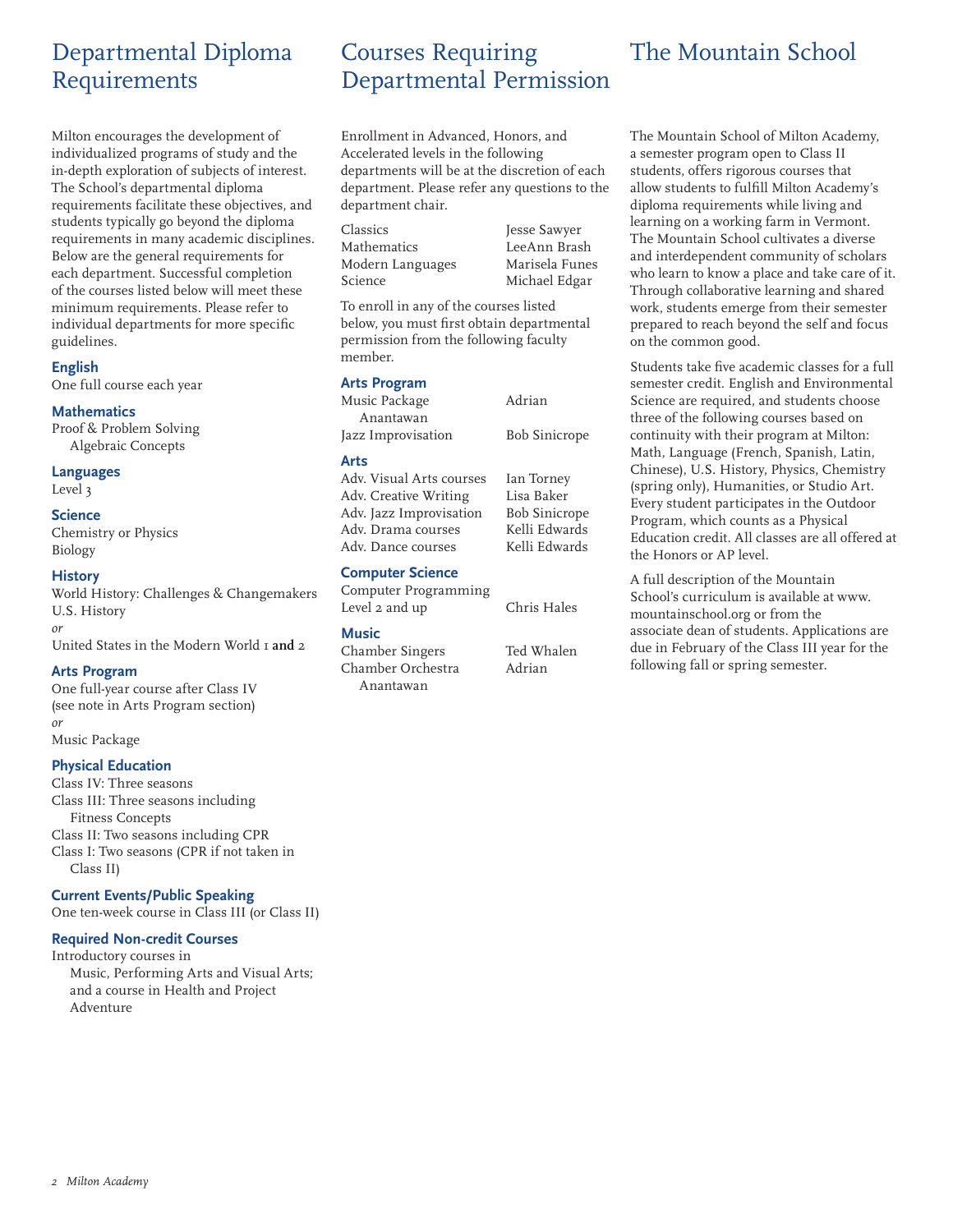# Arts Program Music

Arts Program courses foster creative thinking and introduce students to new ways of perceiving and interpreting ideas. All are full-credit, graded courses and students should expect to do some preparation outside of class. All students entering Milton before their Class II year must take one Arts Program course. This requirement is normally fulfilled in Class II or III. Students are welcome to take additional Arts Program courses after they have fulfilled the diploma requirement, and many advanced arts courses require a particular Arts Program course as a prerequisite. Arts Program courses do not presuppose any special talents but do require energetic participation and effort. Any one of the courses listed below satisfies the Arts Program diploma requirement.

NOTE: Students entering in Class II are not required to complete an Arts Program course except as a prerequisite to advanced-level elective courses.

# **Courses fulfilling Arts Program requirement:**

Sculpture|Ceramics + Design Drawing|Painting + Design Photography|Digital Imaging + Design Technology|Media + Design Film|Moving-Image + Design Oral Interpretation of Literature Drama Dance Design for the Theatre Creative Writing Jazz Improvisation Music Package NOTE: The courses listed above are open to Classes I–III only.

# **Music Theory**

# *(Half Course)*

*Classes I, II, & III* Starting with the fundamentals of music, this course explores a wide variety of music theory topics and theoretical problems. Music is examined through harmonic and melodic analysis. Besides the written analysis, music is examined from an aural standpoint through ear training and sightsinging. No past musical experience is necessary, although it is helpful.

### **Chamber Singers**

### *(Half Course)*

*Classes I, II, & III* This is a performing organization that emphasizes tone and detail of phrasing. Students study and perform great choral literature from every period, especially literature that is written for smaller choral groups. Individuals improve their sightreading skills, their vocal technique and their knowledge of musical styles. Membership in Glee Club and an audition are required.

### **Chamber Orchestra**

*(Half Course) Classes I, II, & III* The chamber orchestra consists of woodwind, brass, string or percussion players. Students will experience and perform repertoire of other ensemble types (e.g., wind band, string orchestra, chamber music), gaining core competencies to become collaborative, creative ensembleoriented musicians. A virtual audition will be required during the summer to section students prior to the opening of the Fall semester.

#### **Music Package**

*Satisfies Arts Program Requirement Classes I, II, & III* In place of a single Arts Program course, students with special interest in music may satisfy the arts requirement through a combination of musical activities. The Music Package, designed by and for each student, includes one of the half courses offered by the department, comprising performance experience through choral singing, chamber music, or orchestral playing. Students are required to participate in a course-based performing ensemble each year they are at Milton. Additionally, students must complete a class in music theory or music history, either at Milton or by a faculty-approved equivalent course outside of school. Music lessons may be part of the package, but lessons alone do not fulfill the performance component. In lieu of music history or

theory, students can propose an independent project, using their musical abilities to create social and civic impact in their community. A written application for the Music Package should specify the components of the package and requires the approval of both the music department chair and the academic dean. Applications must be completed by March of the Class II year.

#### **Jazz Improvisation**

#### *Satisfies Arts Program Requirement Classes I, II, & III*

This course gives students experience in ensemble playing and improvisation in the jazz and jazz/rock idioms. Students learn and play in a group and explore the tunes for structure and harmony. This course emphasizes listening to recordings integral to the course work. Elementary knowledge of scales is required. The focus is on the development of improvisational and ensemble skills through playing. *(Permission of the department chair is required.)*

### **Advanced Jazz Improvisation**

#### *Classes I, II, & III*

In this continuation of the introductory course, greater emphasis is placed on performing, and the music is more challenging. Students explore complex chord scales, rhythms, and structures. The course usually focuses on one artist or one style of jazz music per semester. Additional years in this course allow the advanced jazz student to continue studying and performing under the guidance of our jazz faculty. *(Permission of the department chair is required.)*

#### **Advanced Jazz Improvisation**

# *(Half Course) Classes I & II*

In this continuation of the introductory course, greater emphasis is placed on performing, and the music is more challenging. Students explore complex chord scales, rhythms, and structures. Additional years in this course allow the advanced jazz student to continue studying and performing under the guidance of our jazz faculty. (*Permission of the department chair is required.)*

#### **Private Instrumental and Vocal Lessons** *(non-credit)*

Milton Academy facilitates private music instruction in the Kellner Performing Arts Center to provide individualized instruction for voice, winds, brass, and string instruments. Private music teachers hail from a variety of backgrounds, including classical, jazz, and pop-style performance.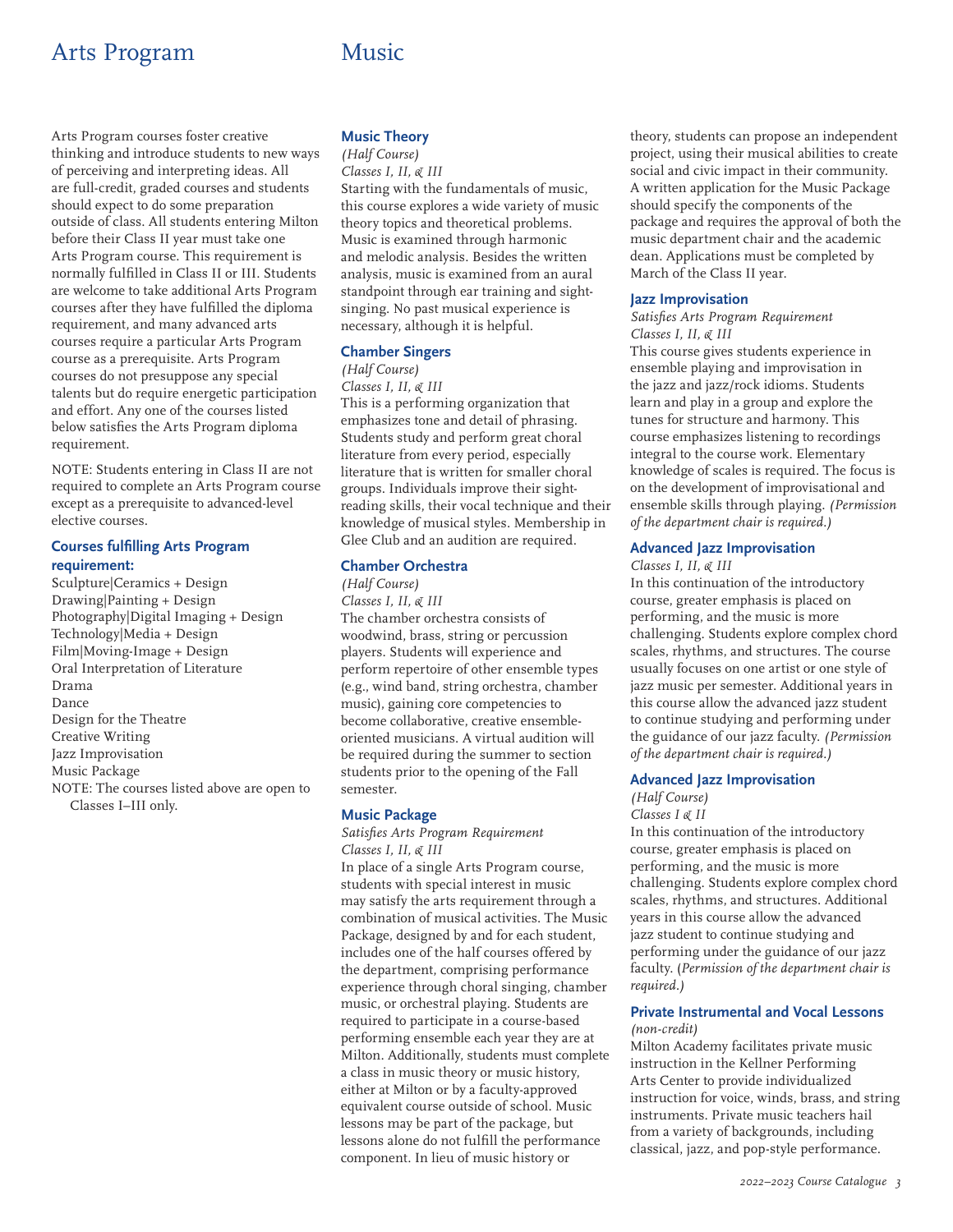# Performing Arts

The Music Department will assist with finding teachers for students wishing to have instruction in instruments not listed.

Session I Music lessons begin in October and end in January. Session II begins in February, and continues through the end of the school year. There are twelve 45-minute lessons in each session. Lessons are generally scheduled after school but may also be scheduled during the school day depending on a student's schedule. As such, lessons are arranged individually by the teachers and students based on mutual availability. Financial aid for private music lessons is available to Upper School students who receive financial aid for tuition.

# **Dance**

*Satisfies Arts Program Requirement Classes I, II, & III*

This comprehensive course is designed both for students who have had little or no previous formal dance experience and for the intermediate-level dancer. Students explore and practice the principles of dance technique, improvisation, and composition, working to develop greater awareness, freedom, and control in the use of the body as an instrument of expression. Ballet, modern, and jazz dance styles will be introduced and practiced.

# **Advanced Dance: Modern**

#### *(Half Course) Classes I & II*

This course is designed for students prepared to work at the advanced or intermediate level in modern dance technique. Students practice advanced warm-up exercises, center combinations, and movement patterns. Students may learn repertory from established modern dance choreographers. In addition to technique, students explore improvisation and dance composition in a more in-depth manner, culminating in a collaborative performance in the Winter Dance Concert. *(Prerequisite: Arts Program Dance or permission of the department chair.)*

### **Advanced Dance: Ballet**

*(Half Course)*

*Classes I & II*

This course is designed for dancers prepared to work at the advanced or intermediate level in ballet technique. Students practice advanced warm-up exercises, center combinations, and movement patterns. In addition to technique, students may learn repertory from choreographed ballets. *(Prerequisite: Arts Program Dance or permission of the department chair.)*

# **Advanced Dance: Choreography**

*(Half Course) Classes I & II*

This course explores the path from improvisational dancing to sophisticated dance making. In a fun and supportive atmosphere, students cultivate their natural movement resources, developing movement ideas into fully shaped dance and movement pieces. Students also study relevant and wellestablished choreographers. No formal dance training is required; however, the ability and the desire to move are necessary. Students in this course will work collaboratively to create and perform a dance for the Winter Dance Concert. This course is strongly

recommended for students interested in choreographing as individuals for the Winter Dance Concert. *(Permission of the department chair is required.)*

#### **Drama**

#### *Satisfies Arts Program Requirement Classes I, II, & III*

This course teaches acting skills to students of all experience levels. From interested novices to the advanced performer, each actor is given tools to continue their performingarts growth. Exercises and scene work aim at developing concentration, freedom, and power of expression, connection with a text and with acting partners, and a process for approaching characterization. The emphasis is on representational acting techniques and contemporary, realistic texts. Attendance at all Upper School performances is required. Excursions to professional productions may be required.

# **Advanced Drama: Directing**

*(Half Course) Classes I & II*

This course introduces students to the principles and practices of directing for the stage. The course is project-based and emphasizes hands-on instruction and exploration in the directing of scenes and short plays. Students learn the basics of concept development, actor coaching, and blocking. The course is highlighted with a public presentation of student directed work in the spring. Students will also shadow faculty directors and may act as assistant directors for current-season productions. *(Prerequisite: Arts Program Drama or equivalent experience and permission from the department chair.)*

# **Advanced Drama: Improvisation**

*(Half Course) Classes I & II*

This course covers the many aspects of improvisation such as quick and thorough thinking on one's feet; creating believable characters; the use of subtext, concentration, imagination, and observation in short and long-form non-scripted scenes; working cooperatively with an ensemble and audience; creating truthful relationships; and the use of the body and voice as communicative instruments. Through participating in class activities, attending two off-campus shows, and performing in public, students will become more spontaneous, trusting, and cooperative performers. *(Permission of the department chair is required.)*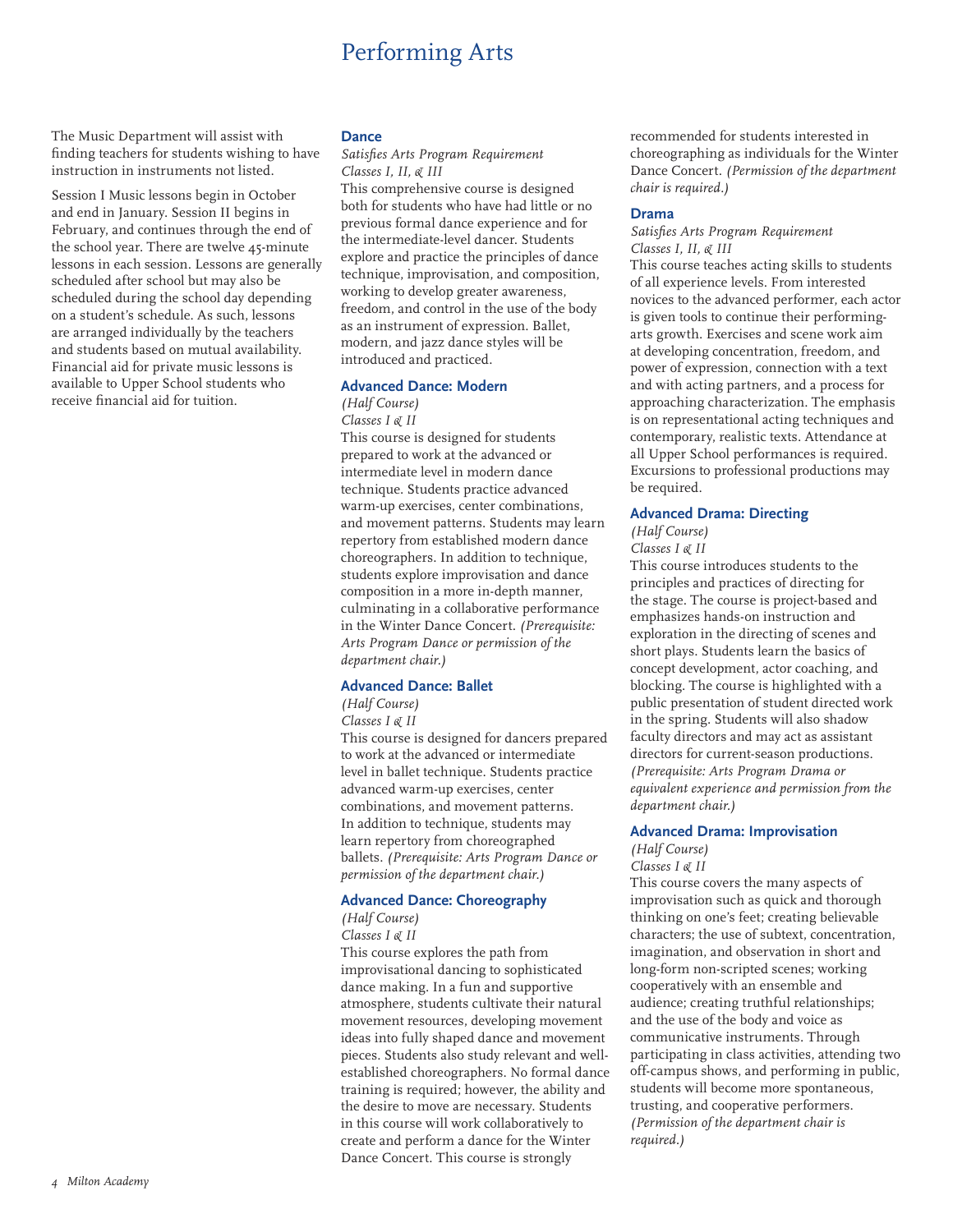#### **Advanced Drama: Musical Theatre**

#### *(Half Course) Classes I & II*

This course focuses on developing skills in acting, singing, and dancing for musical theatre. The course is team-taught by members of the Performing Arts and Music departments and combines exercises and scene work from contemporary Broadway musical theatre. The course culminates in a public performance by members of the class. *(Prerequisite: Arts Program Drama or equivalent experience and permission of the department chair.)*

#### **Oral Interpretation of Literature**

*Satisfies Arts Program Requirement Classes I, II, & III*

This performance-based course introduces students to the transformative power of literature from around the world. Through prose, poetry, plays, children's literature, and non-traditional sources, students will develop the physical, vocal, and interpretative skills to become engaging and effective performers, storytellers, and communicators. The emphasis is on finding fun and meaningful ways to make stories come to life individually and in groups.

# **Spoken Word Poetry**

*(Half Course)*

#### *Classes I, II, & III*

Students will immerse themselves in the world of spoken word poetry by reading, listening to, and watching the work of accomplished poets, and engaging in the daily practice of writing and performing their own original poems. Through a variety of approaches, students will craft their words and use their voices and bodies to create meaningful group and individual live performances. They will perform their work, as well as the work of others, in the forms of spoken word, slam, and hip-hop.

#### **Design for the Theatre**

*Satisfies Arts Program Requirement Classes I, II, & III*

This course introduces students to the collaborative art of scenic design, lighting design, and costume design. In the first semester, students will explore the elements and principles of design through hands-on projects in perspective drawing, technical drafting, watercolor rendering, and scale model construction. Two-dimensional work will be explored using Vectorworks and other digital design tools along with freehand drawing and drafting techniques. In the second semester, students will form a design team for a spring production.

Through play analysis, hands-on projects, and collaboration, each student will create a complete design for an actualized project. These projects may include a full design or specific projects within a design. The course culminates in a presentation of a design portfolio composed of drafting, renderings and models illustrating growth throughout the year.

# **Advanced Drama: Costume Design**

#### *(Half Course) Classes I & II*

This course explores costume design and construction through theoretical and practical projects. Students will learn basic sketching, hand- and machine-sewing techniques, pattern reading and adaptation, millinery techniques, and costume jewelry making. In addition, through play-reading and analysis, as well as historical research, students will develop and present costume plots, individual character costume sketches, and design concepts.

# **Advanced Drama: The Female Role in Theatre**

#### *(Half Course) Classes I & II*

This advanced acting course focuses on how the female experience has been represented in theatre over time. We will look at texts that range from classic to contemporary. We will also examine work created by female playwrights and theatre artists. Students will perform scenes and monologues from these plays, interact with working playwrights, and write about their discoveries throughout the course. *(Prerequisite: Arts Program Drama or Oral Interpretation or equivalent experience and permission from the department chair.)*

# **Hamlet**

*(Half Course) Classes I & II* This course is team-taught by a member of the English Department and a member of

the Performing Arts Department. Please see the full course description in the English section.

# **Project Story: Narrative Journalism & Performance**

*(Half Course) Classes I, II, & III*

From competitive story slams performed for packed venues to storytelling courses designed to empower workplace professionals, sharing narrative with live audiences has never felt more current or relevant. In this course, students will study the art of storytelling through moving

their own and others' stories from page to stage. During the first half of the semester, students will learn narrative journalism skills, performance skills, and peer workshop practice, to collect and shape stories of our school. They will work collaboratively during the second half of the semester to identify, research, write, and perform a story that originates beyond Milton Academy. Throughout the year, students will read and view storytelling models, attend performances, and hear from visiting artists and activists who promote storytelling around the country, believing that shared stories strengthen and sustain human connection. *(This course is listed under both the English and Performing Arts departments.*)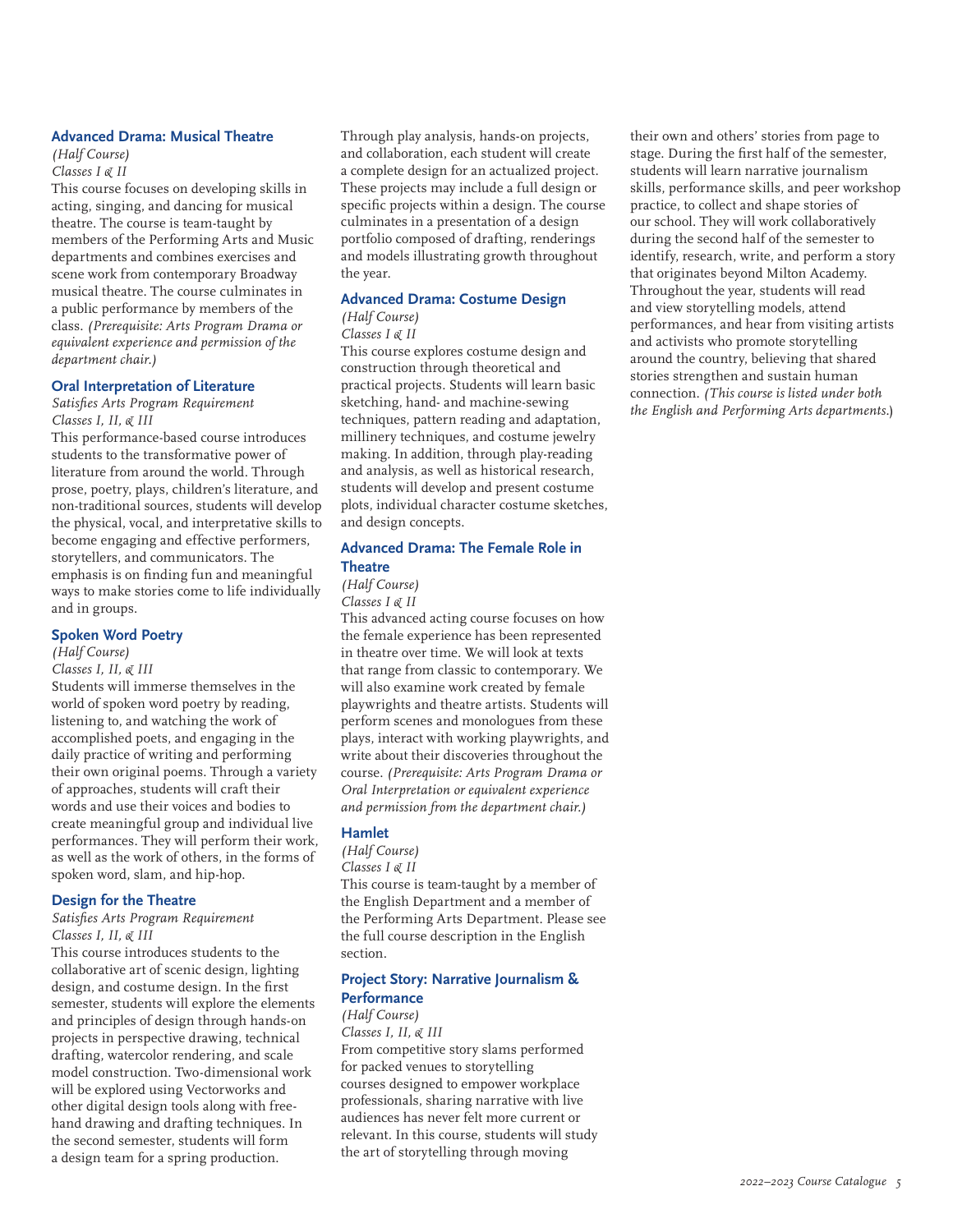# Visual Arts

The following courses satisfy the Arts Program graduation requirement. Each is an intensive foundation course designed to give students a thorough introduction to basic techniques, principles of design thinking and visual communication, and the artistic expression of ideas. After completing a foundations level course, students are encouraged to pursue areas in greater depth in the program's advanced elective courses.

### **Notes:**

- These courses require no previous experience. Students with little experience will be supported in their learning in a step-by-step process. Students who have had some experience with the material will be challenged by more advanced options within each project area as the course progresses.
- Students with definite interest in visual art are strongly encouraged to take their first course in Class III so that they may take advanced elective courses in Classes I or II, in time to complete a college portfolio. Each of these Arts Program courses will give students opportunities to produce some of the work necessary to begin a college portfolio should they choose to do so.
- In lieu of textbook charges, and to cover the cost of supplies, a visual arts fee will apply each semester, with amounts varying per course.

# **Drawing|Painting + Design**

#### *Satisfies Arts Program Requirement Classes I, II, & III*

In this intensive, year-long foundations course, students will be introduced to the foundations of drawing and painting in the fall semester. In the spring semester, they will apply those techniques with design thinking in printmaking, digital imaging, and composition, and new media. This course, for students who like making and creating, allows beginners to succeed and experienced students to be challenged. All assignments are hands-on and studiobased, with basic exercises culminating in major projects. Students will learn visual language, apply techniques, and solve problems by means of a creative process, all supplemented by a broad introduction to art history, aesthetics and criticism, and the most contemporary modes of art-making. Each student will be urged to explore ideas, experiment with an open mind, and make expressions personal, dramatic, and original. The course will include field trips to art museums and contact with professional artists.

# **Photography|Digital Imaging + Design**

*Satisfies Arts Program Requirement Classes I, II, & III*

This course introduces students to the art of seeing and picture-making from its analog origins to today's digital contemporary practices. In the first semester, students will learn the concepts of exposure with a digital camera before shifting to a 35mm film camera where the techniques of film development and wet darkroom printing will be taught. Students will develop their eye and composition skills through hands-on projects that also provide exposure to the great canon of photographic masters; deepen their own expressive ability; and gain an understanding of how photography was developed from the late 19th century through the first half of the 20th century. In the second semester, students will shift into the digital realm, working with DSLRs and becoming fluent with industry standard programs such as Adobe Bridge, Photoshop and CameraRaw, all through application tutorials and projectbased learning. All projects will introduce contemporary photographers and address the growth of this medium, with the advent of color and digital technology. Students will feel confident in their understanding of the medium both technically and artistically, and with their ability to access the visual language to express their ideas.

# **Sculpture|Ceramics + 3-D Design**

# *Satisfies Arts Program Requirement Classes I, II, & III*

This course introduces students to the foundations of three-dimensional design and the construction of functional and artistic objects. Students solve a series of design problems with hands-on projects, acquire skills in the use of hand and power tools, and learn design principles that inform both industrial and fine arts. Projects will be designed to explore a variety of techniques in diverse sculptural media such as wood, metal, clay, plaster, and plastics. Students will address design challenges through creative processes, while learning about underlying concepts of art through discussions of art history, aesthetics, and criticism. Digital processes including 3-D printing will also be explored. Students will be encouraged to investigate ideas, experiment with an open mind, and produce original and personal expressions.

# **Technology|Media + Design**

# *Satisfies Arts Program Requirement Classes I, II, & III*

This course introduces the basic principles and practices of design using contemporary, new and rising technologies. The course is project-based, emphasizing hands-on instruction, experimentation and exploration in new media, including digital imaging and graphic design, animation, industrial design with 3-D modeling and printing, and environmental/installation art. Particular emphasis will be placed on imaginative innovation and critical thinking, and the exploration of both existing and new interpretations of design in contemporary art. Students will be expected to reach beyond current definitions and boundaries of traditional art forms and applications in a collaborative spirit of discovery.

### **Film|Moving-Image + Design**

*Satisfies Arts Program Requirement Classes I, II, & III*

This course introduces students to the basic principles and practices of digital movie-making, visual storytelling, and cinematography. The course is project-based, emphasizing hands-on instruction and exploration in the creation of short films. Students learn the basics of pre-production, effective camera technique, the editing process, and production management.

# Semester and Half Course Electives

The department offers advanced level courses in art and design for students who wish to study specific areas in depth. Students will develop higher-level skills, interpret more sophisticated ideas, and create work on a more ambitious scale. Although these courses are structured with themes and assignments, students will work in an increasingly independent way.

The department recommends (but does not require) that a student who elects a first semester course take a second semester course as well.

The prerequisite for semester and half course electives is a full-year arts program course or the equivalent. The Visual Arts Department recommends that students take Drawing|Painting + Design, Sculpture|Ceramics + 3-D Design, Photography|Digital Imaging + Design, Technology|Media + Design, or Film|Moving-Image + Design before taking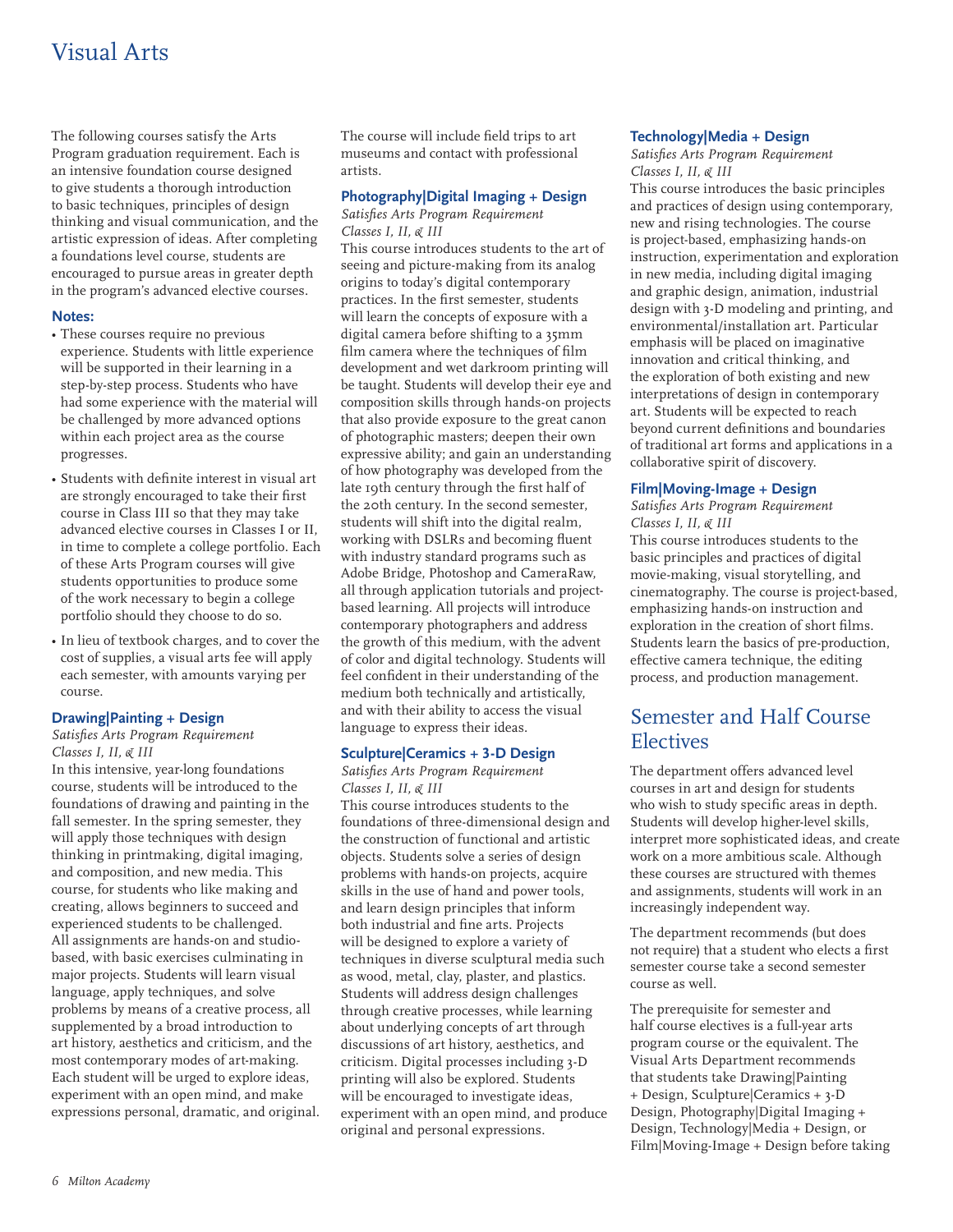an elective. Preference may be given to students who have taken these courses. Permission to take an advanced course may be denied if a student's preparation or experience is insufficient. Such permission must be obtained from the department chair before registering for these courses.

#### **Advanced Drawing**

### *(Semester 1)*

#### *Classes I & II*

In this course, students will explore major genres of drawing both in color and in black and white. After an intensive review of line, volume, space, and light, students will focus on how to see and draw in relational terms. Both collaborative and individual projects will guide students in drawing the human face and figure, the landscape, architecture, abstraction or the use of alternative materials (including sculptural drawing and printmaking). The class will take drawing excursions around campus and to other nearby areas, including Boston museums. The culmination of the course is a large-scale drawing project blending realistic observational drawing with drawing from imagination, fantasy and abstraction. *(Prerequisite: Drawing|Painting + Design or permission of the department chair.)*

#### **Advanced Photography: Digital Imaging** *(Semester 1)*

# *Classes I & II*

This course builds upon foundational skills to explore photography in the digital age. In a hands-on, project-based curriculum, students work exclusively with DSLRs and push their understanding of the medium and their own personal creativity. Projects will introduce some of today's most revolutionary photographers, and will ask students to reimagine how photography can be manipulated as a mode for personal and artistic expression. Students will increase their fluency in programs such as Adobe Bridge, Photoshop and CameraRaw, learning advanced editing techniques through supplemental tutorials and projects. Throughout the semester, students will explore studio lighting, still-life photography, advanced compositing and retouching, and printing with large format printers. A portfolio of finished and mounted prints will be expected, including large format display prints. Support for the creation of portfolios for college admission will be integral to early work. *(Prerequisite: Photography|Digital-Imaging + Design or permission of the department chair.)*

# **Advanced Sculpture**

*(Semester 1) Classes I & II* Advanced Sculpture builds upon foundational skills to explore a range of ideas and possibilities through a variety of three-dimensional projects. Students will be introduced to more advanced sculptural techniques involving additive and subtractive processes in materials such as wood, metal, plaster and stone. Students will be able to communicate concepts and intentions through the manipulation of subject matter, organizational components, media and processes. Projects will include both figurative and abstract creations and will explore design applications through contemporary modes of production. Working together in a classroom structure, students will benefit from dialogue with each other, critiques and field trips. *(Prerequisite: Sculpture|Ceramics + Design or permission of the department chair.)*

# **Advanced Technology: Graphic Design** *(Semester 1)*

# *Classes I & II*

Building upon the technology foundations course that surveys many design genres, this class delves into a semester-long study of graphic design. Otherwise known as communication design, this art form focuses on how to effectively express ideas through visual art and textual content. Students will study art and images, typography, and layout for both the physical and virtual world (print versus digital content). Projects will emphasize originality and hands-on experimentation of advanced applications in technology. Two dimensional work will be primarily composed in Adobe Illustrator, InDesign and Photoshop but may also include animation with Flash and 3-D modeling and printing. *(Prerequisite: Technology|Media + Design or permission of the department chair.)*

#### **Advanced Filmmaking**

# *(Semester 1)*

*Classes I & II*

Building on the foundation of knowledge, skills, and techniques learned in the Film|Moving-Image + Design course, this course seeks to strengthen students' mastery of story writing, production management, directing, camera use, and editing. Students will study and create short films using digital video. *(Prerequisite: Film|Moving-Image + Design or permission of the department chair.)*

### **History of Western Art**

# *(Semester 1)*

*Classes I, II, & III* This course traces the trajectory of European and Western Art from roots in ancient cultures to the 19th Century and it includes examples of contemporary art for comparison. Art can reveal to its audience the morals and priorities of a culture or simply allow us a glimpse into their fantasies. Onlookers may feel understood, inspired, or excluded. We will contextualize works of art and artists in social and political context to better understand the tensions or harmonies therein, incorporating in-depth coverage of select artworks, periods, and artistic movements. The focus of our study is to critically engage with works of art with considerations of material, historical context, artist, and audience. Students will hone skills of visual analysis through close observation of artworks. In support, readings in art theory and art historical analysis from primary sources will be shared and students will be asked to synthesize ideas in essay writing. Insight into processes of various disciplines of artmaking will be gained through short hands-on studio assignments, as well as local field trips to Boston-area museums and galleries; and the course will also include an introduction to curatorial and editorial practice in Milton's Nesto Gallery. Recommended in conjunction with Contemporary and Global Art Studies.

#### **Advanced Painting**

#### *(Semester 2)*

# *Classes I & II*

In this course, students will explore painting techniques across a variety of media, primarily using water-soluble oils, but also acrylic and watercolor. Students will be challenged to "think in color" and to "see the light" in relation to form and space; they will paint both from life and from their imaginations. Subjects may range from abstract works, still life, the human face and figure, and the landscape, to stories and fantasies of surrealistic and invented worlds. Each student will work to develop their own personal vision through an experience of different styles and techniques. Field trips may be part of this course, intended to expose students to the contemporary art scene. *(Prerequisite: Drawing|Painting + Design or permission of the department chair.)*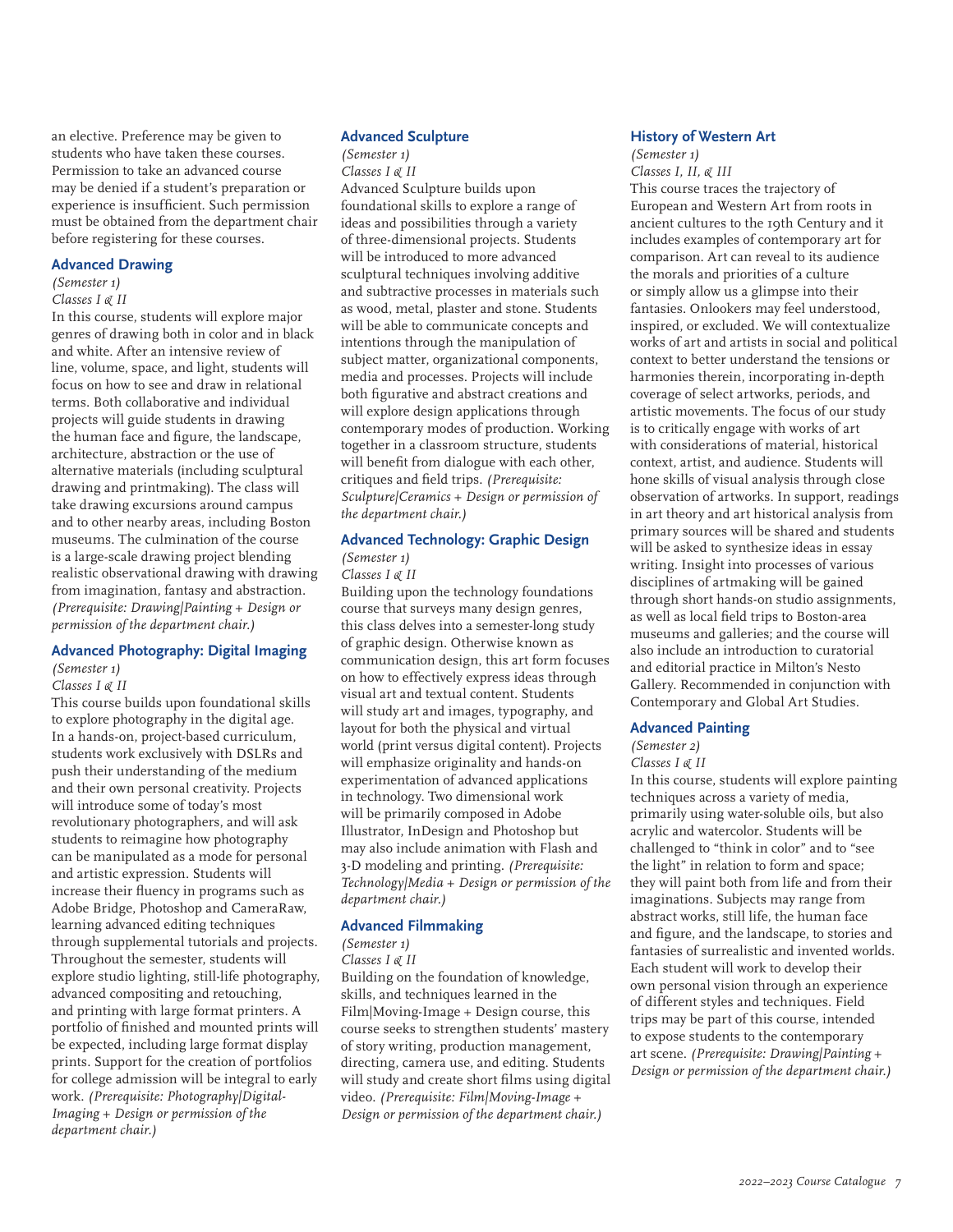# **Advanced Photography: Alternative Processes**

#### *(Semester 2) Classes I & II*

This course builds upon foundational techniques in digital and analog photography, working both in the digital/ technical design realm and returning to the darkroom to explore alternative processes in photography. In a hands-on, project-based curriculum, students experiment with new kinds of cameras such as mediumformat Holgas, camera obscuras, pinhole cameras, and others. Darkroom skills will be refined and different printing techniques, such as multiple exposures, solarizations, photo transfers, and cyanotypes will be explored. Digital processes and alternative image manipulation in Photoshop will also be an integral part of this exploratory course. Students will study photographic masters from the past and present who have challenged the traditional uses of the medium, pushing both the technical and expressive boundaries of creativity. A portfolio of finished and mounted prints will be expected, including large format display prints. Support for the creation of portfolios for college admission will be integral to early work. *(Prerequisite: Photography|Digital-Imaging + Design or permission of the department chair.)*

#### **Advanced Ceramics**

# *(Semester 2)*

#### *Classes I & II*

This course builds upon the foundational techniques of working with clay: sculptural hand-building, slab and coil construction, wheel throwing, mold-making, and glazing. Individual expression in clay, whether artistic or functional, will be emphasized. Students will be able to communicate concepts and intentions through the manipulation of subject matter, organizational components, and surface treatments. Projects will include traditional functional objects such as teapots and bowls, repetitive casting, and large abstract sculptural expressions. Students will gain a deeper understanding of both the historical and contemporary significance of ceramics through class discussions, critiques, and field trips. *(Prerequisite: Sculpture|Ceramics + Design or permission of the department chair.)*

### **Advanced Technology: Industrial Design**

*(Semester 2) Classes I & II* This course introduces industrial design and the practice of creating products,

devices, objects, and services that are used every day in the real world. Students build off their visual foundation and delve into a human-centered design process from the initial development to the refined stages that consider appearance, functionality, and manufacturability. Coursework will be project-centered with an emphasis on experimentation, expression, and collaboration. Students will practice analog drawing, digital renderings, and 3-D modeling to create original well-executed design pieces. A hybrid of advanced applications including the Adobe application suite, Rhino, and Makerbot software will be utilized. *(Prerequisite: Technology|Media + Design or permission of the department chair.)*

# **Advanced Documentary Film**

# *(Semester 2)*

### *Classes I & II*

This course is an exploration of the research techniques, methods and skills associated with creating documentaries. In the course students will produce a documentary from exploration, to implementation, to execution and presentation. With room for creativity and invention, students will explore the "raw material of reality" and endeavor to construct an account that is visually engaging and conceptually appealing to a broad audience. After selecting topics and finding mentors in their area of interest, students will shoot and edit their documentaries, then present their work publicly. *(Prerequisite: Film|Moving-Image + Design or permission of the department chair.)*

# **Contemporary & Global Art Studies**

# *(Semester 2)*

*Classes I, II, & III* This class will provide an introduction to global and contemporary art in terms of cultural, social, and political values from ancient civilizations to the present. The focus is on exposure to works of art from different times and diverse cultures. Art can reveal to its audience the morals and priorities of a culture or simply allow us a glimpse into their fantasies. Art may be state-sponsored propaganda or personal dissent, and has the power to change the course of history. Viewers may feel understood, inspired, or excluded. We will seek to better understand the inclusion and exclusion of artists in the traditional canon of Western Art. Students will read recent scholarship and scientific analysis that call into question the foundations of the traditional art historical timeline and hierarchy. They will contextualize works

of art and artists in social and political context to better understand the tensions or harmonies. Students will critically engage in looking at and reading works of art with considerations of material, historical context, artist, and audience. Students will discuss select works from different periods and cultures using comparative analysis and appropriate terminology. Through close observation of artworks, they will hone skills of visual analysis. Readings in art theory and art historical context from primary sources will be assigned and students will synthesize ideas and observations in essay writing. Students will gain insight into processes of various disciplines of artmaking through short hands-on studio assignments, a field trip to New York City museums and galleries (if possible), and practice of curatorial and editorial skills in Milton's Nesto Gallery. *Recommended in conjunction with History of Western Art.*

# **Architecture**

#### *(Half Course) Classes I, II, & III*

This course offers a project-based introduction to the concepts and processes of architectural design through the lens of the local community around us. Students will explore both two-dimensional and three-dimensional design through drawing formats of sketching, orthographic plan views, conceptual renderings of form, building structural studies, model-making, Google Sketch-Up, and photography. Architectural styles and conceptual studies of form will also be reviewed and integrated within each project. (*Permission of the department chair is required.*)

#### **Printmaking**

#### *(Half Course) Classes I, II, & III*

In this course, students will explore the basics of four major forms of printmaking: monoprint, intaglio, woodcut, and silkscreen. The course begins with understanding image-making, using a matrix or indirect source, and then investigating drawing, line, shape, and tone through black and white imagery. Students will learn to create small editions of prints, multiple-color images, and large poster-size prints. Both traditional and contemporary techniques will be emphasized, using hand-printing methods as well as incorporating digital media. The course will also speak to the historical development of printmaking and its role and influence on today's society. Field trips and guest speakers may be a part of the course,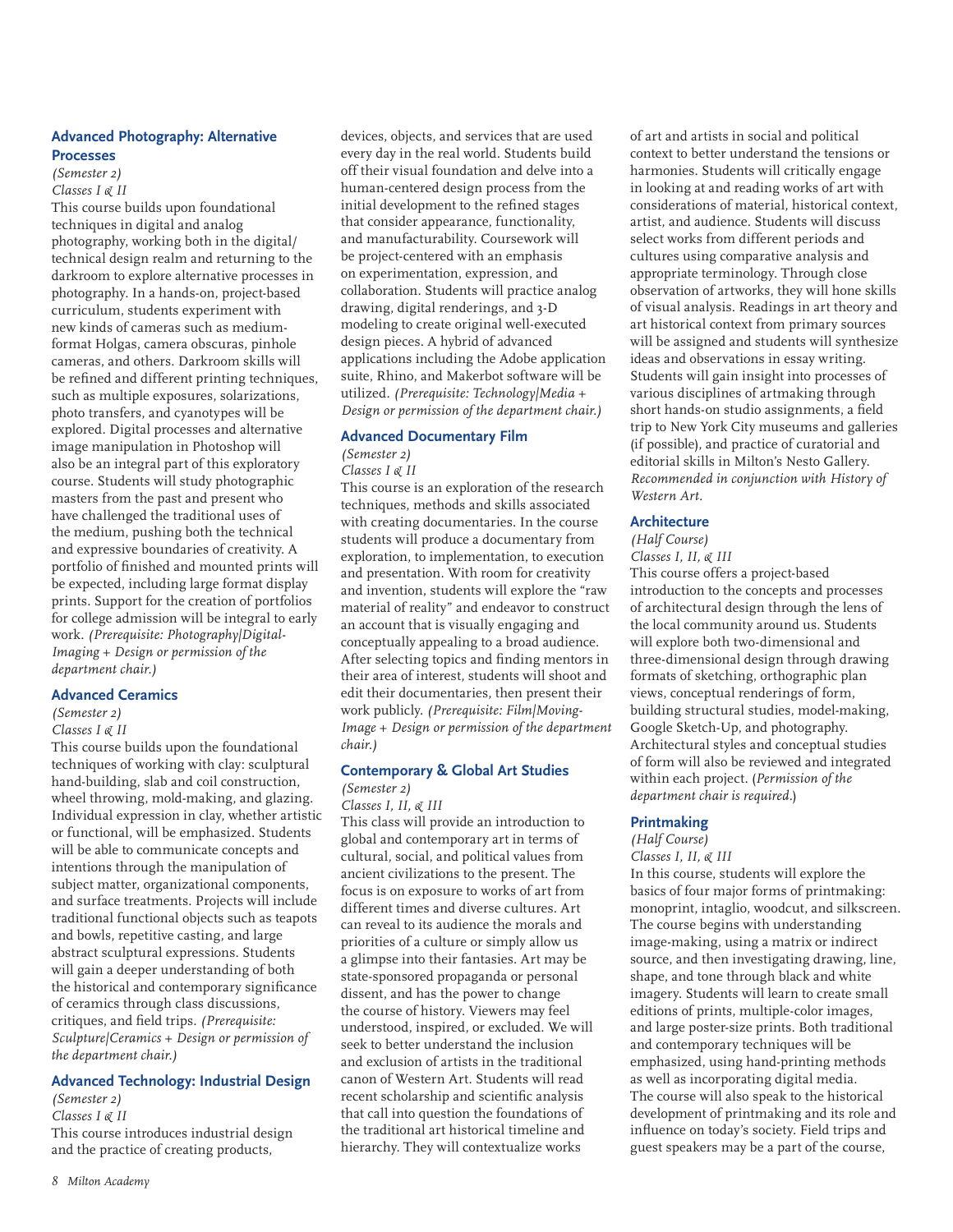to introduce students to movements in contemporary printmaking, from journalism to poster art. *(Permission of the department chair is required.)*

#### **Textile Design**

# *(Half Course)*

*Classes I, II, & III*

In this course, students will explore the endless possibilities of fabric art with projects that push the boundaries of their technical skills and expand their creative thought. Students will learn the principles of textile design and the elements associated, including color, texture, and form. While using this adaptable medium students will encounter the themes of community that have brought many groups of fabric artists together throughout history. There will be a wide scope of assignments in this class, from apparel design, embroidery, sculpture, quiltmaking, and more, all with an emphasis on individual growth and portfolio development. Both traditional and contemporary techniques will be taught. Field trips and guest speakers may be utilized to introduce students to contemporary artists in the area. *(Permission of the department chair is required.)*

### **UX Design**

# *(Half Course)*

*Classes I, II, & III*

This project-based introduction to the user interface design process is oriented toward practical methods for approaching a design problem for web-based and app design. The focus of the course is to develop conceptual designs based on the needs of users. Students will receive grounding in the following topics: Digital Design Principles, User Research Methods, Design Sketching, and Design Validation Aims. Students will cultivate and develop an appreciation for concepts and sensibilities of user experience design, and develop skills in the use and application of specific methods in user experience design. Lessons on design will include color theory, typology, and layout principles. Sketch and InVision will be used for wireframing and prototyping. Students will incorporate and improve individual and collaborative skills in design problem solving. *(Permission of the department chair is required.)*

#### **Advanced Film Production**

*(Half Course) Classes I & II* During this year-long, half-credit course, students will work closely together to produce short films. Students will be intently involved in every aspect of production, from idea inception to final editing. Individual interests can be explored throughout the process, allowing students to hone their filmmaking skills and expand their repertoire. Student work will be entered into appropriate film festival competitions and screened to the community in the spring. *(Prerequisite: Film|Moving-Image + Design or permission of the department chair.)*

# **Advanced Portfolio: Drawing|Painting**

# *(Semester 1)*

*Class I*

This is a seminar-based course for Class I students, designed to meet the individual needs of students with visual ideas they wish to explore in-depth in drawing, painting and/or printmaking, through an extended series of works around a particular theme or concept. Most students will use this class to complete work for their college portfolios. Interested students may also complete the requirements for the Advanced Placement Studio Art: Drawing portfolio with continued study in the spring semester through the Advanced Portfolio: Independent Studio Seminar class. Working together in a classroom format, students will benefit from dialogue with each other, critiques, and field trips. (*Prerequisite: At least one, and preferably more than one, related advanced semester elective, or permission of the department chair.)*

#### **Advanced Portfolio: Sculpture|Ceramics**

#### *(Semester 1) Class I*

This is a seminar-based course for Class I students, designed to meet the individual needs of students with visual ideas they wish to explore in-depth in sculpture and/ or ceramics, through an extended series of works around a particular theme or concept. Most students will use this class to complete work for their college portfolios. Interested students may also complete the requirements for the Advanced Placement Studio Art: 3-D Design portfolio with continued study in the spring semester through the Advanced Portfolio: Independent Studio Seminar class. Working together in a classroom format, students will benefit from dialogue with each other, critiques, and field trips. *(Prerequisite: At least one, and preferably more than one, related advanced semester elective, or permission of the department chair.)*

# **Advanced Portfolio: Photography|Digital Imaging**

*(Semester 1)*

*Class I*

This is a seminar-based course for Class I students, designed to meet the individual needs of students with visual ideas they wish to explore in-depth in photography and/ or digital imaging, through an extended series of works around a particular theme or concept. Most students will use this class to complete work for their college portfolios. Interested students may also complete the requirements for the Advanced Placement Studio Art: 2-D Design portfolio with continued study in the spring semester through the Advanced Portfolio: Independent Studio Seminar class. Working together in a classroom format, students will benefit from dialogue with each other, critiques, and field trips. *(Prerequisite: At least one, and preferably more than one, related advanced semester elective, or permission of the department chair.)*

# **Advanced Portfolio: Technology|Media**

*(Semester 1)*

*Class I*

This is a seminar-based course for Class I students, designed to meet the individual needs of students with visual ideas they wish to explore in-depth the creation of art with technology, through an extended series of works around a particular theme or concept. Most students will use this class to complete work for their college portfolios. Interested students may also complete the requirements for the Advanced Placement Studio Art: 2-D or 3-D Design portfolio with continued study in the spring semester through the Advanced Portfolio: Independent Studio Seminar class. Working together in a classroom format, students will benefit from dialogue with each other, critiques, and field trips. *(Prerequisite: At least one, and preferably more than one, related advanced semester elective, or permission of the department chair.)*

#### **Advanced Portfolio: Filmmaking**

*(Semester 1)*

*Class I*

This is a seminar-based course for Class I students, designed to meet the individual needs of students with visual ideas they wish to explore in-depth in film, through an extended series of works around a particular theme or concept. Most students will use this class to complete work for their college portfolios. Interested students may also complete the requirements for the Advanced Placement Studio Art: 2-D Design portfolio with continued study in the spring semester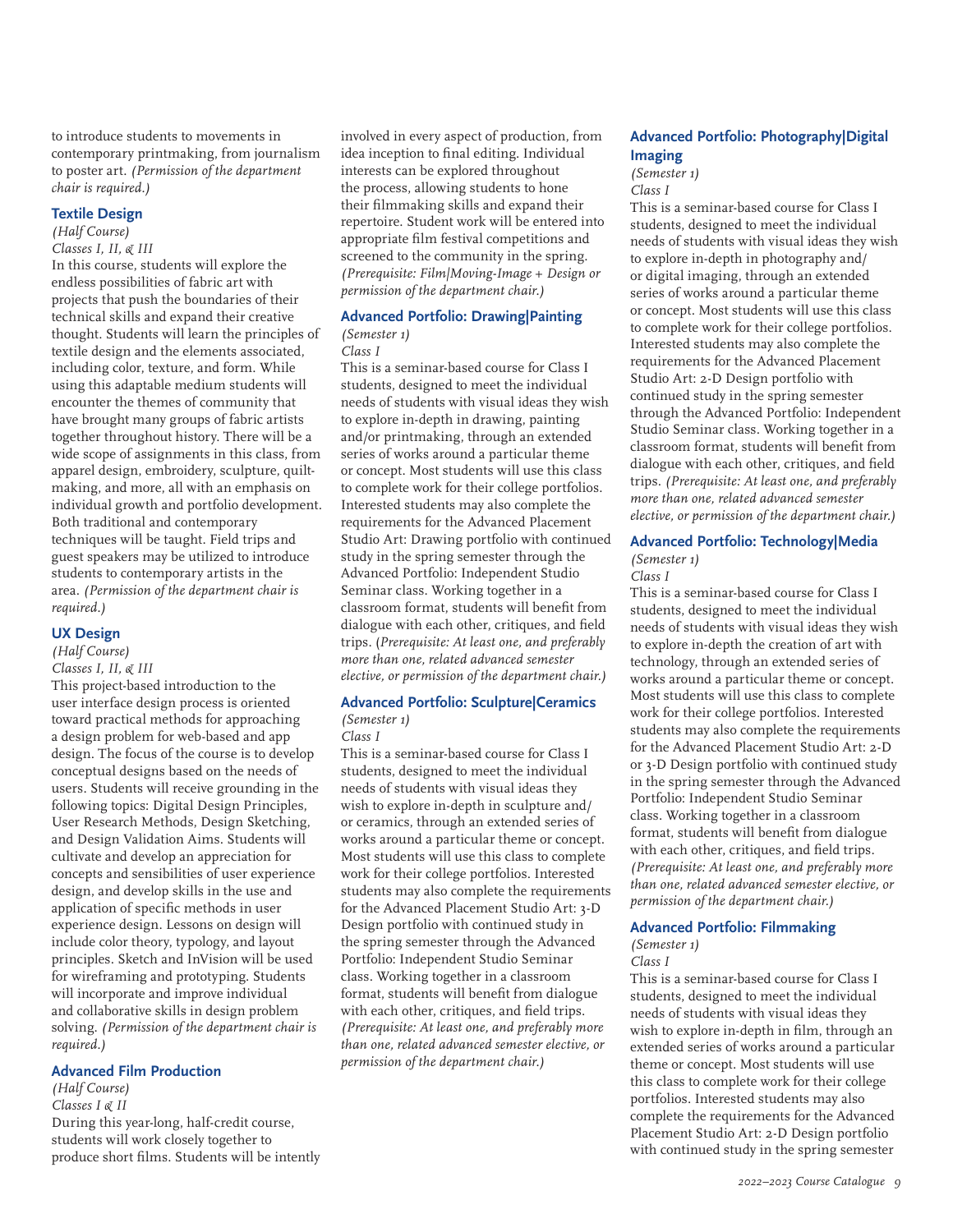# **Classics**

through the Advanced Portfolio: Independent Studio Seminar class. Working together in a classroom format, students will benefit from dialogue with each other, critiques, and field trips. *(Prerequisite: At least one, and preferably more than one, related advanced semester elective, or permission of the department chair.)*

# **Advanced Portfolio: Independent Studio Seminar**

*(Semester 2) Class I*

This seminar is a capstone course offering Class I students the opportunity to explore subjects beyond the traditional studio art curriculum, either as a series of independent works or as class projects. Assignments will span contemporary art modes and will include a variety of media and ideas. Genres may include digital imaging, traditional or alternative processes of photography/ digital-imaging, film/moving-image, printmaking, installation art, ceramics, sculpture, painting, or drawing. Students may also explore cross-disciplinary connections, particularly regarding the use of technology in creating art, or with the sciences or humanities. Interested students may also complete the requirements for the Advanced Placement Studio Art portfolio in Drawing, 2-D or 3-D Design. Projects may be inspired by work with professional artists, including Nesto Gallery exhibitors. The course culminates in a major independent project that may precede or extend into a senior project. *(Prerequisite: At least one, and preferably more than one, related advanced semester elective, or permission of the department chair.)*

The study of Greek and Roman works, in their original languages, gives students a unique window into understanding two ancient cultures and identifying their ripples, reflections, and distinctions in the modern world. Starting from a linguisticbased study of Latin and classical Greek, students become independent thinkers, cultivating strong habits of mind and intellectual discipline. Students learn to be precise and logical readers—skilled in close, textual analysis—and interpreters. Because students develop the skills of close textual analysis with works that have been debated for centuries, they begin to understand both the scholarly value of their own interpretations and how the lenses of different eras affect the way a work is viewed. Class discussions are far-ranging, drawing connections across various disciplines such as English, history, mythology, archaeology, and philosophy. Students who choose to study Latin and Greek become more than just masters of vocabulary, language, and syntax—they gain a centuries-long perspective on modern civilization and languages, and develop a strong foundation for future study in many fields. The diploma requirement is met by completion of level 3 or level 2/3 of a language. The advanced Latin course, Latin Literature (AP), prepares students for the Advanced Placement Latin examination. Advanced courses in Latin authors are equivalent to intermediate level college courses.

#### **Latin 1**

This introduction to the Latin language presents the basics of grammar and

# Intensive Language Courses

These are accelerated courses designed for Class I students (and students in Class II with special permission). Each is the equivalent in difficulty and pace to a first-year college language course and is open only to students who have completed the language requirement through study of another language. Chinese Intensive may be combined with students from Chinese 1P in the same section. *(Offered subject to sufficient demand.*)

**Intensive Chinese Intensive French Intensive Classical Greek Intensive Latin Intensive Spanish**

vocabulary, as well as background in Roman history, culture and mythology. Because students start Latin with different backgrounds in English grammar, we devote considerable time to examining the way English works. In addition, students learn to look for English cognates of the Latin words they study, thus strengthening their vocabulary in both languages. Students are introduced to all five declensions; the six indicative tenses and the infinitives (active and passive) of all conjugations; relative, personal, demonstrative and reflexive pronouns, the indirect statement, and the comparative system of adjectives and adverbs. Successful completion of this course qualifies students for Latin 2. Highly motivated and proficient students may request permission to enroll in the accelerated course, Latin 2/3.

### **Latin 2**

Following a systematic review of Latin morphology and sentence structure, students in Latin 2 complete their study of forms and syntax while developing reading skills using adapted selections, primarily from Cicero. Starting in the spring, the course provides students with their first opportunity to read, in the native language, words written two millennia ago by authors who have influenced the development of Western literature and history. Some original Latin texts may serve as a starting point for exploring Greco-Roman mythology, culture, and important periods of Latin history. This course prepares students to read Latin prose.

#### **Latin 3**

A reading course with some grammar and composition, Latin 3 focuses on developing students' reading skills. Students build vocabulary by identifying learned roots, prefixes and English derivatives. Prose readings include selections from Caesar's commentaries and the works of Cicero, which we examine for rhetorical literary style as well as for content and political implications. Excerpts from Ovid's *Metamorphoses* and *Amores* introduce meter and familiarize students with mythological stories. Successful completion of this course qualifies students for Latin 4. Highly motivated and proficient students may request permission to enroll in the Advanced Placement course, Latin Literature.

#### **Latin 2/3 (Accelerated)**

This course combines all the grammar and authors studied in Latin 2 and 3. The class meets five times per week and assumes a solid foundation in level 1 Latin. Successful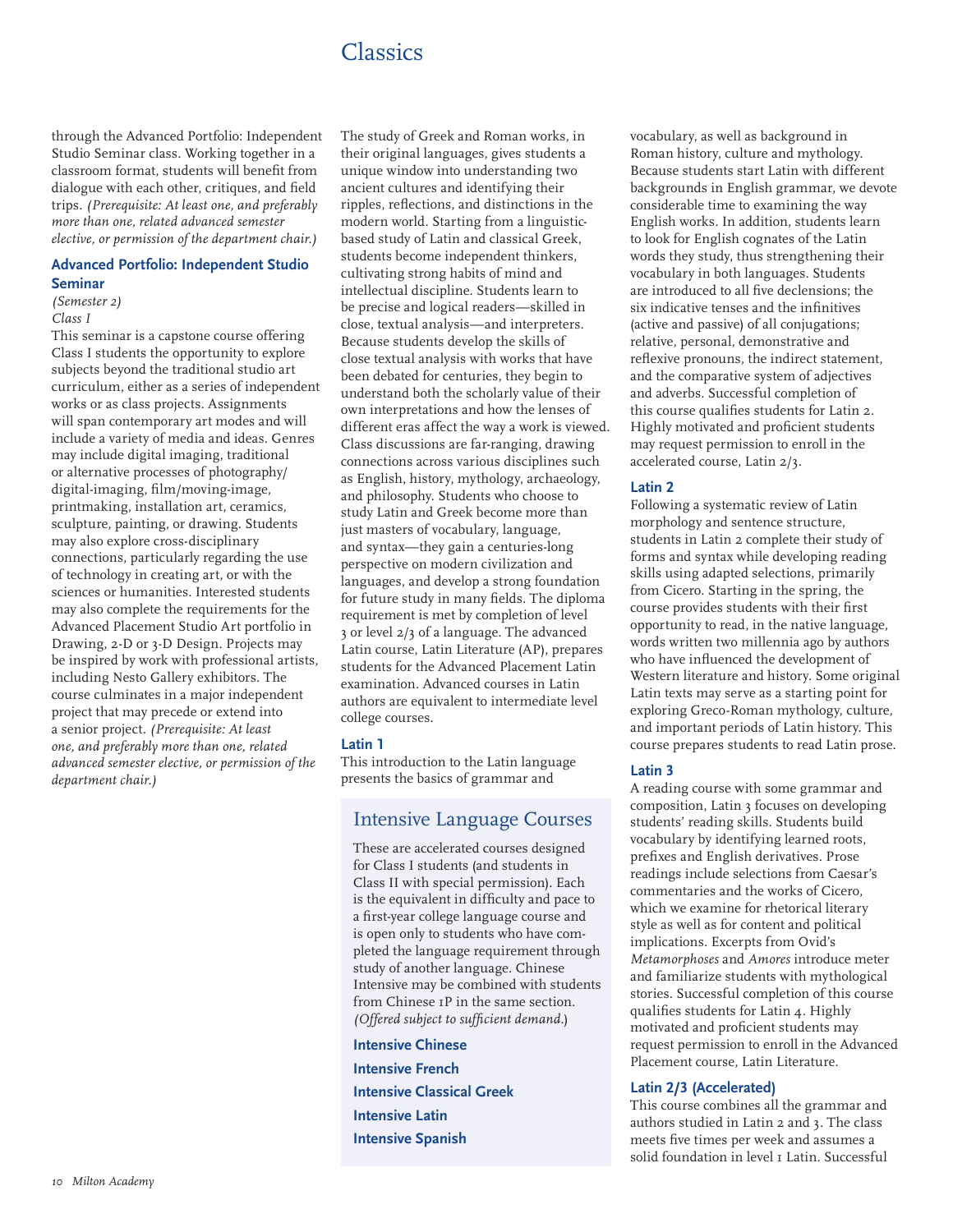completion of this course qualifies students for Latin 4. Highly motivated and proficient students may request permission to enroll in the Advanced Placement course, Latin Literature. *(Enrollment by permission of the department chair.)*

#### **Latin 4: Literature of the Golden Age**

Students in this course develop their reading skills as they translate and engage with selections from first-century B.C.E. authors. Readings are drawn from Cicero's speeches and/or letters, Ovid's *Metamorphoses*, Vergil's *Aeneid* and other works of prose and poetry that are representative of the late Republican and Augustan age. These works introduce students to some of the most popular classical myths, to themes of love and the hero, and to the historical context that shaped the works. Students strengthen grammar skills, and increase reading speed and comprehension. They learn to scan dactylic hexameter and elegiac verse. This course introduces students to great works of Latin literature and prepares students for the Advanced Placement course, Latin Literature.

#### **Latin Literature (AP)**

This reading course focuses on Vergil's *Aeneid* and the selections of Caesar's *Commentaries on the Gallic War* that are included on the Advanced Placement examination. Students consider the major themes of the works within their literary and historical contexts. Designed for highly motivated students, this rigorous course presents elements of Roman history, politics, mythology, and the classical literary tradition. Through close textual study, students encounter literary criticism as a tool for understanding classical literature. *(Permission of the department chair required; prepares students for the AP Latin examination.)*

# Advanced Classics

Roman Elegy and Lyric, and Roman History are both half courses. Each meets twice per week throughout the year and may be taken independently or concurrently. Roman Philosophical Writings and Selected Readings are semester courses, meeting four times per week for half the year. Unless permission is given by the department, students must complete Latin Literature (AP) before enrolling in other advanced Latin courses with the exception of Intensive Classical Greek, for which a level 4 language is co-requisite. Note: When there is a need,

and staffing permits, Roman Philosophical Writings or Selected Readings may be offered as a half course.

### **Advanced Latin: Roman Elegy & Lyric** *(Half Course)*

This course focuses on reading and understanding Latin poetry in its literary and historical contexts. Reading works by poets such as Catullus, Horace, Sulpicia, and Ovid, students trace the development of meter, diction, and poetic motifs. The class also explores how Roman poets adapted the conventions of love poetry to present an image of the Roman state under Augustus that is more personal than Vergil's vision. Some important topics studied are first-person narrative, gender, and poetic allusion. *(Prerequisite: Latin Literature (AP) or permission of the department chair.)*

#### **Advanced Latin: Roman Historians** *(Half Course)*

How did the Romans view their history? How did they want to be remembered? This course provides a look at Roman history through the eyes of some of Rome's betterknown historians. A close reading of selected texts in Latin serves as a basis for examining questions of historiography and prose style. Principal selections are drawn from Livy, Tacitus, and Sallust. *(Prerequisite: Latin Literature (AP) or permission of the department chair.)*

# **Advanced Latin: Roman Philosophical Writings**

#### *(Semester 1)*

What role did the Roman gods have in shaping the world around us? What does it mean to live "a good life?" In this course, students read selections from Lucretius, Cicero, Horace, and Seneca and examine their works for philosophical insight and poetic craft in their historical context. Students are introduced to important Greek influences on Roman philosophy. *(Prerequisite: Latin Literature (AP) or permission of the department chair.)*

#### **Advanced Latin: Selected Readings** *(Semester 2)*

This course permits students to pursue their own interests in Latin and Greek literature at an advanced level. Working together with members of the department, students select authors and texts to read. Past classes have read comedy, satire, oratory, and history. *(Prerequisite: Latin Literature (AP) and one other Advanced Latin course or permission of the department chair.)*

#### **Intensive Classical Greek**

This course covers the basic grammar and vocabulary of Attic Greek. Adapted texts from Homer, Plato, Herodotus, and Aristophanes serve as a basis for the study of Greek culture and its legacy. Students also choose particular aspects of the Greek world to explore in independent and collaborative projects in the fall and spring. Some topics include: democracy, art, drama, law, history and philosophy. *(Prerequisite: current enrollment in or completion of level 4 of a language at Milton.)*

#### **Advanced Greek: Plato**

In this course, we continue the study of Greek grammar and syntax while reviewing the foundation built in the previous year. Students are introduced to Greek prose through a careful reading of selections from Plato's *Symposium*, a text that serves as a basis for students' study of 5th-century Athenian culture and identity. In addition to the *Symposium*, students study related passages from other Platonic works and from other authors and poets. Over the course of the year, students explore topics in mythology, history, philosophy, drama, gender, and sexuality.

#### **Advanced Greek: Selected Readings**

This course covers selected readings from Classical Greek writers such as Euripides, Herodotus, Homer, and Xenophon. Students also choose particular aspects of the Greek world to explore in independent and collaborative projects in the fall and spring. *(Prerequisite: Advanced Greek: Plato.)*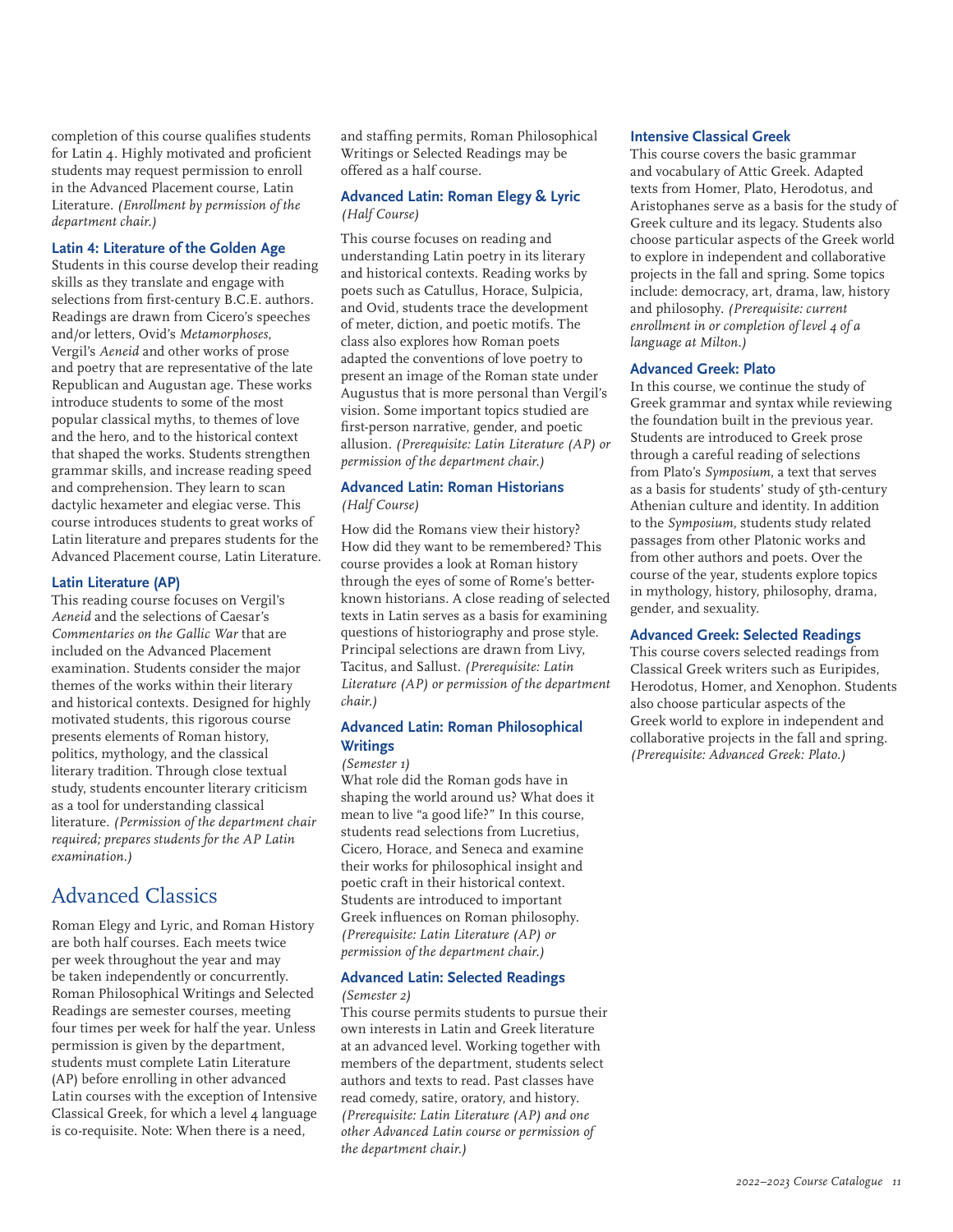# Computer Science

Computer Science courses vary to reflect the fast pace of change in computing languages and our desire to relate coursework to student interests. Computer Science courses are open to all students, Classes I–III, whether novice or experienced. The sequence begins with the introductory course, Computer Programming 1. *The advanced courses require permission of the department chair.*

### **Computer Programming 1**

#### *(Half Course)*

This project-based course is an introduction to computer programming. No prior knowledge of computing is needed. Using the development of video games, students learn the basic concepts of programming and the fundamentals of the Java programming language. Game topics covered include user control, decision-making, graphics, sound, character artificial intelligence, and animation. Students develop problem solving and logical thinking skills through object oriented programming and algorithm design.

Second-semester projects allow students to explore more advanced topics and work on larger projects of their own choice. Past projects include writing multilevel video games, music composition software, and optical character-recognition software. The design and implementation of this course is unique, allowing students to master many basic concepts in programming while also developing compelling projects.

# **Computer Programming 2**

*(Half Course or Semester 1 Course)* This course is intended for students who have completed Computer Programming 1 or who have learned equivalent material and received permission to enroll. It includes topics such as data structures, database programming, recursion, pathfinding algorithms, game AI programming, networking, graphical user interfaces, web programming, and control systems. The content and emphasis of the course are adapted each year to the interests and experience of the students. The course is taught using Java, PHP, and other languages. In recent years, students have written Internet network programs, studied artificial intelligence to fly a quad-copter (also built by students), created projects around Arduino and Raspberry Pi single board computers and written games based on harvested Twitter data. *(Permission of the department chair is required.)*

# **Advanced Computer Programming 3: Programming Applications**

*(Half Course or Semester 2 Course)* This course exposes students to practical applications of programming. The focus is on developing applications for handheld devices (iPhone and Android). Other topics covered are based on student interest and emerging technologies. Students design applications for Android and then for iOS, learning the relevant material to do so. The coursework will use a variety of programming languages, including Swift, Java, SQL, and PHP. A recent class project is the Milton Academy Students application (available at Google Play and iTunes for free). *(Permission of the department chair and prior programming experience are required. With departmental permission, this course may be taken concurrently with Computer Programming 2.)*

# **Advanced Computer Programming: Applied Math & AI**

*(Half Course or Semester 2 Course)* This project-based course will introduce students to the basics of Artificial Intelligence and Data Science. We will cover many different types of applications in AI and AI concepts. Topics in the curriculum include k- mean square, logistic regression, perceptron, feed forward network, and convolutional neural networks. The class will do projects that cover clustering, binary classifiers, categorical classification, image classification, and natural language processing. Through all these projects students will get practice with curating and cleaning datasets. While students may choose to explore the mathematical depths of the AI concepts we discuss, they are not expected to learn more than just the most basic concepts within linear algebra necessary to understand machine learning models.

# **Applied Engineering & Design**

#### *(Half Course)*

This project-based course focuses on learning to design and create solutions for real world problems using programming, electronics and mechanical systems.

Through investigation of how everyday machines, toys, and devices work, students are introduced to basic engineering concepts, electronics circuits, and systems design. Using Arduino and Raspberry Pi single board computers, students design and program embedded systems and interface them with the physical world. Students will go through the full product design cycle

including writing proposals; designing with CAD software, and electronic and mechanical simulation software; fabricating and testing; and giving final presentations.

Topics will vary with student interest and include robotics, electro-mechanical systems, audio systems, wearable technology, assistive technology, and sustainable energy systems. *(Permission of the department chair and prior programming experience required.)*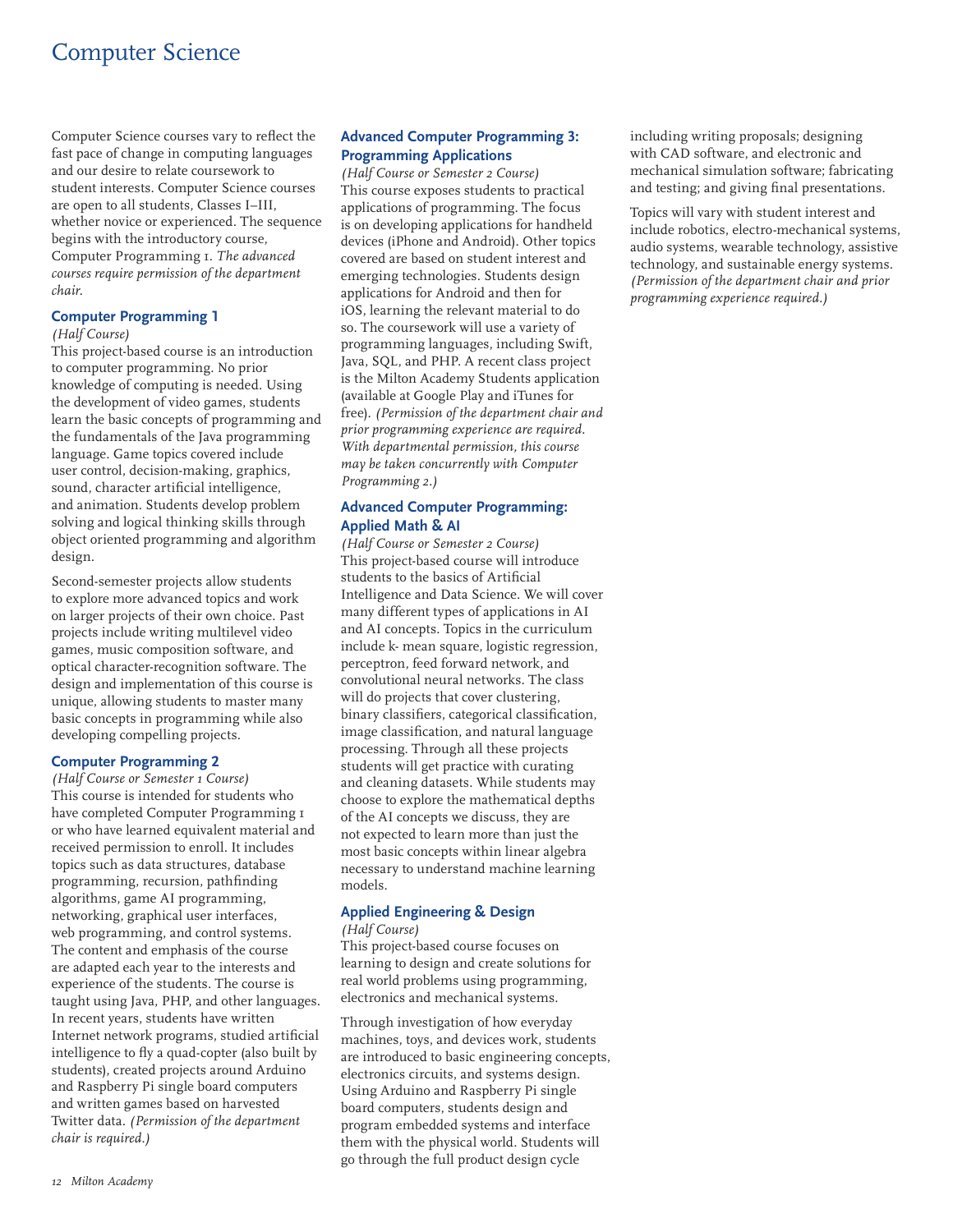# English

After Class IV, in which all students take the same English course, students may choose from among several electives offered in each of the remaining three years. Students new to Milton make this choice shortly after they decide to enroll, in consultation with the Registrar's Office. Returning students make a choice for the following year in consultation with their current English teacher.

# Class IV English

This course emphasizes basic skills in reading and interpreting major literary genres; in writing clear, coherent exposition; and in developing a shared vocabulary for talking about writing and about literature. Texts include a Shakespeare play, anthologies of short fiction and poetry, and examples of personal narrative. In addition to its focus on literary analysis, the course includes a comprehensive survey of grammar and writing skills that are applied to and practiced in students' writing throughout the year.

# Class III Electives

The department offers four courses: Perspectives, Founding Voices, Performing Literature, and Seeing Literature. Each of these courses is of comparable difficulty with similar amounts of writing. All students in Class III read Sophocles's *Oedipus Rex* and Shakespeare's *Macbeth*. The following descriptions illustrate the content of each course in more detail.

# **Perspectives: Genre & Culture**

Examining texts grouped by genre—short story, novel, play, and poem—to create a basis for comparison, students will explore how different cultural contexts treat major literary themes such as coming of age, tragedy, love, and the individual versus society. At the forefront of essays and class discussions will be the question of how a broad spectrum of cultures, eras, and traditions shape universal human stories. A typical unit, for example, may examine short stories about coming of age from three distinct countries, or love poetry from three different centuries. Texts might include titles such as *The Nick Adams Stories, Drown, The Things They Carried,* and *The Dew Breaker.*

### **Founding Voices: Literature from the Ancient World through the Renaissance**

This course will explore texts that have shaped the world's literature and influenced writers and readers from early times to the

present. Through units on epic heros, drama, short-form poetry, and storytelling, we will discuss themes such as the hero's journey, the ethical implications of cultural values, and the role of the individual in the world. After summer reading, the course will begin with *Gilgamesh*, the oldest story in the world, and will likely include texts such as Homer's *Odyssey*, *The Ramayana*, *The Sundiata*, Dante's *Inferno*, Tang Dynasty poetry, and *The One Thousand and One Arabian Nights*.

# **Performing Literature**

The readings in this course present a mixture of classical and modern works from the major literary genres. The course covers the same writing curriculum as the other Class III electives; what distinguishes it is the addition of oral interpretation. In addition to writing about the literature, students will perform it by conducting poetry readings, staging scenes, and writing and speaking in the voice of individual characters. When possible, students will read the plays being presented on the Milton Academy stage or in Boston theaters and analyze those performances.

# **Seeing Literature**

From the imagery of a poem to the point of view of a short story or novel, literature often encodes in words important visual messages and commentary on human perspective. This course examines a diverse raft of literary works with special attention to the perspectival project within literature. With traditional books at the forefront, the course will also use paintings, films, and graphic novels to deepen understanding of the human complexities of seeing at the heart of each text, as well as to embrace the reading and writing goals of the Class III curriculum. Titles may include *The Handmaid's Tale*, *Maus*, and *Persepolis*.

# Class II Electives

# **Contemporary Literature in Context**

This course guides students in approaching literature from a number of analytical perspectives. Beginning with close reading the detailed examination of a variety of texts for what the language will yield—the course moves to grouping texts by genre, by common theme, by historical period, and by a single author. In the late spring, the class applies all of these approaches to a single work, studying the text closely while also considering its form and theme, the period from which it came, and the influence of

events in the author's life. Past units include Hemingway, civil rights, the feminist movement, and the Vietnam War.

# **Literature and the Human Condition**

Pursuing a broad inquiry into what it means to be a person, to form relationships, to make decisions, and to live with their consequences, students examine literature from multiple traditions and genres. This discussion-based class delves into topics such as heroism and villainy; self and other; and innocence, guilt, and redemption. Students explore their ideas about the course's themes in critical essays, personal essays, and creative responses. Much of the fall encompasses a student of John Milton's epic poem *Paradise Lost.* Other writers in recent years have included Toni Morrison, Arundati Roy, Charlotte Bronte, William Shakespeare, and Haruki Murakami.

# **American Literature**

This course is a survey of American literature, presenting an overview of American culture through its literary figures. The form and content of the readings offer great variety, and students' written responses range from straightforward literary criticism to creative imitations of styles. Texts may include *The Scarlet Letter*, *Love Medicine*, and *Their Eyes Were Watching God*. Students who take United States History in the Class II year find that the two courses complement each other.

# **People and the Natural World**

This course explores varied human responses to the natural world through literature selected for its provocative response to nature and the ways in which people mark their presence on the land. The tension between urban and rural visions will help students understand ideas of the wilderness and of the city in the human imagination and the ways in which memory and imagination help define place in the world. Literature ranges from novels, poetry, and essays to explorers' journals and diaries. The course includes contemporary authors such as Leslie Marmon Silko and Annie Dillard as well as older writers such as Henry David Thoreau and William Faulkner. Writing assignments will range from nature journals to essays of literary analysis and response papers.

# **Studies in English and American Literature**

*(Two-Year Sequence)* This course introduces students to major English and American writers and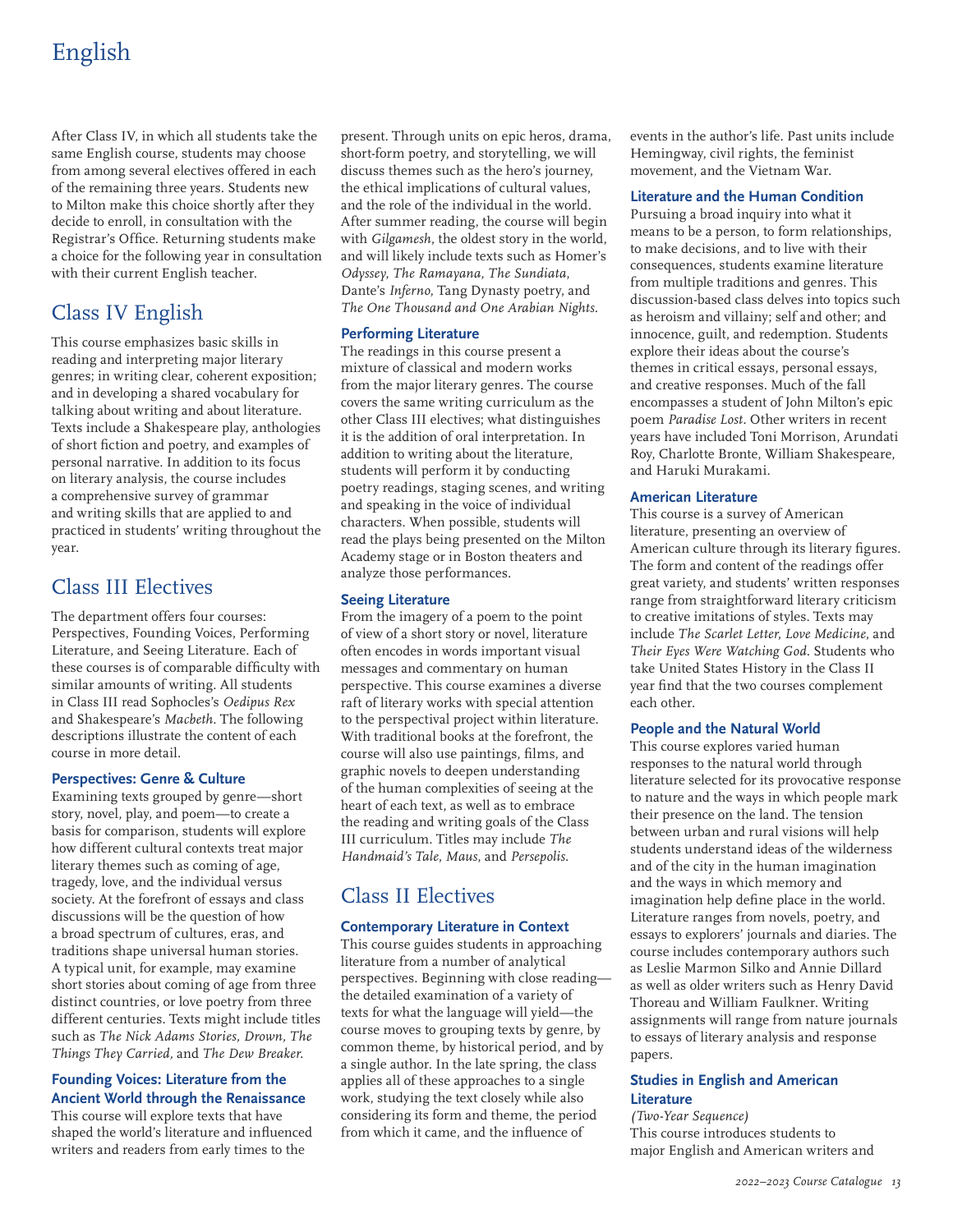demonstrates the connections between English and American literary traditions. Structured chronologically, it begins with the major writers in England who form the basis for all subsequent developments. The second and third semesters of the sequence emphasize the similarities and dissimilarities of British and American writers and some ways in which they influenced each other and were influenced by their cultures. In scope, the course studies works of some 30 writers, from Chaucer through Virginia Woolf, in a year and a half. In the second semester of the Class I year, students study some modern and postmodern dramas, and then subdivide into specialized groups to study 20th-century texts by a limited number of writers.

### **Reading Consciousness**

What makes us human? Is it our body, our soul, our consciousness? Through an interdisciplinary study of literature, philosophy, and religion, this course will investigate and interrogate our notions of humanity from antiquity to the contemporary era. By exploring topics such as the institution of slavery, the struggle for human rights, and the nature of spiritual transcendence, students will develop an understanding of the evolving definition of the human and insert their own voices into the current debate. Assessments may include critical essays, personal reflections, studentled discussions, and creative work. Readings will come from a diverse range of authors and thinkers, including Ralph Ellison, Charlotte Brontë, Harriet Jacobs, Kazuo Ishiguro and Plato.

# Class I Electives

# **The Craft of Non-Fiction**

This course is designed for students interested in the craft of writing and who wish to write about ideas, personal experience, and the sort of general interest topics (e.g., the arts, medicine, sports, nature, science, education) that appear in magazines such as *The New Yorker* and *The Atlantic*. It addresses three different genres of non-fiction: the feature article, a 4,000 word piece of investigative reporting; the essay of ideas, a 1,500-word reflective essay; and the memoir, a 4,000-word personal narrative. In each genre, students first read models and complete short, experimental writing assignments. The course differs from other Class I English courses in its high ratio of writing to reading and in its requirement that students revise each

# **Fictions**

We begin our philosophical journey with *The Magus,* the course's required summer reading. On the island of Phraxos in 1953, the mysteries of Bourani become the thematic and artistic questions of the course. Exploring the myths, creeds, and psychological and scientific principles that we live by in the Western world, we move from our encounters with freedom and truth to 19th- and 20th-century fiction. Continuing our historical and thematic exploration, we examine the fictions that man lives by as we study modern and contemporary literature. Reading selections vary from year to year. The following is a sample of works taught recently: *American Pastoral, Oryx and Crake, The Road, Beloved, Body and Soul, Kafka on the Shore,* and *A Farewell to Arms*.

### **Intersectionality: Womanhood in American Culture**

In the early 1980s, two key texts confronted our nation with a powerful question: If all the women are white, and all of the people of color are men, who is left out? The anthologies *This Bridge Called My Back*  (1981) and *Some of Us Are Brave* (1982) highlighted the need for voices from women of color in feminist dialogue and inspired legal scholar Kimberlé Crenshaw to coin the term "intersectionality": a position at the cross-section of gender and race, occupied by Black women in particular and, in more contemporary application, women of color in general. This interdisciplinary course in literature and feminist theory examines the interventions of American women who identify as Black, Latina, Native, and Asian into a discourse that excluded them through identity and class. It also considers how those interventions redefine American feminism for not only women of color but also their white counterparts. Assessments will include critical essays, personal reflections, and creative work. In addition to the anthologies and the writing of Crenshaw, readings may also include works from Audre Lorde, Yuri Kochiyama, Gloria Anzaldúa, Adrienne Rich, and Louise Erdrich.

# **Literature & the Nature of Reality**

This course looks at a variety of texts that explore, question, and prod at the boundaries of the nature of reality. In studying novels,

plays, movies, short stories, and poems, we look not only at ideas in literature, but also at theories in psychology, science, morality, language theory, and art. The class is divided into thematic units, though many texts will cross from one theme into others. Central to the class are the big questions: What is real? How do we judge reality? How and why does literature explore it? Possible authors include Samuel Beckett, Jorge Luis Borges, Toni Morrison, Michael Frayn, Tony Kushner, Luigi Pirandello, Adrienne Rich, Tom Stoppard, and Virginia Woolf.

### **Modern Comparative Literature**

The course begins with summer reading of Dickens and Dostoevsky, two writers who were contemporaries but wrote in very different styles. Dostoevsky anticipates much of what is thought to be "modern" in the arts. From his example, students move to Kafka—who casts the longest shadow over modern literature—James Joyce, Virginia Woolf, and Albert Camus. The last three writers of the fall term, Gabriel García Márquez, J.M. Coetzee, and Toni Morrison, writing in the postmodern era, face the question of what artists do to distinguish their work when earlier authors seem to have tried everything. In the spring semester, students trace the same evolution of style and content in drama, immersing themselves in sixteen plays ranging from Henrik Ibsen and August Strindberg in the late-19th century to contemporary playwrights Suzan Lori Parks and Caryl Churchill; the class meets in King Theatre so that students can see plays in performance rather than on the page. During the spring project period, students will study film; in past years, subjects have included film noir, the changing image of women in film, five great directors, great examples of five film genres, and five autobiographical films.

# **Philosophy & Literature**

This course investigates theories about the nature of humanity and moral philosophy, emphasizing a reasoned approach to thinking about complex and abstract problems. Topics include the basis of human knowledge, questions of freedom and determinism, the nature of evil, the nature of moral and aesthetic judgment, and the definition of social and political justice. Each unit takes its form around a main literary text and complementary philosophical readings. Students read traditional philosophers such as Plato, Aristotle, Descartes, and Kant as well as more modern thinkers such as Marx, Nietzsche, and Freud.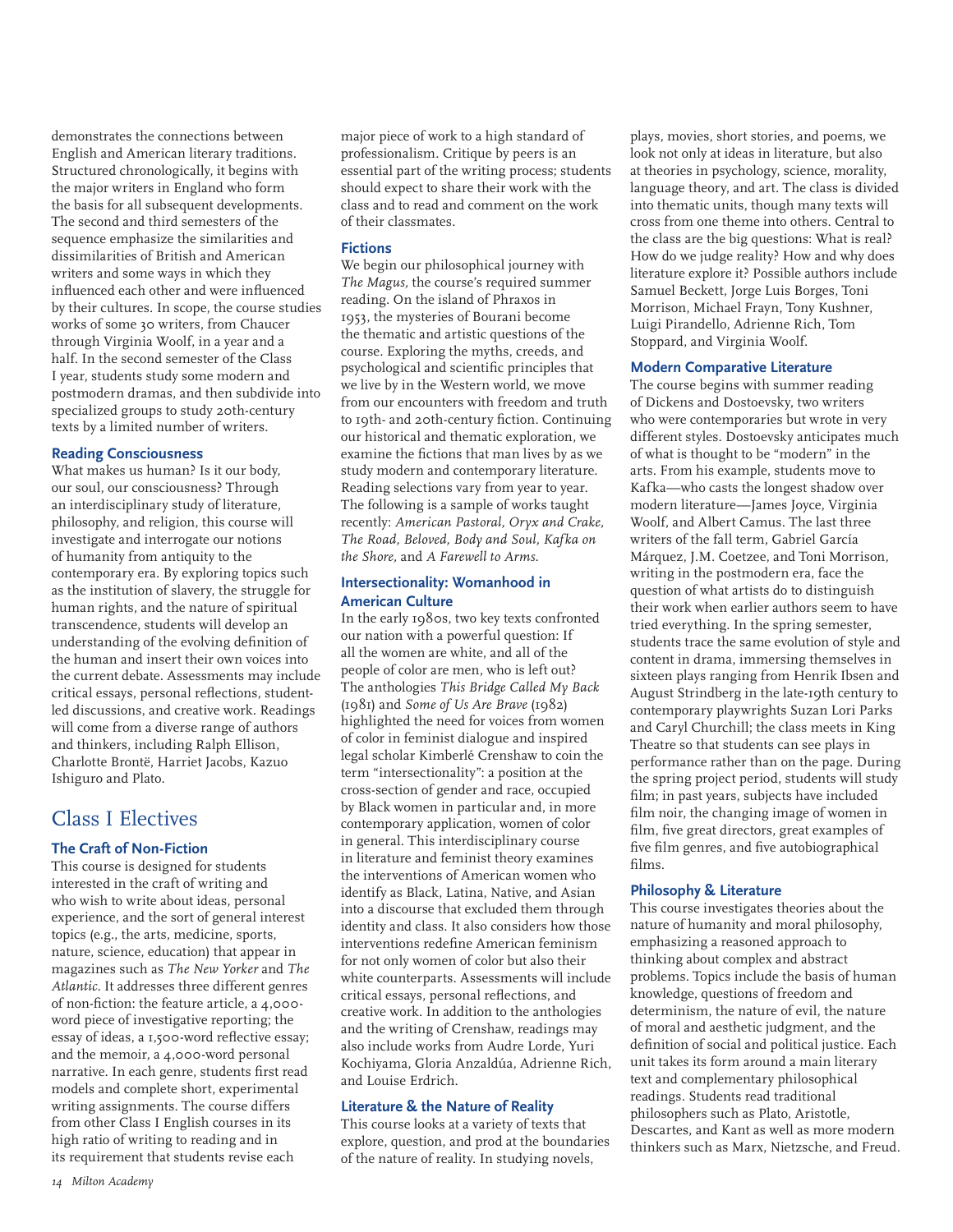Titles may include Alan Lightman's *Einstein's Dreams,* Primo Levi's *The Drowned and the Saved*, Cormac McCarthy's *No Country for Old Men,* Graham Greene's *The Heart of the Matter,* and Shakespeare's *Measure for Measure.*

### **Shakespeare**

In this course, students read a dozen of Shakespeare's plays, including comedies, tragedies and histories, excluding those normally studied in previous years at Milton. Though the course touches on historical context and linguistic development, its main emphasis is on the plays as theater—the creativity they continue to stimulate in actors and directors and the response they continue to evoke from audiences. In addition to reading and writing (both critical and creative), the class compares movie versions, engages in impromptu performances, and may attend live theater as the opportunity presents itself. A self-designed project each semester gives students the chance to pursue in depth their interests in scholarship, art, photography, video production, music, theater design, and other fields.

### **Themes in Contemporary World Literature**

In this course, we read 21st-century texts that pose challenging questions about the global context in which we live today. Themes we explore include: globalization, citizenship, the climate crisis, immigration, colonization, and identity. Because of the contemporary nature of this course, readings change frequently. Students may expect to read texts from at least four different regions within the year. Regions include but are not limited to: the Caribbean, South Asia, East Asia, West Africa, South America, Native American nations, and the Middle East. Assessments in this course offer students choice in their style of writing and self-expression and will focus on developing skills in voice, revision, and self-directed work.

#### **Three Writers in Depth**

By limiting the number of writers we study, this course allows students to examine each writer longer and more intensively than is possible in other courses. Opportunities presented by the course include following the evolution of an author's style and choice of subject matter and theme; exploring one author's approach to different literary genres; and placing an author in historical and biographical context. Written work consists of both critical essays and creative pieces, perhaps using as inspiration the style or thematic content of the works being studied. The teacher selects the first two writers; after the school year has begun, teacher and students together will select the third. The following list suggests the stature of the writers likely to be chosen: W.H. Auden, Jane Austen, James Baldwin, Samuel Beckett, Joseph Conrad, Dante, George Eliot, William Faulkner, Robert Frost, Gabriel García Márquez, Ernest Hemingway, Henrik Ibsen, Henry James, James Joyce, Toni Morrison, Haruki Murakami, Lynn Nottage, Eugene O'Neill, Jonathan Swift, Henry David Thoreau, Leo Tolstoy, William Carlos Williams, Virginia Woolf, and W.B. Yeats.

### **We Are What We Read**

"You must write, and read, as if your life depended on it," Adrienne Rich writes. In this course, students will read fiction and write several personal, creative, and analytical essays examining the intersection of the literature and the reader reading and how literature works when we feel, as Emily Dickinson has said, "as if the top of [our] head were taken off." We will ask how we read the texts, and how the texts read us. The work includes a rereading of a resonant novel of the student's choice, fiction (shorter and longer), possibly including Virginia Woolf, Chimamanda Ngozi Adichie, Ernest Hemingway, Danzy Senna, Martin Amis, Jane Austen, Michael Ondaatje, and Haruki Murakami, and poetry, contemporary and not. Additionally, we will read essayists writing about reading, including Rich, Joyce Carol Oates, Andre Dubus, James Baldwin, Audre Lorde, and others. A final project will involve students' examinations of a small body of work by a single author of each student's choice.

*The English electives that follow do not fulfill the diploma requirement in English and must be taken in addition to a full English course.*

#### *Hamlet*

*(Half Course) Classes I & II*

By devoting a full year to the play that is widely regarded as the greatest in English, this course, team-taught by a member of the English Department and a member of the Performing Arts Department, offers students several unique opportunities: to enjoy the in-depth study of a single text, with no pressure to move on; and to experience fully the richness that a very complex literary text provides; to approach a Shakespeare play actively by performing, directing and designing parts of the text, and in doing so discover a full range of possible interpretation; to join the literate world in

knowledge and appreciation of a classic work; to explore the deep personal resonances that this work, perhaps more than any other, always seems to evoke; to gain familiarity with the problems and processes of literary scholarship.

Most class time is spent reading and discussing *Hamlet* and comparing different film versions. Students, individually or in groups, formulate long-term projects that they complete during homework time. Projects, which may be critical or creative, have covered a broad range, including theater design, filmmaking, creative writing, textual analysis, memorization and performance, graphic art, psychology, music, and research into the play's historical and literary background.

#### **Journalism**

# *(Half Course)*

*Classes II & III*

In today's digital and highly saturated media environment, students need to learn media literacy early; they need to understand the role of journalists and the role a free press plays in a democracy. In this course, students will learn how to gather facts, conduct interviews, research background material, and craft and edit news stories. We will examine the differences between hard news coverage, feature pieces, and opinion pieces and write in all three styles. We will also learn how today's newsrooms work; they aim for noble purposes, but most are for-profit businesses, so we will discuss that balance. We will cover the basics of communication law, exploring questions such as: What is freedom of speech? Freedom of the press? Libel? We will examine media in all its forms—print, television/video, radio/ podcasts, and social media—comparing and contrasting how current events are covered, looking at what's effective and what's not. Working journalists will visit class periodically to discuss their work.

#### **"It was all a dream...": The Power of Poetry through Close Reading & Analysis** *(Half Course)*

# *Classes I, II, & III*

This course is geared towards students who have a deep interest in poetry and its many forms and want to expand their repertoire of rhetorical devices. This course will push students to dig deep into the text through close reading strategies that refine their analytical writing. We will also explore the ways in which poetry both captures and transcends time through its influence on popular culture.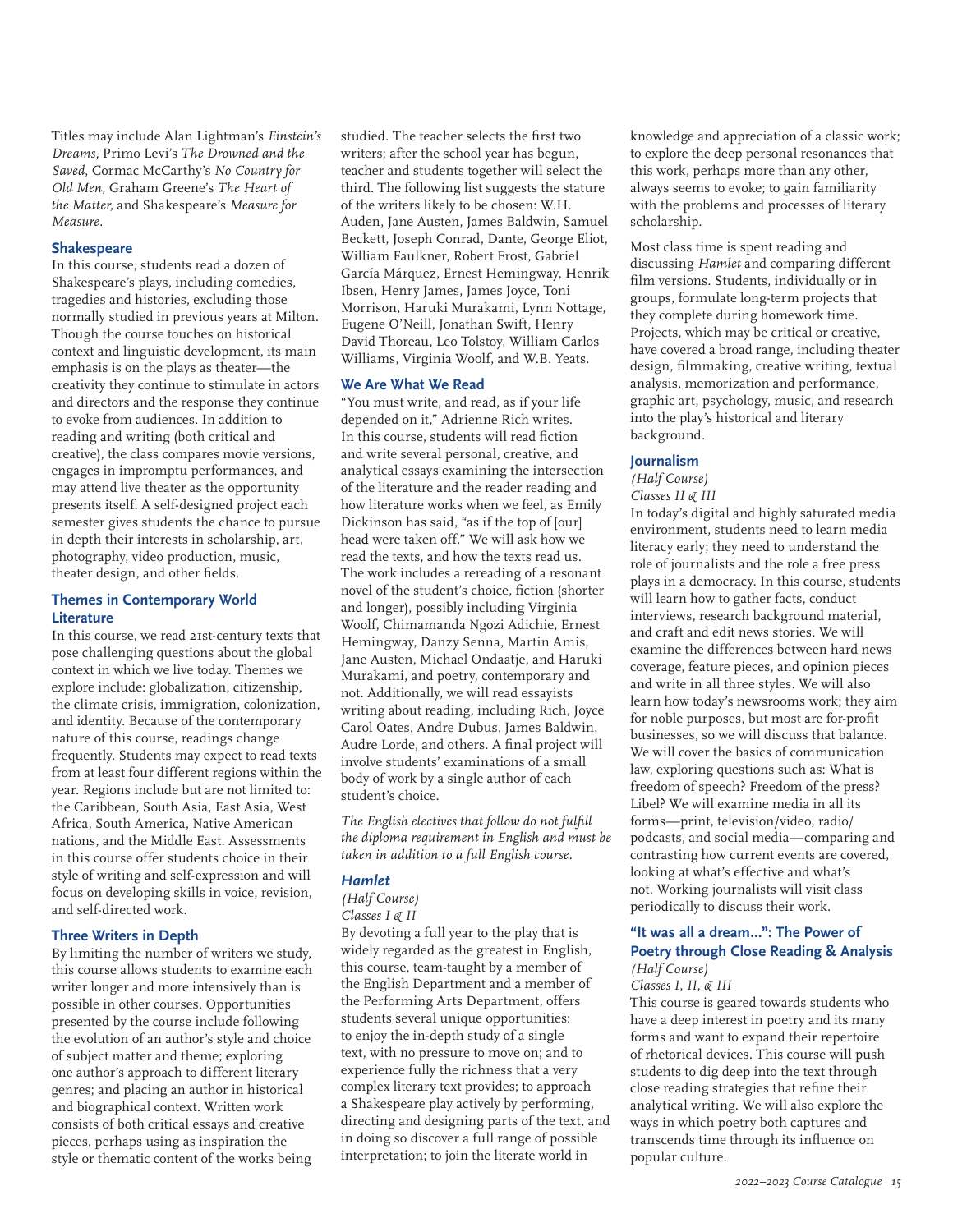# **Project Story: Narrative Journalism & Performance**

*(Half Course) Classes I, II, & III*

From competitive story slams performed for packed venues to storytelling courses designed to empower workplace professionals, sharing narrative with live audiences has never felt more current or relevant. In this course, students will study the art of storytelling through moving their own and others' stories from page to stage. During the first half of the course, students will learn narrative journalism skills, performance skills, and peer workshop practice, to collect and shape stories of our school. They will work collaboratively during the second half of the course to identify, research, write, and perform a story that originates beyond Milton Academy. Throughout the year, students will read and view storytelling models, attend performances, and hear from visiting artists and activists who promote storytelling around the country, believing that shared stories strengthen and sustain human connection. *(This course is listed under both the English and Performing Arts departments.)*

#### **Creative Writing**

#### *Satisfies Arts Program Requirement Classes I, II, & III*

This course offers workshops in shaping ideas, personal observations, and memories into fiction and poetry. It teaches techniques of each genre and employs frequent reading and discussion of student works within the class.

# **Advanced Creative Writing**

#### *(Half Course)*

Meeting twice a week in a format that consists of a writers' workshop and individual conferences, this course provides the student-writer the opportunity to continue to develop talents. *(Prerequisites: Creative Writing and permission of the creative writing teachers.)*

# **Advanced Creative Writing 2**

#### *(Half Course)*

This course allows those who have completed Advanced Creative Writing to continue working in the same format. *(Prerequisites: Advanced Creative Writing and permission of the creative writing teachers.)*

*Note: Advanced Creative Writing and Advanced Creative Writing 2 may be offered as semester courses should there be sufficient interest and with permission of the department chair.*

# Language Skills

### **Exposition**

#### *Classes III & IV*

Exposition, designed for students in Classes III and IV who desire intensive instruction in the principles and practice of expository writing, focuses on developing the skills necessary for clear, correct, and forceful argument-driven writing of the sort required by all disciplines at Milton. The course includes a thorough study of grammar, an introduction to fundamental concepts about writing, and a series of both short and long essays aimed at helping students learn to write in a step-by-step process that includes planning, drafting, revising, and editing. Writing assignments ask students to craft different types of essays about subjects of interest to themselves. The course reinforces skills introduced in Class IV English and highlights essay structures emphasized in Class III.

The History and Social Sciences Department program is designed to provide students with a curriculum that will allow them to think imaginatively and critically about the world. Department offerings include a core of required global and American history courses, as well as history and social science electives that examine a broad range of cultures, civilizations, and elements of the human condition. To fulfill Milton Academy's diploma requirements, students must take two history courses: World History: Challenges & Changemakers and United States History. The history requirement may also be met by the two-year course The United States in the Modern World. These courses must be taken sequentially in Classes III and II or Classes II and I.

# **World History: Challenges & Changemakers**

# *Classes II, III, & IV*

This course emphasizes core historical thinking skills while covering a wide range of topical global content. Students will explore human stories from the distant and near past, and will trace their impacts on the present, engaging with primary and secondary source material and utilizing these texts to make cogent historical arguments. This course encourages critical analysis and the asking of generative questions about point of view, causality, comparison, change, and continuity. This practice in inquiry will culminate in a month-long research project on a topic of each student's choosing.

#### **United States History**

#### *Classes I, II, & III*

Conceptual and interpretive in nature, this course examines both the important documents (e.g., Declaration of Independence, United States Constitution, Gettysburg Address, and speeches of Frederick Douglass, Susan B. Anthony, Martin Luther King Jr., and John F. Kennedy) and the multiple historical interpretations of an event or personality in the American past. Looking at the tension between freedom and order, democracy and slavery, urbanization and populism, gender and politics, localism and nationalism, students begin to see and understand that the principles and ideas fought for at the time of the American Revolution are unresolved in the later 19th and 20th centuries. Students will complete a major library research project in the spring semester. (Prerequisite: World History: Challenges & Change Makers)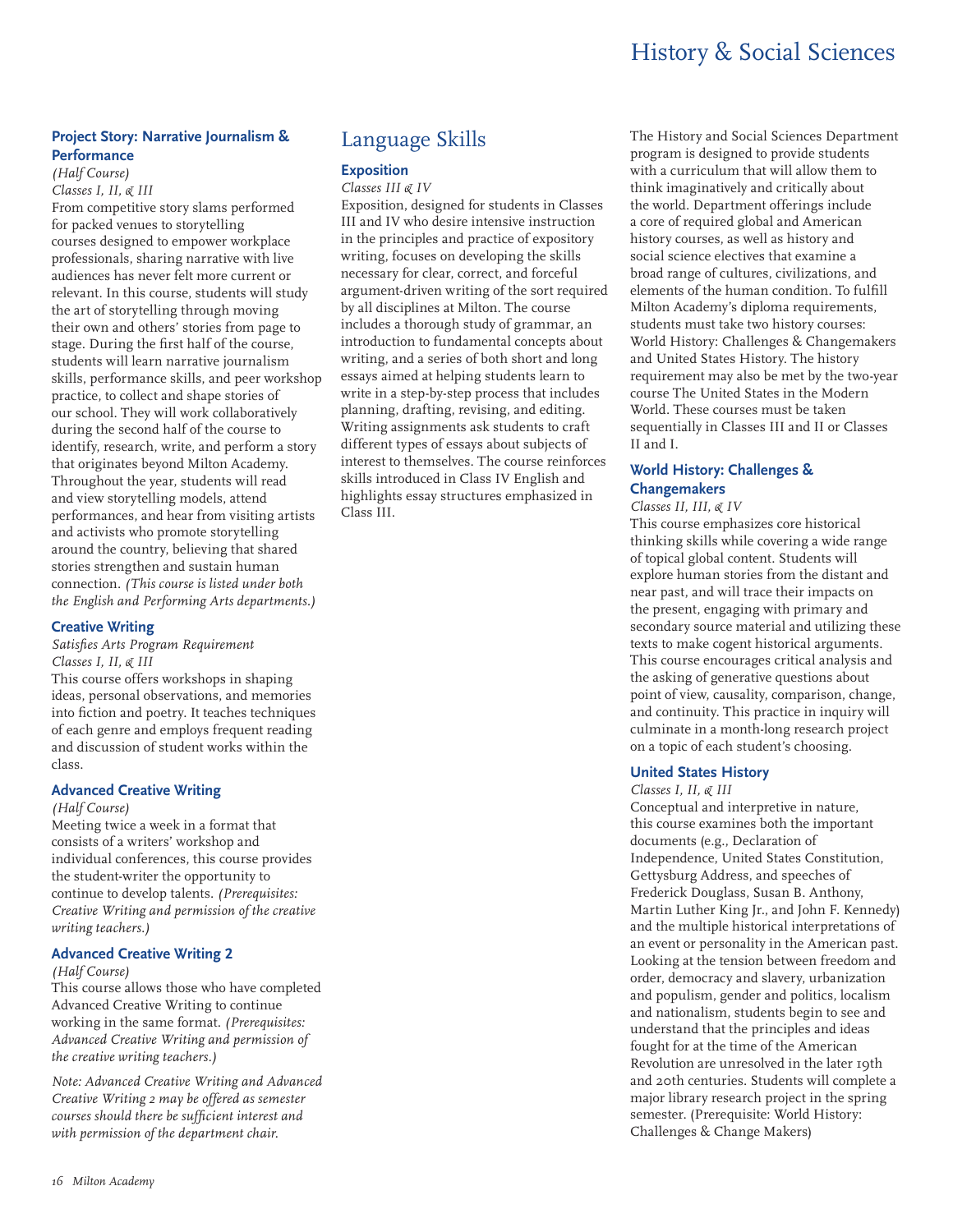# **The United States in the Modern World 1 and 2 (two-year sequence)**

Note: The United States in the Modern World 1 and 2 courses must be taken sequentially in either Classes III and II or Classes II and I.

### **The United States in the Modern World 1** *Classes II & III*

This course tells the story of economic and political revolution—where its origins lie in the 15th and 16th centuries, how it is carried out in the 17th and 18th centuries, and how it re-shapes the world in the 19th century. Students will study the modern history of the great empires of Eurasia, encounters between the peoples of Europe and the Americas, expansion of trade and technology, and the development of political ideologies. The American experience, from the voyages of Columbus to the Civil War, will be placed within the larger context of the modern world. Students will complete a major library research project in the spring semester.

#### **The United States in the Modern World 2** *Classes I & II*

The United States takes a central role in the second year of this course, beginning with the impact of the Civil War and industrialization on both domestic and foreign policies. Questions of new thought in social relations, in the application of science and technology, and in governmental roles and responsibilities in the United States and in selected other nations will be studied, so that the discussion of revolutionary change begun in the first year continues and broadens. A close consideration of several Cold War topics in the second semester will enable students to reach a greater understanding of the problems faced by the 21st-century world, in particular the impact of human history on the natural world. Students will complete a major library research project early in the second semester.

# Advanced Topics in History

*Class I & II: Completed Milton's History graduation requirement OR Permission of the department chair. Class III: Completed Milton's History graduation requirement AND Permission of the department chair.*

# **African-American History**

*(Semester 1)*

In this course, students examine the African-American experience with an emphasis on individual and collective agency, political protest, and efforts to initiate social change.

The course is organized chronologically. Students begin their study in 15th-century Africa before moving quickly to the trans-Atlantic slave trade, and the historical foundations of Black life in the antebellum and postbellum periods. The second half of the course stresses more contemporary issues of the 20th and 21st centuries. Throughout, students will grapple with questions that pertain to isolation and identity; individualism and collectivity; race and struggle; resistance and joy; and African-American history as United States history.

# **History of Modern China**

#### *(Semester 1)*

Since the late 20th century, China has been the most dynamic country. After suffering national decline, famines, foreign invasions, and domestic chaos, China has re-emerged as a confident, powerful, and influential country. Boasting the world's second-largest economy, China is beefing up its military, buying up natural resources and influence worldwide, and staking its flag in faraway places like the South Pole and closer to home in the South China Sea. Foreign governments eagerly accept Chinese investments across a wide range of industries, but they also complain about Chinese trade practices and attitudes. The Belt and Road Initiative (BRI), a signature Chinese global project under the Xi government worth approximately \$6 trillion, is both an example of China's vision and a testament to its ambition. The initiative is designed to tie China's economy to the rest of the world by developing a series of multinational railway systems, airports, and deep-water ports that stretch from China all the way to Western Europe. With trade, China hopes to bring about mutual economic development and prosperity. All this sounds wonderful, but critics of BRI point to a series of problems ranging from unfair Chinese trade practices and environmental degradation to corruption. So what is the real picture of today's China? Is it a benign and rapidly developing power ready to take on the mantle as a defender of the global economic order? Or is it a neo-colonial upstart with a mercantile streak ready to exploit others for its own benefit? The truth lies somewhere in between, and we will use this course to uncover some of the major issues at stake. We will examine them critically using a historical lens so that China's position, perspective, and motivation can be better understood.

# **History of the Middle East**

*(Semester 1)*

This course examines the history of the Middle East from 1900 to the present. The geographic focus will be Egypt, Iraq, Iran, Israel, Saudi Arabia, and Turkey. We will keep two broad questions in mind as we follow the current political and social developments in the region: 1) What impact did Western imperialism and the process of decolonization have on society and politics in the Middle East? and 2) How did the U.S. invasion of Iraq in 2003 start a process that has led to a reordering of the modern Middle East? Students will conduct individual research on the topics of their choice at the end of the semester. For students wanting to continue their study of the contemporary Middle East, the course of Globalization and Islam in the second semester builds on themes covered in this course.

# **Topics in Modern World History: In the Aftermath: Case Studies in Transitional Justice**

*(Semester 1)*

What should happen after a government's violence against its citizens? Who should decide? The class will focus on specific case studies to explore three kinds of responses to government crimes against citizens: the policies of official forgetting (e.g., post-Franco Spain; Argentina); truth telling and reconciliation movements (e.g., post-apartheid South Africa; Australia); international prosecutions (e.g., Khmer Rouge in Cambodia); and reparations (e.g., Canada/First Nation Peoples; U.S. government/slavery). We will also explore responses from artists, filmmakers, theologians, psychologists, and survivors to understand the challenges and promise of transitional justice. Projects will include persuasive and analytical writing along with training for and practice of interviews, mediation, and mock trials.

#### **Asian American History**

#### *(Semester 2)*

Asian Americans constitute the fastest growing population in the United States. Students will explore the history of this diverse community from 1850 to the present. Throughout this period, Asian Americans have been characterized as either the "model minority" or the "yellow peril." By focusing on the experiences of Chinese, Japanese, Korean, Filipino, Asian Indian, and Vietnamese Americans, students will develop a dynamic understanding of the documentation and interpretation of this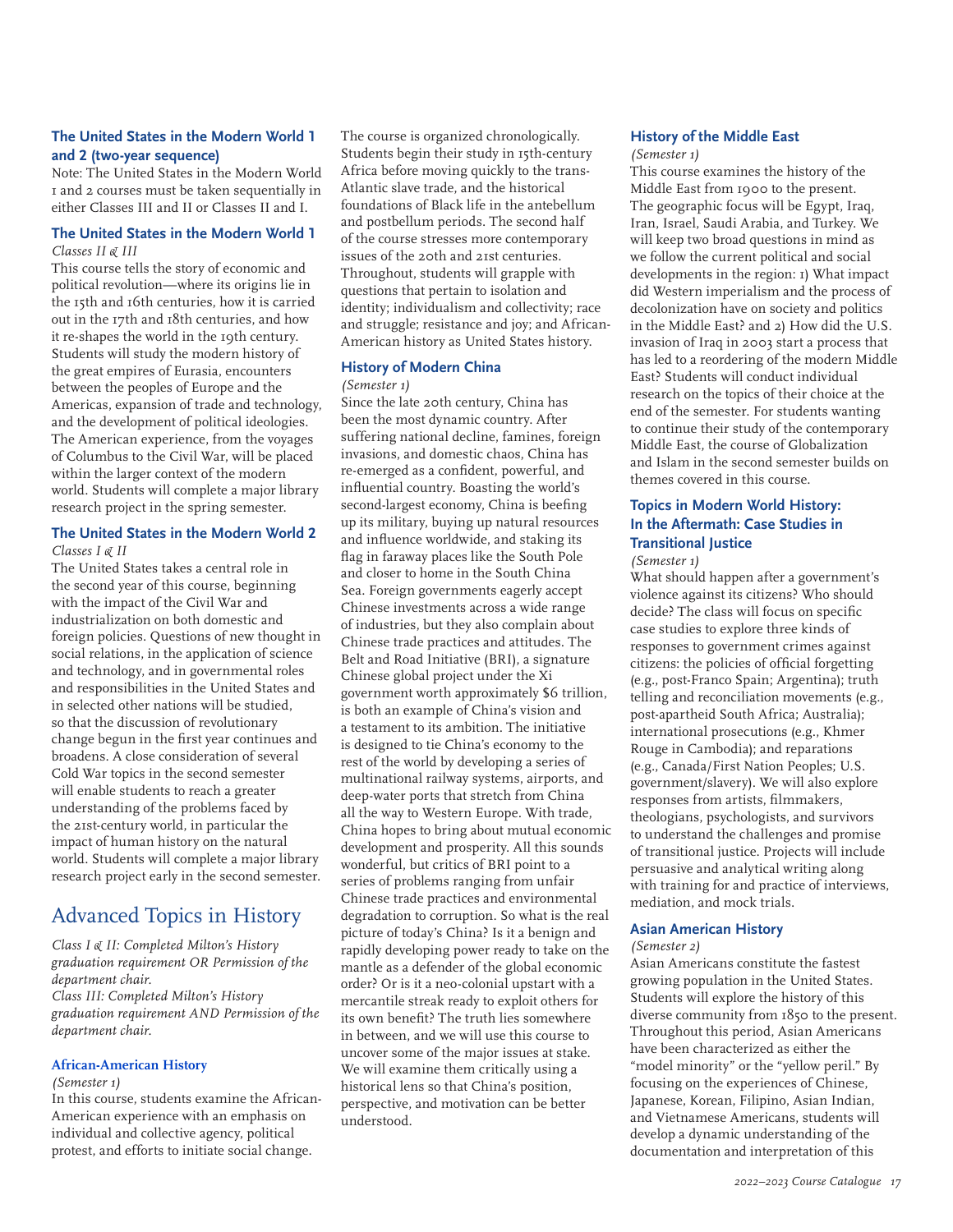history. Documentary films and readings about immigration policy, international relations, labor history, community development, and political empowerment will be the focus of our studies. Students will conduct an oral history project at the end of the semester.

# **The Aztecs to High-Tech: A History of Latin America & the Caribbean in the World**

#### *(Semester 2)*

Drug trafficking, poverty, political revolution. These are just a few of the images that the mention of Latin America and the Caribbean conjures. Not inaccurate, these images are also easy generalizations that obscure the realities of a region rich in history, and social and cultural complexities that have profoundly contributed to the entire pageant of humanity. This course examines that complicated, historical process. Arranged chronologically and thematically, it begins with the earliest Indigenous communities and concludes with an exploration of the region's role as a provider of cheap labor for technologically sophisticated multinational corporations like Ford and Motorola. The course deliberately integrates a global perspective that challenges students to consider the ways the people of Latin America and the broader world have shared mutually constituted historical experiences.

#### **Globalization & Islam**

#### *(Semester 2)*

This course will explore the relationship between globalization and the Middle East in the post-9/11 world. Using readings from current scholarship, we will examine ways in which the Arab world has been shaped by economic, political, and social realities created by globalization. The first part of the course will introduce students to broad topics in globalization. Then we will apply these theories to our case studies of Egypt and Jordan. The third part of the course will focus on the complex relationship between globalization, American foreign policy, and the rise of religious extremism in Europe and the Middle East. To better connect our classroom learning to the Middle East, students will work with an NGO in Jordan to create a final project that helps raise awareness of issues related to the Syrian refugee crisis. This course frequently offers an optional trip to Jordan during the March vacation.

# **History of Civil Rights**

# *(Semester 2)*

In this course, we will examine a number of questions about the struggle for justice and equality in the United States. What did the civil rights workers of the 1960s hope to accomplish? What were they able to achieve? How did American society respond to this movement for social change? The first half of the course is devoted to understanding the relationship between oppression and resistance, focusing on the legacy of segregation. Students will then look at the events that shaped the modern civil rights movement. Course work includes journal writing, reaction papers, and a final research project about a contemporary civil rights issue. This course challenges students to develop a clear historical perspective about one of the most revolutionary periods in U.S. history.

# **Cold War America**

# *(Semester 2)*

The Cold War was the crucible by which the United States was transformed into a global superpower, and it laid the basis for the national security state. The ideological competition between the United States and the Soviet Union shaped the global and regional makeup of the modern world and its legacies continue to influence global politics in the 21st century. This course charts the Cold War through the lens of the Berlin Wall era (August 1961–November 1989) and provides an overview of the ideological and social/cultural drivers of the conflict. The course concludes with charting how the Cold War wound down with the crumbling of the Berlin Wall and the legacies it has left for the 21st century and beyond. It will provide students with an overview and general survey of the key developments of the period from 1960 to 1990.

# **Historical Archeology**

#### *(Half Course)*

This course will start with a study of what is historical archeology—how do historians understand the past 400 years of history by examining and studying physical objects and documents? This is a project-based course designed to allow students to use the tools of historical archeology to study the town of Milton by studying colonial-era graves, and examining historical documents to understand what they tell us about colonial Milton. We will use this study of Milton cemetery graves to study who is present and who is missing from history. Students will design a project to unearth the history of

African Americans and Indigenous people in Milton, Boston, and Massachusetts through a study of war, monuments, and propaganda documents from the colonial period.

# Social Sciences

*Classes I & II*

# **American Government & Politics**

*(Semester 1)* The heart of this course is an examination of the interactions between the policymaking institutions of the United States government (Congress, the presidency and the executive branch, and the Supreme Court) and the nature of American political parties, interest groups, the media, and the American electoral practices. With a focus on current events, we will begin to see how the United States' constitutional underpinnings are enforced and complicated by political culture. Through this course, students will be engaged in following political events in and out of the class, as well as partaking in independent research as a way to understand and contribute to political processes. Ultimately, this course will equip students with the foundational understanding to engage thoughtfully and purposefully in politics, while also allowing for the practice of political communication and discourse all of which are incredibly important in our increasingly polarized political climate. *(Note: To enroll in this course, students must have taken or be taking United States History or U.S. in the Modern World.)*

# **Comparative Government**

#### *(Semester 2)*

In this course, we will develop the skills and habits of mind required to study and thoughtfully participate in our global political landscape. Through concrete historical and present-day examples, we will analyze the current literature and theoretical basics of comparative politics, and question why governments and institutions take the forms they do. We will ground our conversations in case studies from states around the world. In doing so, we will address two essential questions: What defines and complicates democracy? And how does change occur and endure? By questioning the legitimacy of governments, the distribution of power, and the roles of culture, leaders, and institutions, we will use history to explain current trends and make future predictions. Ultimately, every aspect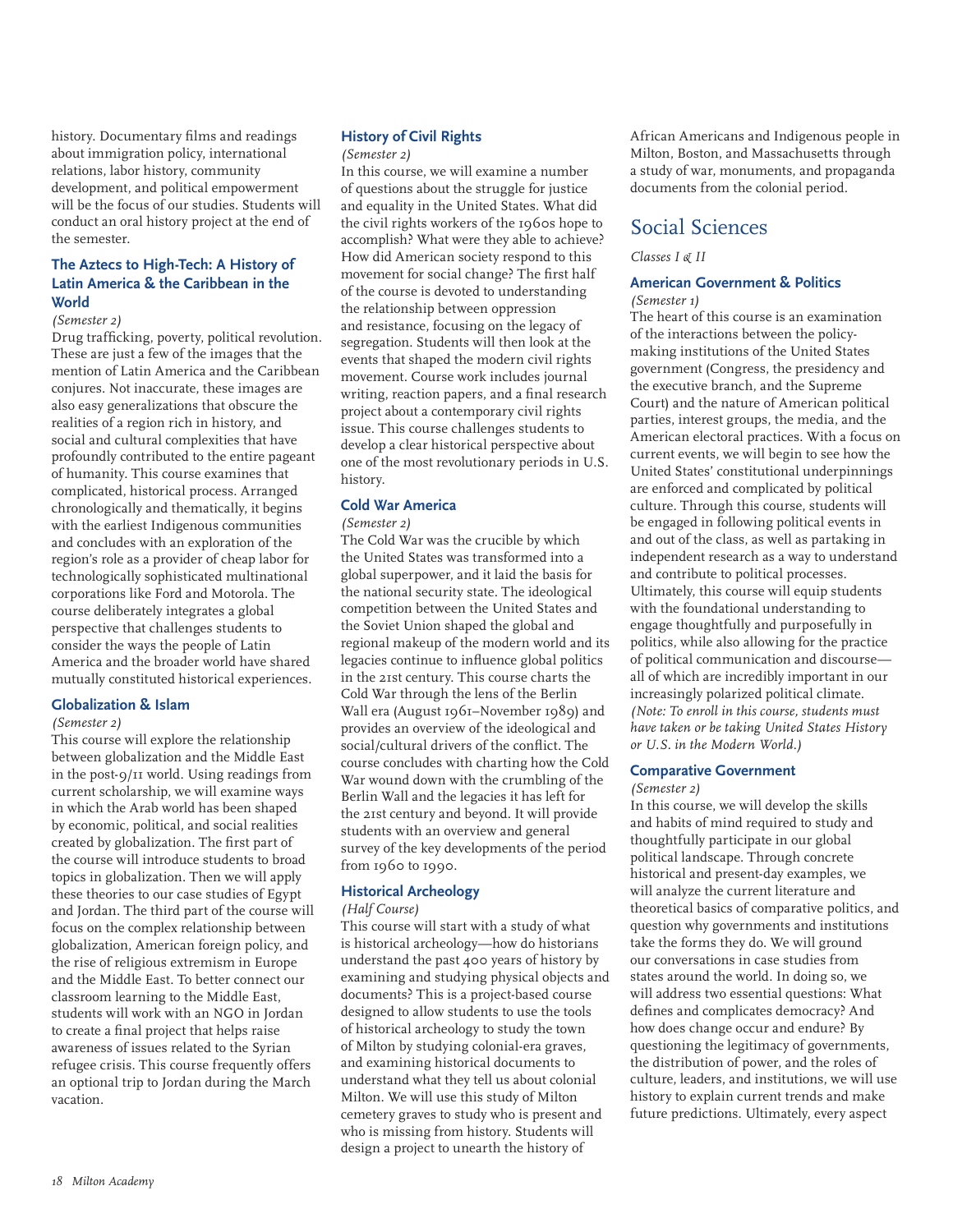of the course will culminate in project-based assessments that apply comparative politics to the case of the Arab Spring.

#### **Microeconomics: The Power of Markets** *(Semester 1 or 2)*

This course studies the behavior of individual firms and households within specific markets, like health care, the automotive industry, and retailing. It covers such economic concepts as scarcity, opportunity cost, supply and demand, elasticity, price, and economic efficiency. Focused on the interactions within different markets, the course examines both competitive and non-competitive structures and explores the consequences of market failures. As we explore how markets operate, we will pay particular attention to a company's costs, labor markets, capital markets and government regulation. *(This course will prepare students for both Macroeconomics and Behavioral Economics. Students may not take this course if they have taken, or are planning to take Calculus and Applied Economics.)*

#### **Macroeconomics: The Federal Government and the National Economy** *(Semester 1 or 2)*

This course focuses on the whole U.S. economy. It covers such economic concepts as gross domestic product, economic growth, unemployment, inflation, and trade. Economic models for a market-based national economy are examined; topics of discussion include GDP growth, fiscal policy, monetary policy, the Federal Reserve, and taxation. We will also spend some time discussing the U.S. economy in the context of the global marketplace and tackle issues of international trade, trade policy, and sustainable development. *(This course will prepare students for Behavioral Economics.)*

# **Economic Inequality: The Study of Race, Class, & Gender in the U.S.**

# *(Semester 1)*

The United States is at a tipping point in its history. The rich are getting richer while others are poverty-stricken. The United States has firmly established a de facto caste system as gender equality has regressed and extreme discrimination and racial animosity remain at the center of the American narrative. So, what happened to the "American Dream?" Why is there still so much racism and nativism in America? How can a country so rich have so much poverty? What were the causes of this tragedy and what could be some possible solutions? This course will tackle these challenging topics

and address these questions as well as many others in hopes to find a path for a better and more harmonious future. *(Prerequisite: United States History or US and the Modern World II)*

# **Global Economics: Inequality, Capitalism, & Sustainable Development**

# *(Semester 2)*

This course aims to explore the relationship between inequality, globalization, and economic growth. More specifically, the course is designed to answer the questions of why certain nations are able to adopt institutions and policies that promote equality, and under what conditions, economic, social, and political capital fosters growth and a sustainable future. How can global poverty be eradicated? What are some of the structural transformations, shifting modes of thought, dynamics of class, race, gender, ethnicity, and geographic stratification that shape the debate around global inequality? This course relies on basic principles of economic theory to analyze economic realities and policies in the U.S. and abroad with a particular focus on the impact of inequality on social justice and democracy.

# **Behavioral Economics: The Burdens of Decision-Making**

#### *(Semester 2)*

This course explores the relatively new field of behavioral economics and works to revise standard economic models of human behavior by integrating psychology and economic thought. We will quickly discuss and dissect conventional economic theory and use that as a jumping off point to answer questions of behavior such as: How do people make decisions on what cereal to eat? Why do people feel more comfortable paying a dinner bill with a credit card instead of cash? What are the roles of altruism, equity, and fairness in our society and world? We will discuss these questions and many others throughout the semester. This course relies on the basic principles of economics to understand human decision making. (*Prerequisite, one of the following: Microeconomics, Macroeconomics, Calculus and Applied Economics, Psychology Seminar or Topics in Psychology.)*

#### **Psychology Seminar**

#### *(Full Course)*

This college-level course introduces students to the field of psychology, the scientific study of the mind and behavior, through hands-on experiences with research design, projects, discussion, and lessons.

In addition to learning about major areas within the field of psychology—including cognition, neurobiology, development, behaviorism, socioculturalism, and mental health—students will often be required to work in teams and expected to improve their observation, leadership, collaboration, and presentation skills. Students will work towards thinking like a psychologist where they reflect critically about the theories and research presented and thoughtfully consider the human experience and the carrying influences on it. Although it is not required, students may find it helpful to have taken or be taking biology and statistics. (*Topics in Psychology is NOT a prerequisite for this course.*)

# **Topics in Psychology**

# *(Half Course)*

This course explores topics within the discipline of psychology, including development, personality theory, abnormal psychology, social psychology, and learning. Through these topics, students also study the thought of foundational and contemporary theorists within the field of psychology. Course content integrates reading from the textbook and primary sources, as well as watching film from a psychological perspective. Students are encouraged to reflect on the material in both personal and academic ways and are evaluated through interactive learning projects, analytical essays, and classroom discussions.

# **Activism for Justice in a Digital World**

#### *(Half Course) Classes I, II, & III*

How do activists work to create a more just society in the United States and in the world? How are they combining new social media tools and traditional service activities to address problems of poverty, homelessness, hunger, educational inequity, healthcare, the environment, and immigration? How can you make a difference? This course will explore current issues through readings by contemporary authors and news sources, as well as historical documents, speakers, and field trips into Boston. An integral component of this exploration will be students' firsthand experiences through weekly service commitments to local sites (with homework time allocated to this handson work). Course work includes journal writing, short papers, and action projects.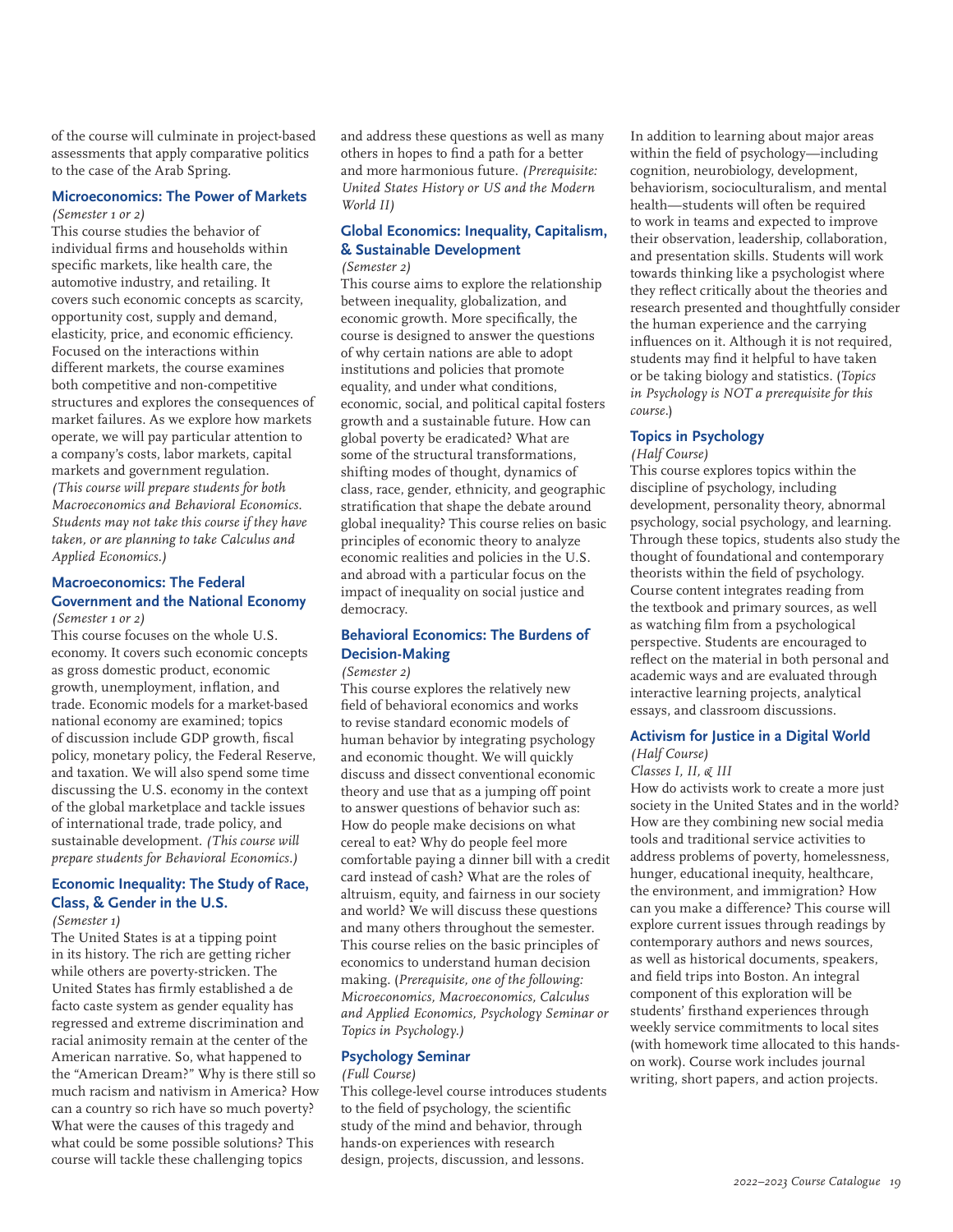# Independent Courses Mathematics

# **Religions of the Middle East (not offered in 2022–23)**

### *(Semester 1)*

The Middle East is the birthplace of three of the world's great religious traditions— Judaism, Christianity, and Islam. It is also a center of conflict, often stemming from religious differences. In our shrinking and pluralistic world, knowledge of religion has become increasingly important in order to be an informed citizen. Taking a global and historical view, this course examines the development of each of the Middle Eastern religions, analyzes their connections, and contemplates the source of their tension. Students will study each religion on its own terms through class discussion, primary texts, film, and inquiry into the spiritual and religious practices of each tradition.

#### **Religions of Asia (not offered in 2022–23)** *(Semester 2)*

Modern historical events such as the liberation movement in India, the Chinese invasion of Tibet, and globalization have resulted in a closer association between the Western world and Asia. Throughout the 20th century, the West's intrigue with Asian beliefs, philosophy and practices has intensified. This course explores the growing interest in Asian culture by focusing on the religions of the region—Hinduism, Buddhism, Taoism and Zen—and charting their histories and influence in the global community. Students will study each religion on its own terms through class discussion, primary texts, film, and inquiry into the spiritual and religious practices of each tradition.

Students in Classes I through IV whose interests go beyond regular curricular offerings may petition to pursue an independent course for academic credit with an appropriate faculty sponsor in any academic field. A student may make arrangements to work with a qualified outside mentor/teacher provided that a Milton Academy faculty member in a related field assumes sponsorship of the course and agrees to oversee the course through regular conversations with both mentor and student. Occasionally a student, at their expense, enrolls at a neighboring college or university for an independent course. Regular meetings with the Milton faculty sponsor are required. If the course ends before the close of Milton's semester, students are expected to continue study with their faculty sponsor until the end of our term. In all cases, the faculty sponsor will be responsible for assigning and submitting grades and for making sure comments are submitted on time. Credit will not be granted for courses that duplicate those offered by the Academy. Independent courses may be full, half, or semester courses depending on the depth and breadth of the study.

Application forms are available in the Registrar's Office. Students should submit the form with all required signatures to the Registrar's Office and email completed course proposals to the chair of the Independent Course Committee by May 2 for the following school year, or by December 2 for the second semester. Course proposals must include a course description including an outline of topics with objectives, a bibliography, meeting times, and evaluation methods and criteria. Applications will be accepted late (by the end of the first full week of school) only from students who show good reason for being unable to apply the previous spring (e.g., a scheduling conflict). A Class I student who intends to pursue a secondsemester independent course must apply the previous spring if they want the course to appear on the transcript submitted to colleges in the winter.

*Note: For Class I students, any second-semester independent course must continue to the year's end in June either as a course or as a senior project.*

*Note: Students will normally be limited to one independent course at any given time.*

Milton's mathematics curriculum is designed to encourage students to develop their understanding of a rich variety of mathematical concepts, to recognize the spatial and quantitative dimensions of the world in which they live, to appreciate the logical principles that inform those concepts, and to develop their skills in critical thinking, reasoning, and communication.

Leveled courses require the permission of the department for placement. Math classes at Milton all have an expectation of depth, extension, abstraction, problem-solving, and communication. Student exploration builds connections across topics, and allows time to consider many concepts in a realworld context. Successful completion of Proof & Problem Solving (or Algebra I with Geometry) and Algebraic Concepts fulfills the diploma requirement.

#### **Algebra 1 with Geometry**

This course is designed for students who have not taken a full-year algebra course, or who need to strengthen their algebra skills. The course also helps students to learn the fundamentals of geometry. This course will use geometric and graphing software to explore the key concepts, which include: linear, quadratic, and absolute value functions and equations; parallel lines, triangles, polygons, congruent and similar figures; and circles, area and volume. Upon successful completion of this course, students will proceed to Algebraic Concepts.

# **Proof & Problem Solving**

Students come to this course with a substantial store of information about geometric and mathematical relationships gained in previous coursework and through informal experiences. This course formalizes and extends their knowledge by emphasizing an axiomatic development of these relationships, builds problem solving and mathematical writing skills, and includes introductory work in computer programming. Some of the topics covered in this course include parallel lines, triangles, polygons, congruent and similar figures, circles, triangle trigonometry, coordinate geometry, area and volume, and an introduction to computer programming in Java. Upon completion of this course, students will have embarked on the process of communicating mathematics and formal reasoning, positioning them for success in further mathematics courses.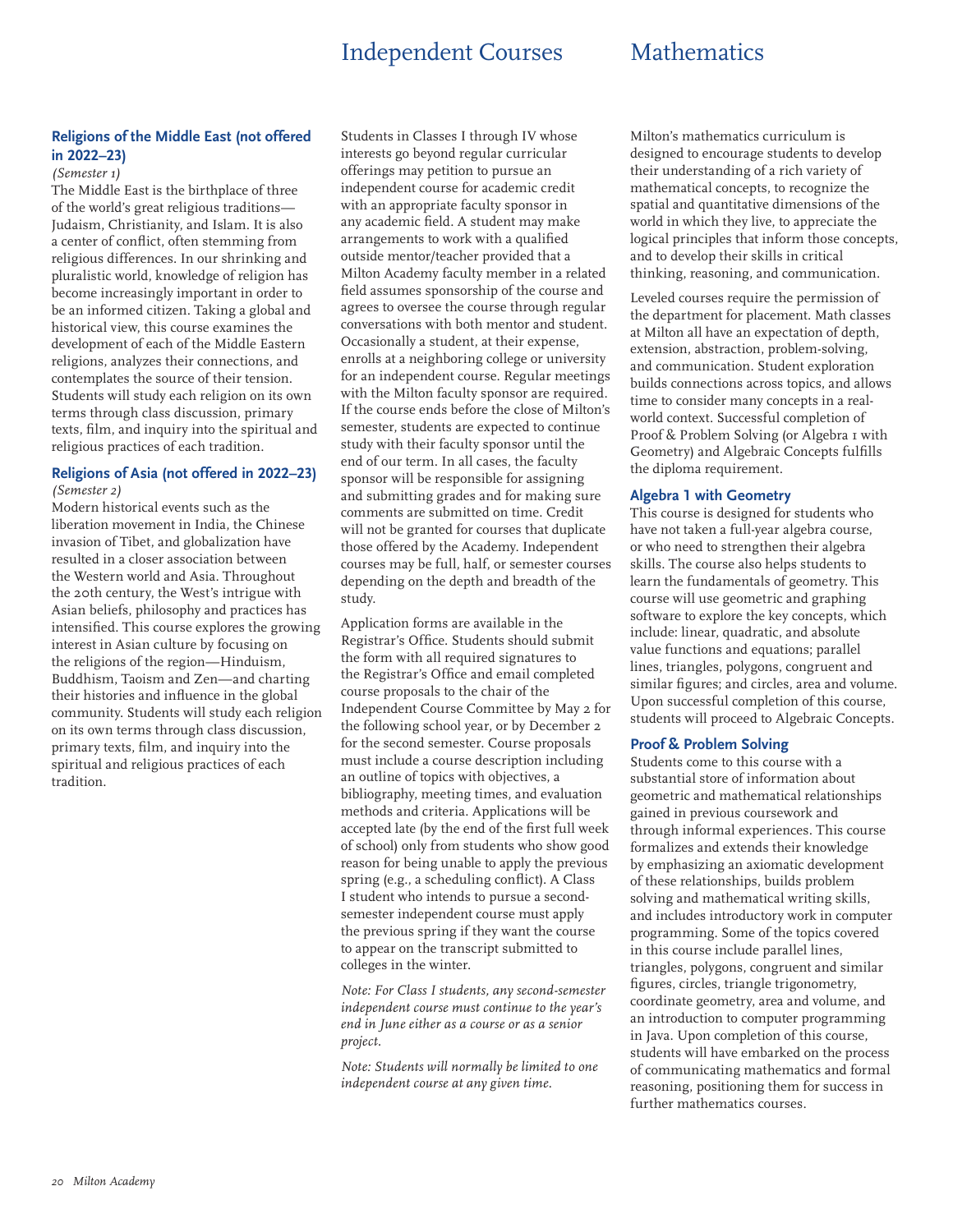# **Algebraic Concepts (Honors, Regular, Foundations)**

This course builds upon the foundation developed in Algebra 1 and Proof & Problem Solving, extending students' knowledge and understanding of algebraic concepts, and introducing them to work with real-world mathematical models. The course includes visual and symbolic analyses of linear, quadratic, and exponential functions, as well as exponents, logarithms, sequences and series, optimization, transformations, and triangle trigonometry. Other topics may include introductions to conic sections and the properties of real and complex numbers. Students will continue to develop their ability to communicate mathematically, with a more directed focus on identifying and representing mathematical ideas in equivalent yet different ways by exploring the algebraic, graphical, numerical, and verbal representations of concepts. *(Prerequisite: Proof & Problem Solving or Algebra 1 with Geometry.)*

### **Advanced Functions (Honors, Regular)**

This course examines the structure, application, and connections between polynomial, exponential, logarithmic and trigonometric functions, along with rational functions and limits. The course also considers some discrete math topics, including combinatorics, probability, and an introduction to statistics. Projects will allow students to pursue particular interests and see real-world connections. Goals of this course include building critical thinking and mathematical communication skills. (*Prerequisite: Algebraic Concepts*)

# **Calculus (Honors, Regular)**

In this course students use limits of infinite processes to develop differential and integral calculus; they then use these concepts to create mathematical models. The abstract properties of elementary functions are re-examined in light of these new techniques; problems drawn from the natural and social sciences provide opportunities to apply these new concepts. *(Prerequisite: Advanced Functions)*

# **Calculus & Applied Economics (Honors)**

This class will introduce students to the essentials of single variable calculus and the principles of economics. Students will explore the central concepts of calculus: limits, derivatives, integrals, and the Fundamental Theorem while emphasizing applications to economics. The course will also illuminate the central concepts of economics, particularly microeconomics.

Economics is the study of the way consumers and producers interact in markets, and the economic way of thinking centers on costbenefit analysis. The course will use the tools of calculus to model consumer and producer behavior and to analyze the social welfare effects of government policies. *(Prerequisite: Advanced Functions. Students may not take this course if they have taken, or are planning to take Microeconomics.)*

# **Calculus (Accelerated)**

This is a rapid-paced course for students who thrive in fast, intensive mathematical settings. This course uses limits of infinite processes to study rates of change and areas under curves. We will reexamine abstract properties of elementary functions in light of these new techniques. Problems drawn from the natural and social sciences provide opportunities to apply these concepts. Additional topics include infinite series, parametric equations, vector analysis, and an introduction to differential equations. In this course, students complete the study of a year and a half of Calculus in one year. *(Prerequisite: Advanced Functions Honors and permission of the department chair.)*

# **Statistics (Honors, Regular)**

Statistics is the science of collecting, organizing, and interpreting data. Students in this course learn how to analyze data from existing data sources as well as data collected from student-designed surveys and experiments. Students will also learn the importance of randomization in the collection of data and critique the validity of third-party data. This course investigates the underpinnings of probability theory, random variables and probability distributions as the basis for inferential statistics. Finally, students will apply all of these techniques to real-world and self-designed studies. Students gain mastery using a variety of technologies. *(Prerequisite: Algebraic Concepts and Advanced Functions, which may be taken concurrently.)*

# **Advanced Statistical Methods (Honors)**

This course will begin with a brief review of the four stages of the statistical process that are learned in Statistics: producing data, exploratory data analysis, probability theory, and statistical inference. From there, students will explore more advanced statistical topics, including: linear regression, multiple regression (including inference and variable selection), logistic regression, one-way and multi-factor ANOVA, nonparametric methods, bootstrapping, and time series analysis. The learning of

these concepts will be accompanied by hands-on exploration, including using the free statistical software program: R. Throughout the year, students will conduct a variety of research projects and will be encouraged to engage in cross-curricular exploration and utilize real-world data in their analysis. Students should be interested in collaborating with their peers, working on long-term projects, and grappling with serious inquiries about the world around them. *(Prerequisite: Statistics and Calculus, which may be taken concurrently.)*

# **Advanced Calculus & Mathematical Statistics (Honors)**

This course explores the deep and rich world of mathematical statistics, with an emphasis on explaining and showing how and why things work using calculus. The course covers combinatorics, probability, random variables (both discrete and continuous) and offers choice about additional ideas, including game theory, stochastic processes, inference and hypothesis tests. No prior formal statistics is required, as concepts are taught when needed (or reviewed and extended for those who have studied statistics before). There is also an emphasis on exploration and agency in project work. *(Prerequisite: Calculus)*

#### **Multivariable Calculus**

This course will cover topics in multivariable calculus, including vectors, vector functions, partial derivatives, multiple integrals and vector calculus. Additional advanced topics may be included, at the discretion of the instructor. *(Enrollment by permission of the department chair. With departmental permission, this course may be taken concurrently with Advanced Calculus and Mathematical Statistics (Honors) or Abstract Algebra and Group Theory.)*

# **Linear & Abstract Algebra**

This course is a proof-oriented introduction to the study of concrete categories such as sets, groups, abelian groups, fields, and vector spaces, focusing on the morphisms (functions), sub-structures, quotients, and actions within each category. Within Abstract Algebra, topics include Lagrange's Theorem, Cayley's Theorem, The Isomorphism Theorems, and possibly Sylow's Theorems. Within Linear Algebra, the course will focus on coordinate vectors, dimension, matrix representations of linear transformations, change of basis, determinants, and possibly eigenvectors. Specific attention will be given to the interplay between categories, which may involve the study of diagrams and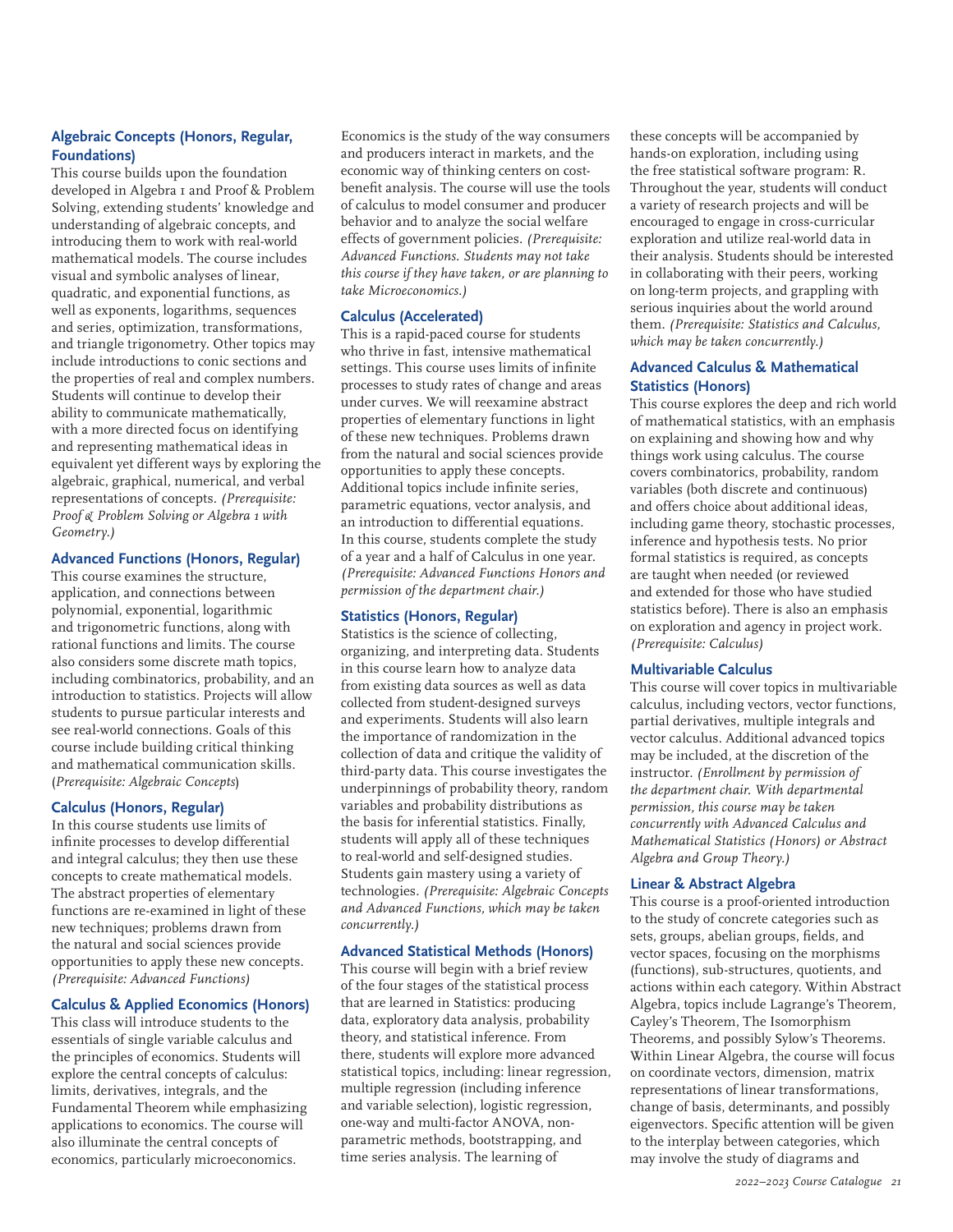# Modern Languages

functors.Linear Algebra will be applied to the study of Linear Differential Equations. Nonlinear Differential Equations may also be pursued, based upon student choice. *(Enrollment by permission of the department chair. With departmental permission, this course may be taken concurrently with Calculus.)*

### **Advanced Topics in Mathematics**

*(Semester 1, Semester 2)*

This course permits students who have already studied calculus and statistics to pursue explorations in the field of mathematics at an advanced level. Topics may include number theory, topology, combinatorics, field theory, game theory, or graph theory. Designed to meet the needs of the students with mathematical ideas they wish to explore in depth, this course is a seminar-style exploration of a particular field. *(Prerequisite: Calculus and Statistics, and permission of the department chair.)*

### **Discrete Mathematics Seminar**

*(Half course)*

*Classes I, II, & III* Students will study introductory graph theory and combinatorics, which are the foundations for understanding a wide range of problems in probability, computer programming, and discrete applied mathematics. Students will use specific motivating questions to direct topic exploration. Motivating questions include: What is the fewest number of colors necessary to color a map of the United States so that any pair of neighboring states are different colors? If a five-card poker hand is chosen at random, what is the probability of obtaining a flush? Can a knight move around a chessboard, landing on every square exactly once? These questions are limited to the use of discrete number systems (i.e., the counting numbers and the integers). Specific topics may include: Planar Graphs, Euler Cycles, Hamilton Circuits, Coloring Theorems, Trees, Permutations, Combinations and Recursion. Classwork will include numerical problems as well as introductory logical proofs. (*This course may be taken concurrently with Algebraic Concepts or Advanced Functions only.*)

#### **Mathematics & Art**

*(Half Course) Classes I, II, & III* Art and mathematics do not intersect so much as overlap. From Penrose tiling and M.C. Escher's work to Mandelbrot and Julia sets to Margaret Wertheim's crocheted coral

reef and Frank Gehry's oeuvre, mathematical

*22 Milton Academy*

art and artistic mathematics both transform our world and help us make sense of it. Students will work in a range of media from digital design and origami to knot theory and fiber arts. In this half course, students will spend the first part of the year providing a foundation for the work through readings, discussions, and virtual (and actual, as logistics permit) field trips, and develop an introductory project designed by individual students and the instructor at midyear. In the spring, students will work to develop independent projects incorporating the structures and concepts studied in the first semester.

#### **Mathematics & Social Justice**

### *(Semester 2)*

*Classes I, II, & III* This course will encourage students to explore issues of equity and justice through a mathematical lens. We will discuss our intersecting identities, learn to question our assumptions, and think critically about how bias influences the presentation of information. Students will then work with the instructor to design and complete mathematical analyses of social issues that interest them. The specific topics and mathematical tools used by an individual will depend on that student's interests and knowledge. For example, one student might use geometry to investigate gerrymandering, while another might use calculus to analyze mass incarceration.

The study of modern languages opens doors to a greater understanding of the world and its cultures. Language study can broaden students' global view and provide unique opportunities at Milton and beyond. We hope students will achieve a level of proficiency that enables them to use the language to communicate and to appreciate different ways of seeing the world. The diploma requirement is met by completion of level 3 or 2/3 of a language. We encourage students to continue their studies beyond the level 3 requirement. The courses offered at level 4 and above provide special opportunities to examine culture in depth through literature, art, film, history, and current events.

The Modern Language Department offers classes that support a wide variety of students' abilities and areas of interest. To merit placement in Honors or Accelerated levels, students must have an exceptional ability, a record of outstanding performance, and a demonstrated passion for language learning.

# French

### **French 1**

This course provides an introduction to French through essential grammatical structures, idiomatic expressions, and everyday vocabulary. Students use French in skits, dialogues, and oral and written presentations. Students learn to express themselves in real-life situations. They also learn about various French-speaking cultures through activities, songs, art, and short stories.

# Intensive Language Courses

These are accelerated courses designed for Class I students (and students in Class II with special permission). Each is the equivalent in difficulty and pace to a first-year college language course and is open only to students who have completed the language requirement through study of another language. Chinese Intensive may be combined with students from Chinese 1P in the same section. *(Offered subject to sufficient demand.*)

**Intensive Chinese Intensive French Intensive Classical Greek Intensive Latin Intensive Spanish**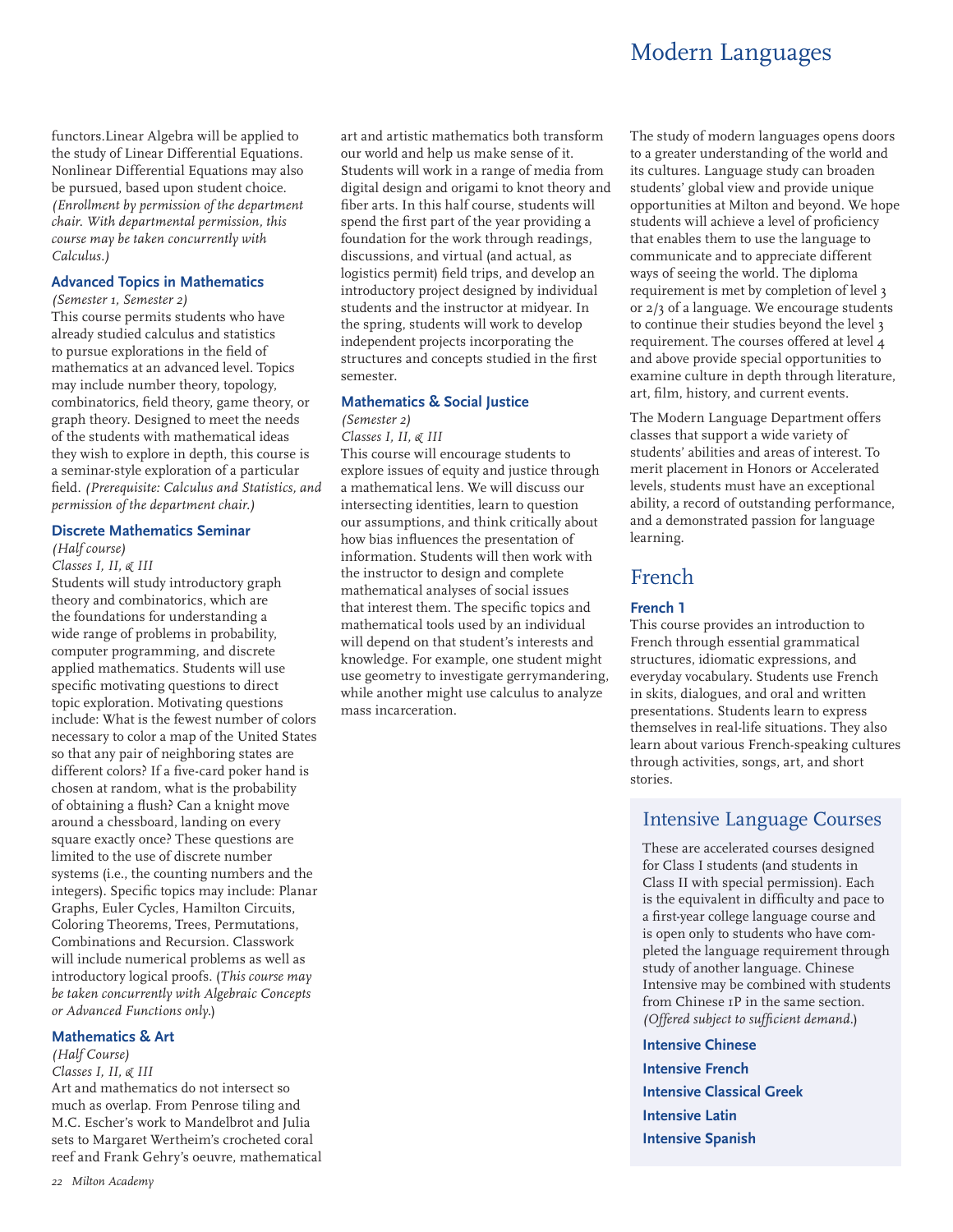#### **French 1P (Prior Study)**

This course is intended for students who have previously studied French but who need to strengthen their foundational language skills before taking French 2. This course has the same objectives as French 1 but allows for a greater depth and variety of activities, given the students' previous experience with the language and culture.

### **French 2**

This course continues to develop oral and written command of all basic structures in French and introduces the reading of short books such as *Le Petit Nicolas* and *Le Petit Prince*. Many other cultural readings, projects and audio-visual materials connect students to various aspects of daily life in France and in the French-speaking world.

# **French 2 (Honors)**

The goal of French 2 Honors is to continue to develop oral and written command beyond basic structures in French and to inspire integrated and creative use of the language. Students continue to acquire grammar skills and vocabulary through readings such as *Le Petit Prince* and short stories by Le Clezio and Anna Gavalda. In this course students will start with an introduction to reading to advance to literary analysis. Great emphasis will be placed upon communicating accurately and effectively in the four modalities: listening, speaking, reading, and writing. Students will expand their knowledge and deepen their cultural understanding and sensitivity. Placement is at the discretion of the department.

# **French 3**

This course continues to develop the requisite skills of this level in speaking, listening, reading, and writing. It makes use of authentic sources such as film, art, songs, and media. Literature is introduced through readings by francophone authors. French 3 includes a systematic review of grammar and practice of the language through frequent writing assignments, speaking practice, and discussion of cultural and current events.

# **French 3 (Honors)**

This course provides a rapid expansion of vocabulary and grammar through reading and writing. Students will be asked to write compositions of increasing complexity. Students continue to strengthen oral skills through activities ranging from review of current events to literary discussions. Reading skills are developed through an introduction to classical and modern authors such as Molière, La Fontaine, Maupassant and Pagnol. *(Placement is at the discretion of the department chair.)*

# **French 4: Topics in Contemporary Culture & Literature**

In French 4, students embark on a journey into contemporary French culture and literature while strengthening their language skills. Students will study grammar and vocabulary in context and practice using French through a variety of oral and written activities. French 4 gives students all the necessary linguistic tools to analyze works of literature, to articulate their opinion on current events, and to review films. Among the materials included in this course are the play *Huis Clos* by Jean-Paul Sartre, *No et Moi* by Delphine de Vigan, and several short stories from contemporary French authors. These works are the base of a much broader exploration of French culture through the use of different media.

# **French 4 (Honors)**

French 4 Honors, "French language, literature, and culture," is the continuation of French 3 Honors. This is an advanced class that allows French students to continue to develop fluency in the four language skills: listening comprehension, reading comprehension, writing, and speaking. French 4 honors provides extensive grammar review and exposes students to the key events and concepts of French culture and history. Our study in French literature ranges from the classical literature of Sartre to the contemporary work of Delphine de Vigan. Students enrolled in this course will be expected to read extensively. In addition, students will regularly write analytical, critical, and comparative essays. Students must be able to express themselves at a written level appropriate to honors-level study. *(Open to students who have completed French 3 (Honors) and French 3 with permission from the department chair.)*

# **French 5 (Honors): A Further Exploration of Literature**

This course is intended for students who have completed French 4 Honors and who have expressed an appreciation of French literature in previous courses. Covering classic writings—from the poetry of Baudelaire to contemporary works of French-speaking authors from Africa and the Caribbean—this course aims to refine the skills that are essential to enjoying and studying literature at an advanced level. This course prepares students for the study of French at the college level and, specifically,

the college-level technique of close literary analysis. This course requires intensive reading and writing in French. *(Placement is at the discretion of the department chair.)*

#### **French 5: The Francophone World** *(Semester 1)*

This multimedia and multi-disciplinary course introduces students to the diversity of the French-speaking world. Through the study of films, documentaries, novels, visual art, poetry, and music, students will learn about French culture outside of France and will become familiar with the following concepts: colonial history and postcolonial identity, oral tradition, acculturation, bilingualism, race, and identity. Students will complete projects in multiple forms, but the focus is on oral communication in French.

# **French 5: Twentieth-Century France Through its Cinema**

*(Semester 2)*

This course focuses on the issues of coming of age and living in French society as seen through the eyes of major French and Francophone directors ranging from Francois Truffaut to Cédric Klapish. The course also looks at cinema as a language of its own, starting with early silent movies by the Lumière brothers and culminating with the experimental technique of directors such as Claire Denis. Students taking this course will become familiar with the French attitude toward what is called the "Seventh Art." They will also learn to write creatively about film the way the French "cinéphiles" do, using both technical and analytical perspectives. Students will complete projects in multiple forms, but the focus is on oral communication in French.

# **French 6: Advanced Studies**

*(Half Course)*

French 6 explores French civilization through its national symbolism and iconic figures. Class time is dedicated to exploring different aspects of French culture in its historical context. Students will work independently on a variety of projects to deepen their knowledge of modern France. Students will complete projects in multiple forms, but the focus is on oral communication in French. *(Open to students who have completed at least one semester of French 5, French 5 (Honors) or with permission from the department chair.)*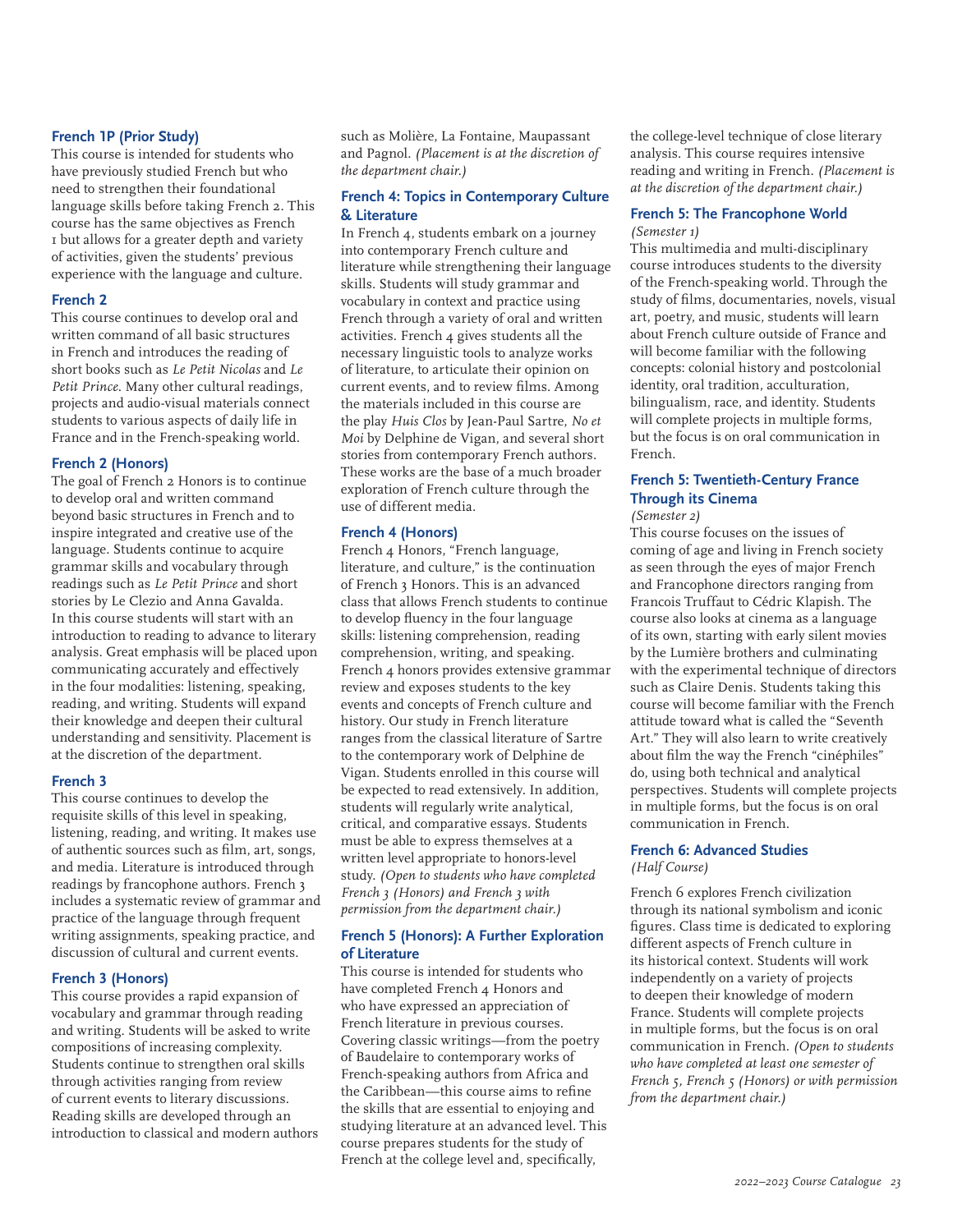# Spanish

# **Spanish 1**

This course provides an introduction to Spanish including everyday vocabulary, idiomatic expressions, and essential structures of grammar. Special focus is placed on present and past tense conjugations, pronunciation and the use of pronouns. Students develop competence and confidence in Spanish as they learn to express themselves, writing and speaking in real-life situations. They learn about the Spanish-speaking world through readings, presentations, and projects.

# **Spanish 1P (Prior Study)**

This course focuses on developing a solid foundation in essential language skills. It is intended for students who have previously studied Spanish but have not mastered the skills or grammar required for Spanish 2, particularly the past tenses. Considering the student's previous experience with the language, they will develop their Spanish proficiency through readings, compositions, projects, and presentations.

# **Spanish 2**

This course is a continuation of the development of essential language skills. It completes the foundation of Spanish grammar, including the indicative, imperative, and present subjunctive. Students hone their skills through a variety of activities: paired and small-group speaking practice, skits, projects, and presentations. Through short stories and cultural readings, students explore various aspects of life in the Spanish-speaking world.

# **Spanish 2 (Honors)**

This course covers the same content as Spanish 2, but with more extensive readings, more frequent writing assignments, and a greater variety of projects. Spanish 2 (Honors) develops critical reading and writing as well as creative writing skills that prepare students for work in upper-level courses. *(Placement is at the discretion of the department.)*

# **Spanish 2/3 (Accelerated)**

The goal of Spanish 2/3 is to inspire integrated and creative use of the language. The course takes a contextualized approach to language learning, using authentic content and context as a way to improve and inspire language learning. Students master grammar and vocabulary through readings, discussions, and essays on selected topics. Spanish 2/3 also introduces students to the

study of literature through short stories and poetry. The course meets five times per week. Placement is at the discretion of the department and enrollment is normally limited to 12 students. Students who take this course are expected to continue their study of Spanish at level 4. *(Note: Class I students taking this course to complete their foreign language requirement must remain in class through the spring semester, including the senior project period.)*

# **Spanish 3**

In this course, students review and study grammatical structures in depth, paying careful attention to the more complex aspects of the language through activities and practice. The course takes a contextualized approach to language learning. The units and readings are centered on current, compelling themes. Upon completing this course, students will be able to express themselves not only in everyday situations, but also in social and literary discussions. This course introduces the study of art and literature from Spain and Latin America.

# **Spanish 3 (Honors)**

This course covers the same content as Spanish 3, but with a more extensive reading list, more frequent writing assignments, and a greater variety of projects. Spanish 3 (Honors) develops critical reading and writing as well as creative writing skills that prepare students for work in upper-level courses. *(Placement is at the discretion of the department.)*

# **Spanish 4: Cultural Legacies in the Americas**

This course examines cultural legacies related to language, religion, identity and power in the Americas. Students will consider mythology, religion, art, literature, music, film, and other primary sources as lenses to view these legacies and evaluate the ways they shape current issues related to identity and sociopolitical structures in our hemisphere. The specific topics and geographical scale of the study will be determined by the teacher(s) and students. Students will review fundamentals from Spanish 3 (or its equivalent) and build their skills as upper-level language students.

# **Spanish 4 (Honors)**

This course is an introduction to the formal study of Hispanic literature. The focus of the course is the "Boom" in Latin American literature and the cultural, political, and social factors that contributed to it. Students will read, analyze, and discuss the works of

authors such as Jorge Luis Borges, Gabriel García Márquez, Carlos Fuentes and Julio Cortázar. Through the study of these authors, students will gain understanding of their impact on world literature and their influence on post-Boom authors such as Isabel Allende, Ángeles Mastretta, and Laura Esquivel. Students enrolled in this course will be expected to read extensively. In addition, students will regularly write analytical, critical, and comparative essays. Students must be able to express themselves at a written level appropriate to honors-level study. *(Open to students who have completed Spanish 2/3, Spanish 3, Spanish 3 (Honors) with permission from the department chair.)*

# **Spanish 5: Inside Latin America** *(Semester 1)*

This course will guide students through some of Latin America's most significant historical, political, and social changes. These topics will be explored through both literature and film. In this semester course students will examine countries in Central and South America, considering their shared histories and their unique position in the modern world. *(Open to students who have completed Spanish 4 or Spanish 4 (Honors).)*

#### **Spanish 5: Discovering El Caribe** *(Semester 2)*

This course will provide students with a more comprehensive understanding of the culture, history, and unique geographic importance of El Caribe. Students will examine the Caribbean islands of Cuba, the Dominican Republic or Puerto Rico through literature, art, and film. Students will come to understand the individuality and interconnectedness of the islands of the Caribbean while studying concepts of ethnic, racial, cultural, and sexual identity. *(Open to students who have completed Spanish 4, Spanish 4 (Honors) or Spanish 5 fall semester.)*

# **Spanish 5 (Honors)**

This course expands on the works and themes of Spanish 4 (Honors). Through a close, contextualized reading of a variety of works by Spanish and Latin American writers, students will continue to build analytical skills and expand their global awareness. Students will explore all literary genres and respond to the works with critical, analytical and comparative essays as well as creative projects. Students will explore works and ideas in a cultural, contextual framework appropriate for honors-level study. *(Open to students who have completed Spanish 4 (Honors), and who receive permission from the department chair.)*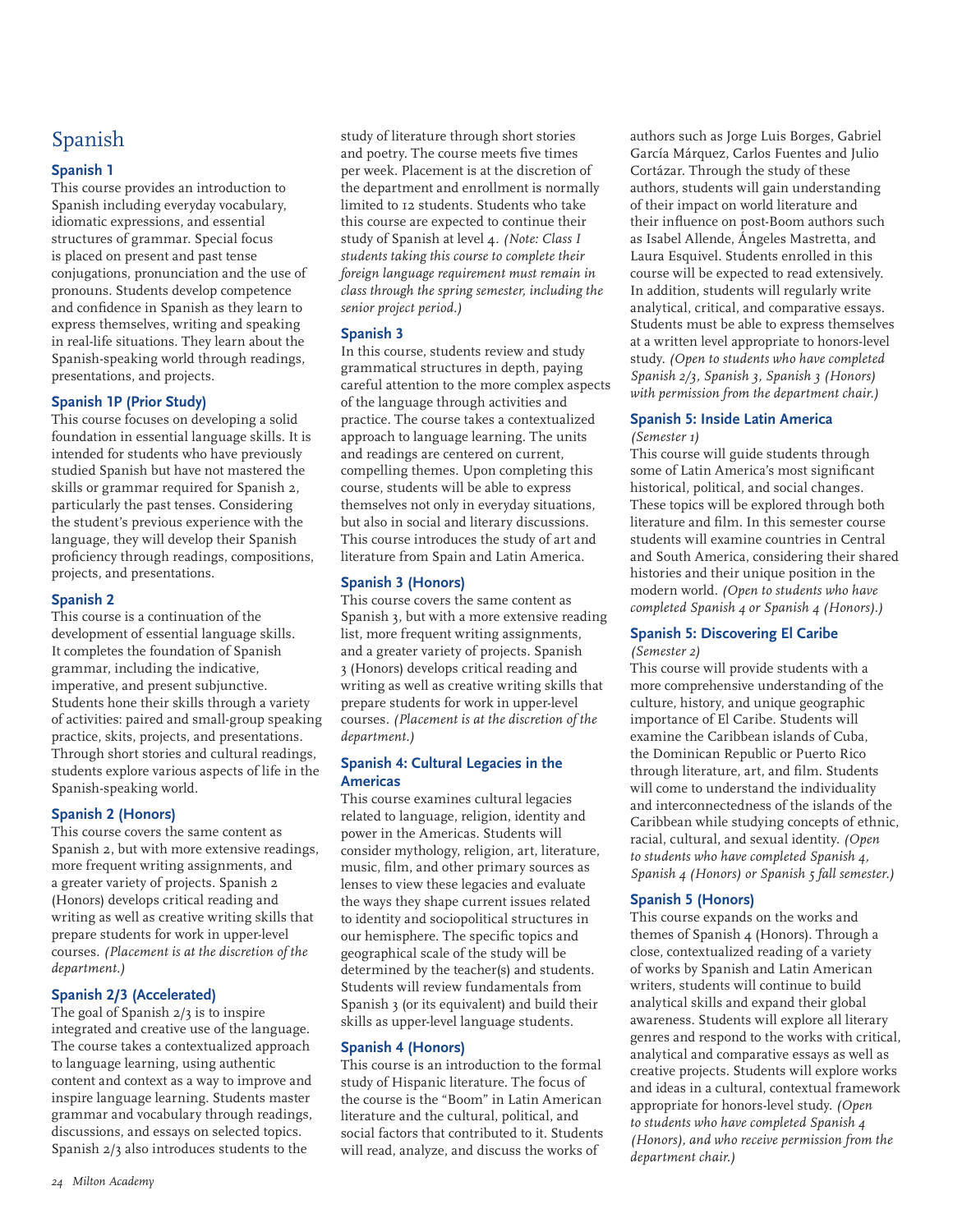# **Advanced Topics in Spanish**

*(Half Course)*

This half course provides students an opportunity to develop their advanced composition and rhetorical skills while they take a deeper, more self-directed look at renowned texts and relevant topics. This course will be devoted to a close study of a chosen body of literary works. Students will consider these works for their literary and historical significance. Emphasis will be on conversation and essay writing. (*Open to students in Class I or II who have completed Spanish 5 or 5 (Honors), or with permission from the department chair.*)

# Chinese

With the tremendous economic growth that has taken place in China, the country and its language have become integral to any discussion of the world's future. Milton Academy's Chinese language program gives students access to that discussion by providing the cultural and historical background and linguistic pragmatics to incorporate what they have learned into real life situations.

# **Chinese 1**

This course is an introduction to Mandarin Chinese, the official language of China. The course emphasizes spoken Mandarin and written characters, paying particular attention to the tones and proficiency in handling everyday situations in the language. Reading and listening skills are also introduced so that students can begin to feel comfortable expressing themselves verbally and in writing. By the end of the first year, students will have mastered more than 350 characters.

# **Chinese 1P (Prior Study)**

This course is intended for students who have previously studied or been exposed to Chinese but have not mastered the skills, the grammar or characters required for Chinese 2. This course may be combined with Intensive Chinese.

# **Chinese 2**

Chinese 2 continues to build on the foundation of Chinese 1 or Chinese 1P, presenting additional vocabulary that allows students to handle increasingly complicated situations in the language. Through both writing and speaking, students will master most of the basic grammatical structures of the Chinese language. By the end of the year, students can expect to have mastered around 800 characters.

# **Chinese 2 (Honors)**

This course continues to focus on proficiency in daily situations. Its goal is to enable the integrated and creative use of the language with limited vocabulary and language structures. Through mimicking, parroting back, and generating simple sentences, students will communicate in very familiar and everyday topics. This course covers the same content as Chinese 2, but with a more extensive reading list, more frequent writing assignments, and a greater variety of projects such as skits and short presentations. This course requires strong self-motivation and much more assignment time outside the classroom. This course is for (a) incoming students from other schools who have learned more than the first 10 lessons of the textbook *Integrated Chinese* (Level 1, Part 1) but have not yet reached the level of Chinese 3, (b) students who have completed 1P at Milton and wish to challenge themselves, and (c) students who have produced an outstanding performance in Chinese 1 and are recommended for 2 Honors by the department chair.

# **Chinese 3**

Chinese 3 prepares students to handle more complex situations in Mandarin. The length of written work increases as students learn characters and gain confidence. The course also continues to stress listening comprehension and speaking about Chinese culture in the target language. By the end of the year, students can expect to have mastered around 1,250 characters.

# **Chinese 4**

Chinese 4 covers a wide range of topics related to current events, social sciences, and Chinese culture. Students reinforce fluency through written work and oral presentations. By the end of the year, students can expect to have mastered around 1,750 characters.

# **Chinese 5**

Chinese 5 deals with topics related to history, culture, and current events. Students will increase their vocabulary by discussing topics in the language, giving oral presentations, and writing summaries and essays about what they have read. Much of this course is content-driven, and language becomes the tool rather than the objective.

# **Chinese 5 (Honors)**

This honors course is designed for students who already possess native or near-native written and oral Chinese language skills and will explore in depth Chinese language, culture, and literature with a focus on

contemporary China in the past century. Placement is at the discretion of the department.

#### **Advanced Topics in Chinese** *(Half Course)*

The teacher will determine course materials based on students' interests and abilities. In the past, topics have included modern short stories, Chinese history, and other historical, social, and cultural issues. Reading level in Chinese must be sufficient to allow students to read several pages of Chinese in a short period of time. *(Open to students who have completed Chinese 5 or higher, rising seniors who have completed Chinese 4, or with permission from the department )*

# Courses for students with native or near-native language skills

The following two courses are offered to students from the Chinese-speaking world. The level of these two courses is equivalent to courses taught in Chinese high schools. One of these courses may be offered based on enrollment. They do not need to be taken in sequence.

# **Chinese Literature**

This course is an introduction to Chinese literature designed for students with native or near-native level Chinese and a strong familiarity with Chinese culture. This course offers an overview of major themes of Chinese literature from different historical periods of China and an introduction to China's most representative literary works. Students will examine representative literary selections from various time periods in Chinese history, such as The Analects, Tang Poetry, novels in Ming and Qing Dynasty, and modern and contemporary writings. Through reading these selected works of traditional Chinese literature, we will examine some of the major features of traditional Chinese society: religious and philosophical beliefs, the imperial system and dynastic change, gender relations, notions of class and ethnicity, family, romance, and sexuality.

# **Chinese: Major Issues in 20th-Century China**

This course is taught in Chinese. Students will develop their Chinese language skills through close reading and interpretation of primary sources and original documents in Chinese. This course focuses on Chinese history since 1912. Through the study of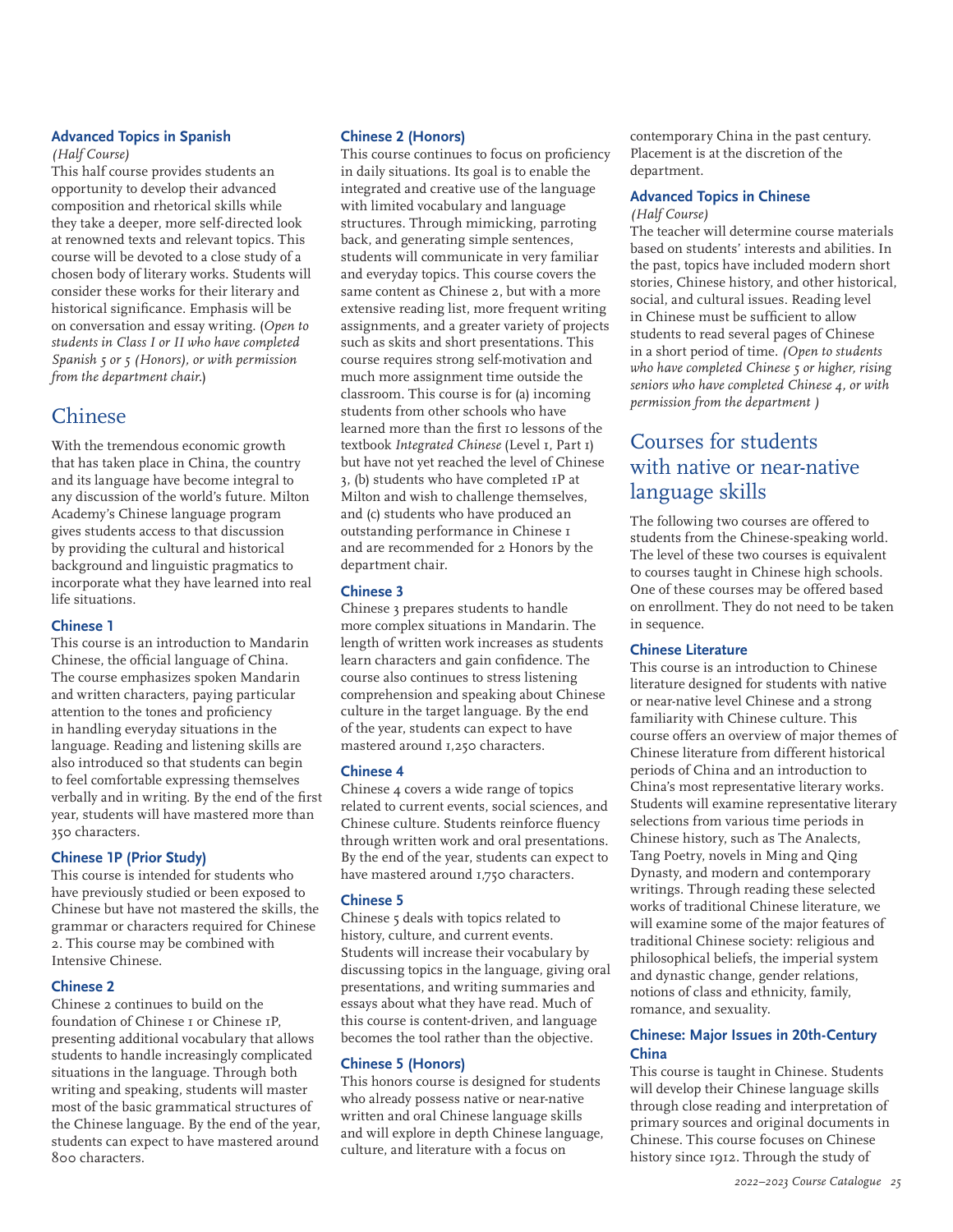# Non-Credit Required Courses

major historical events and tensions like feudalism and modernization, colonialism and independence, communism and capitalism, dictatorship and democracy, and separation and unification, we will examine how the Chinese people have been searching for a "new" China that they envision. Since 1949, China has evolved into two testing grounds, and both societies have been developing in parallel. After examining the development of two societies culturally, politically, and economically, students will be able to understand and analyze some current issues in the Chinese world through the historical perspective.

# Introduction to the Arts

#### *Class IV*

All students in Class IV are required to take the Introduction to the Arts course in Visual Arts for one semester in one or two meetings a week, in Performing Arts for the alternate semester in one or two meetings a week, and Music all year long for one or two meetings a week. All Class IV students take the same Performing Arts and Visual Arts courses, and choose between several course options in Music. All courses are studio- or performance-based classes and graded on a satisfactory/unsatisfactory basis. After the Class IV Introduction to the Arts, students may take any Arts Program course, normally in Class III or II, in the Visual Arts, Performing Arts, Music, or Creative Writing to fulfill their graduation requirement regardless of the course taken in Class IV.

# **Introductory Performing Arts**

### *Class IV*

Students explore their creativity in the contexts of movement, speech, role-playing, and dramatic imagination. Participation in a range of activities and exercises is aimed at developing focus and concentration, physical fluency, vocal variety, spontaneity, collaborative skills, and the confidence that allows students to take creative risks. This course meets weekly for a semester and is graded on a satisfactory/unsatisfactory basis. It provides a preview of the Arts Program offerings in the performing arts, which are available in Classes III, II and I.

# **Introductory Visual Arts**

#### *Class IV*

Students explore the foundations of twodimensional design, three-dimensional design, and digital design in studio-based coursework, about making and creating, challenging students to develop traditional skills for artistic expression, and to develop creative problem-solving and design-thinking skills. The courses provide a preview of the year-long Arts Program graduationrequirement offerings in Visual Arts, normally taken in Class III or II. Each course meets weekly for a semester and is graded on a satisfactory/unsatisfactory basis.

# Introductory Music Options

Students in Class IV may elect one course to fulfill their requirement in music. Students may elect to sing in the Class IV Glee Club, play in the Orchestra, play in the Class IV Jazz Combo, learn Fundamentals of Guitar,

or enroll in Class IV General Music. All classes will continue for both semesters. All are performance-based classes and graded on a satisfactory/unsatisfactory basis. A short description of each offering is below. Students electing either Orchestra or Jazz Combo typically will have their own instruments and experience in playing them. Please contact Music Department Chair Adrian Anantawan with any questions.

# **Class IV Glee Club**

Students electing Class IV Glee Club will perform a wide variety of pieces, including Western and non-Western choral pieces from various historical periods. There will be two major performances a year. No prior experience is needed.

### **Orchestra**

Students electing Orchestra will also perform two concerts each year, playing orchestral music from a wide range of historical periods. Students electing Orchestra typically will have their own instruments and experience in playing them.

### **Jazz Combo**

Class IV Jazz Combo offers an introductory experience in improvisation skills and small-ensemble playing. Students electing Jazz Combo typically will have their own instruments and experience in playing them

#### **General Music**

General Music surveys musical cultures and includes a performance and music technology element. No prior experience is needed.

#### **Fundamentals of Guitar**

In Fundamentals of Guitar, students will learn the fundamentals of guitar playing, with no prior experience of instrumental music learning required. Students will learn basic notation, chord symbols, songwriting, and ensemble playing, culminating in endof-semester performances for the school community. Emphasis will be placed on learning basic skills through classic and modern pop songs. Guitar ownership is encouraged, however, a guitar will be provided, if needed.

# Affective Education

Starting in 2021–2022, with the exception of Health and Project Adventure, Affective Education will shift from holding singlesection classes to collaborating with teachers across the academic program to embed the curriculum in courses and co-curricular activities school-wide. The curriculum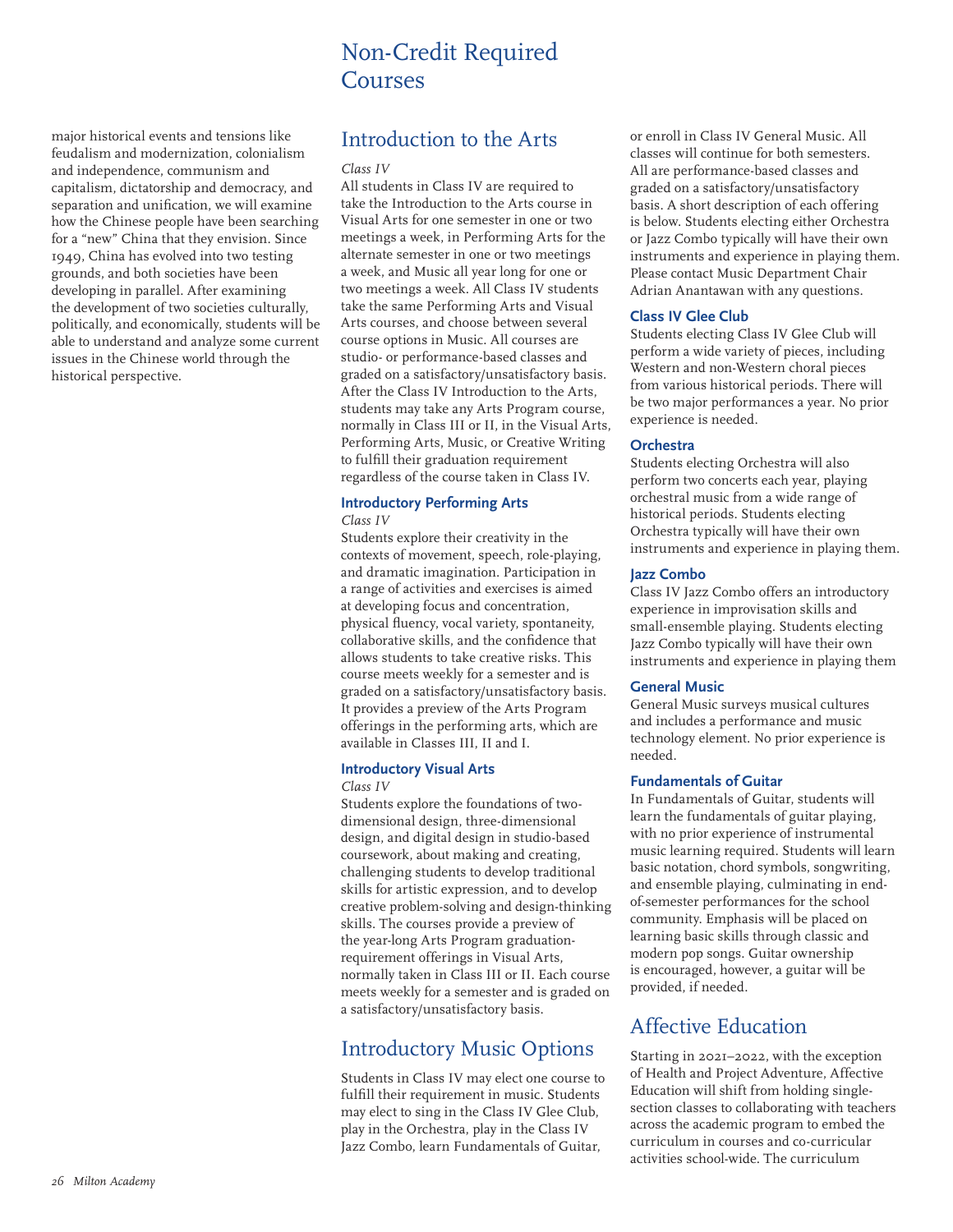# Physical Education & **Athletics**

will highlight the following topics: Health & Wellness; Identity; Diversity, Equity, Inclusion, & Justice; Morality & Character; Community; and Leadership.

Class IV students will attend Health and Project Adventure each week, where they will focus on physical, mental, and emotional wellness in the context of team-building and social-emotional learning.

# Current Events/ Public Speaking

# **Fall Winter Spring**

#### *Classes II & III*

Current Events/Public Speaking introduces students to the fundamentals of public speaking and to research and argumentation about issues in the contemporary world. This graded, 10-week course helps students become more knowledgeable about national and international concerns and to be more confident in their ability to speak well. Research, analysis, organized writing, and argumentation skills are refined in this exciting course that is normally taken during the Class III year. Entering Class II students should enroll during their Class II year.

The Physical Education and Athletics Department strives to develop physically educated students. In the pursuit of this goal, the department helps students set fitness and activity goals and guides them through the process of attaining those goals. Through courses required for graduation and through direct instruction, we help students to understand their bodies and attain a level of fitness that is healthy and promotes self-esteem and confidence. Our goal is to provide information, in a fun and safe environment, that helps individual students make healthy life choices. Milton expects students to be physically active throughout their educational career.

To facilitate this philosophy, all students in Class IV participate in Project Adventure, a year-long course focused on team-building, trust and social emotional learning, and also participate in three seasons of an interscholastic sport, intramural sport, or a PE course. All students in Class III participate in three seasons of interscholastic sports, intramural sports, or a PE course; this must include one season of Fitness Concepts, a course focused on foundations of nutrition, cardiovascular health, and weighttraining. Class III students participating in three seasons of sports must take Fitness Concepts in addition. Class I and II students must participate for two of the three seasons. Opportunities also exist for managing a team or seeking an independent course in athletics.

#### **Course Requirements:**

*Class IV:* Students must successfully complete the Project Adventure course.

*Class III*: Students must successfully complete the Fitness Concepts course.

Students must successfully complete a CPR course at Milton or provide valid certification cards in Adult & Pediatric CPR with AED by the end of the winter season of their Class I year. This course may be taken at Milton as part of a PE season for Class I and II students. Online certifications are not acceptable.

The interscholastic athletic program is designed to challenge athletes at a variety of levels in a myriad of sports. The opportunity for excellence, regardless of the domain, is central to the mission of the school. We expect that athletics, whether interscholastic or intramural, will offer the opportunity to work collaboratively, develop skills, and

have fun on the field, court, rink, slopes, or in the pool. Please see the list below for interscholastic and intramural offerings.

An alternative sports program is available to students who wish to pursue an athletic interest not offered at Milton Academy. To be eligible for consideration, a request must meet the following criteria:

- The program must be in a sport or activity not offered at Milton Academy in any season
- The proposed enterprise is sufficiently physical to coincide with the school's physical education philosophy
- The request is for no more than one season per year

Students wishing to pursue an alternative sports program must submit the request to the athletic department. Deadlines for such requests are May 21 for the following fall season (excluding students who are new to Milton, whose deadline is September 14); October 19 for the following winter season; and February 18 for the following spring season. Applications are available from the athletic department.

Where staffing, student interest, and scheduling permit, students can pursue the following activities at Milton. An asterisk (\*) indicates an activity for which the opportunity for interscholastic competition exists. A pound sign (#) indicates an activity for which there is an intramural (afterschool) opportunity. All other offerings are a part of the physical education curriculum during the school day.

# **Fall**

CPR (Adult & Pediatric CPR w/ AED) Cross-Country\* Field Hockey\* Fitness Concepts Football\* Outdoor Education# R.A.D. Rape Aggression Defense# Soccer\*# Strength Training and Conditioning# Tennis# Volleyball\* Weight Training# Yoga#

# **Winter**

Alpine Skiing\* Basketball\* CPR (Adult & Pediatric CPR w/ AED) Fitness Concepts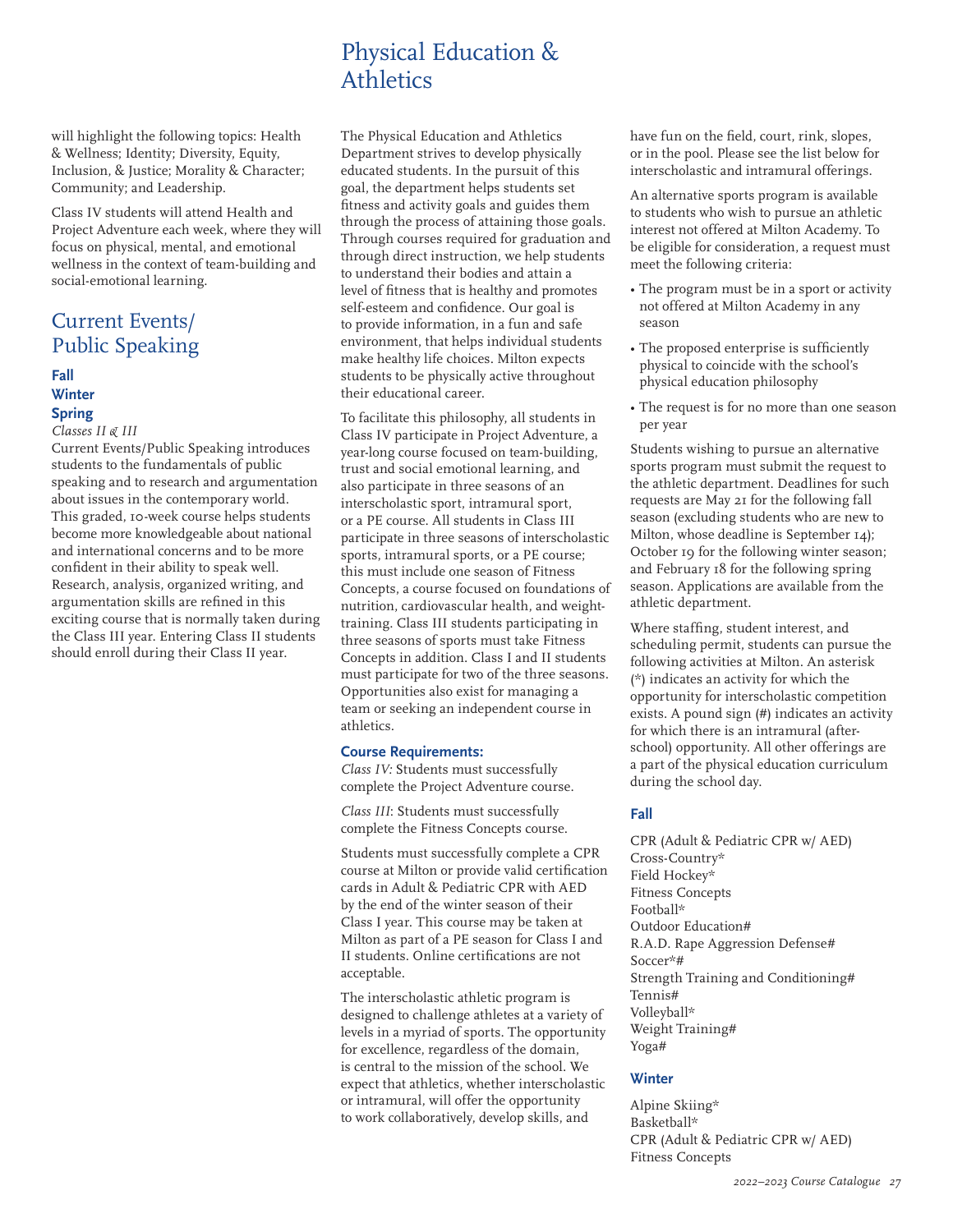# Science

Ice Hockey\* Outdoor Education# Pilates# Squash\* Strength Training and Conditioning# Swimming\* Weight Training# Wrestling\*

### **Spring**

Baseball\* CPR (Adult & Pediatric CPR w/AED) Fitness Concepts Golf\* Lacrosse\* Outdoor Education# Sailing\* Softball\* Strength Training and Conditioning# Tennis\* Track & Field\* Ultimate Frisbee#

Students must take one full-year laboratory course in a physical science (satisfied by a full-year physics or chemistry course), and they must take one full-year laboratory course in biology. The Science Department strongly recommends that all students take three full-year laboratory courses; one each in physics, chemistry, and biology (in this sequence) so that they are well educated in the three major sciences. The department urges this sequence for students planning to take all three because physics will lead to a more thorough understanding of chemistry and both of these will lead to a better understanding of biology. Students taking semester courses and half courses may be in the Class I or II year. In addition, they must have received credit for at least two full-year laboratory courses, or be enrolled in a second full-year laboratory course concurrently with the semester course. Advanced courses in science are open to Class I students who have taken laboratory courses in physics, chemistry, and biology.

# **Class IV Physics**

### *Class IV*

In Class IV Physics, students are introduced to the fundamental concepts of physics as well as basic methods of scientific investigation. Many of the exercises and experiments are inquiry-based, which allows students to experience the physics phenomena first hand and learn to draw conclusions from data. Topics covered will include Newton's laws of motion, momentum, energy, electricity and magnetism. These topics, taught in combination with fundamental science skills, will prepare Class IV students for higher-level science courses. Students investigate topics in depth with guidance from the instructor, research a topic of interest to them, develop questions, and create an experiment to test their hypotheses. Students culminate their work in Class IV Physics by conducting an independent, selfdesigned experiment.

# **Physics**

# *Classes I, II, & III*

The course covers many of the major topics in the discipline with an emphasis on qualitative understanding of concepts as well as problem solving techniques. Topics covered in the first semester include: kinematics, Newton's laws of motion, momentum, energy, circular motion, and gravitation. The term will culminate with a comprehensive exam. The second semester includes the study of waves, sound, light,

electricity, and magnetism. The weekly lab activities reinforce and/or expand on the concepts discussed in class and stress the experimental procedures of science. Many of these labs use an inquiry-based approach. Students will complete their physics experience by conducting a design-your-own experimental project in place of a final exam. This course provides solid preparation for students to move on to other science courses.

# **Chemistry**

#### *Classes I, II, & III*

Chemistry is a full-year course in general chemistry. Topics include an introduction of the study of matter, measurement, atomic theory, stoichiometry, gas laws, nomenclature, and equilibria. The curriculum is skills centered, emphasizing student mastery of problem-solving methods in the laboratory and the classroom. Moreover, the symbiosis of applying qualitative and quantitative analysis facilitates proficiency in the laboratory through the inquiry method. Students will find that formal lab investigations become progressively more inquiry driven. Laboratory work culminates in the designyour-own independent lab project.

# **Chemistry (Honors)**

#### *Classes I, II, & III*

Chemistry (Honors) is a rigorous course in which students study the properties and behavior of matter and the laws governing chemical reactions. Among others, the course covers the following topics: quantum atomic theory, molecular structure, stoichiometry, gas laws, thermochemistry, electrochemistry, acids and bases, equilibrium systems, and reaction kinetics. The laboratory work emphasizes an inquiry process by requiring students to design independent investigations based on the formulation of open-ended questions, while also stressing the process involved in realworld scientific research. Both the class work and the laboratory work of this course build on a lab-based physics course. *(Prerequisite: a course in physics and permission of the department chair.)*

#### **Biology**

#### *Class I & Class II, or with permission of the department chair*

Biology is the study of life. Designed to follow a course in chemistry, this course will explore the evolutionary and ecological diversity of life through an inquiry-teaching model. Broad themes in Biology include ecology and energetics, cell structure and function, genetics, heredity, and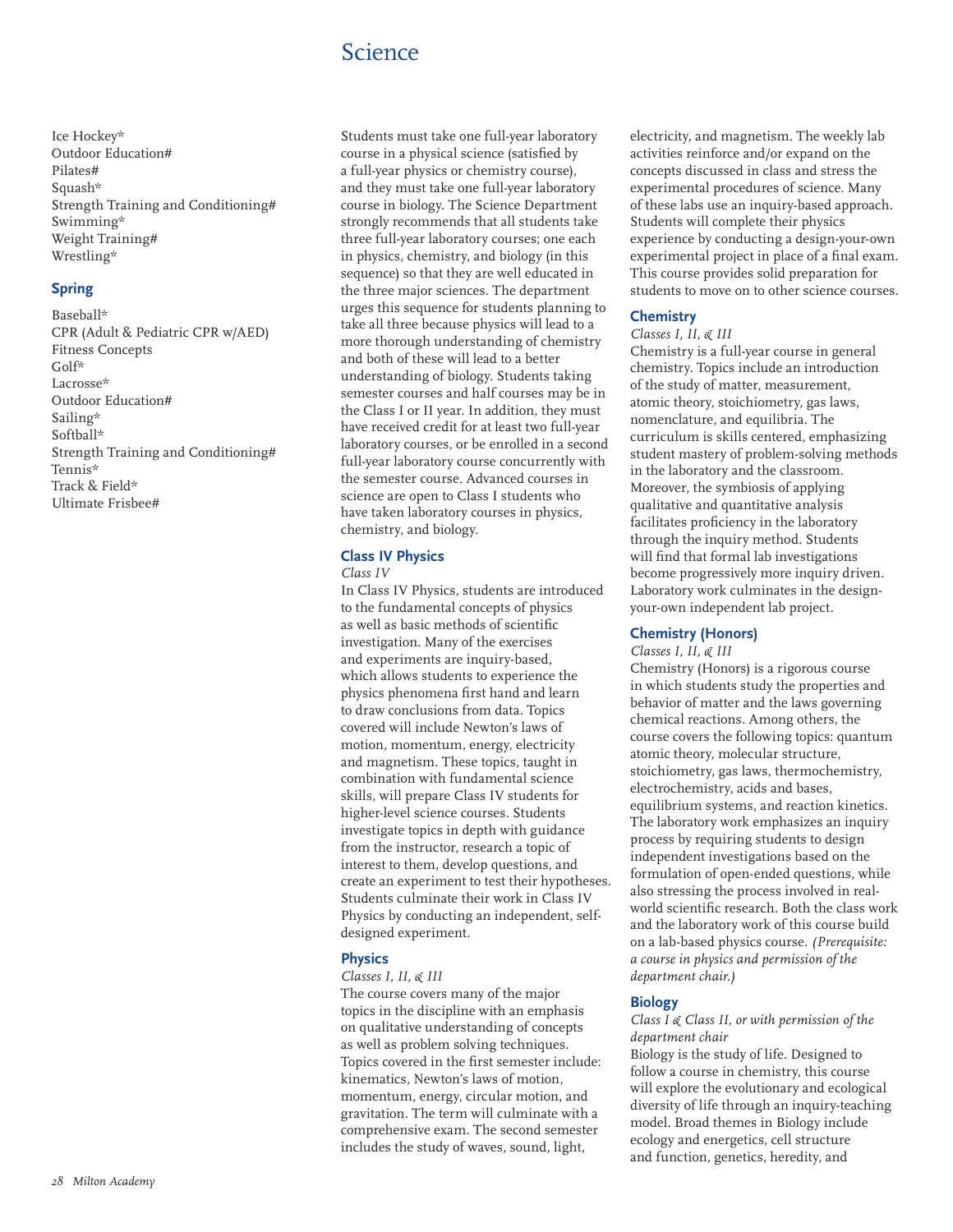molecular biology. As the year progresses, we emphasize connections between broad biological concepts—ecology and human biology, for example.

### **Biology (Honors)**

### *Class I & Class II, or with permission of the department chair*

Designed to follow a course in chemistry, this accelerated course will explore molecular, cellular, organismal, and ecological biology through an inquiryteaching model. Broad themes in Biology (Honors) include biochemistry, ecology and energetics, cell structure and function, molecular biology, genetics, and heredity. Students will explore the material through class discussions, review of scientific literature and work in the laboratory; they will practice critical thinking and writing as well as designing, conducting and analyzing experiments. There is a substantial out-ofclass lab component in Biology (Honors) that students will need to coordinate with their lab partner(s). *(Prerequisite: a course in chemistry and permission of the department chair.)*

#### **Advanced Courses in Science**

*Class I or with permission of the department chair*

The goal of these courses is to give our most capable, motivated science students an opportunity to further explore topics in each individual subject area. These courses include a significant amount of inquiry-based laboratory work. Through these explorations, students will broaden their understanding of the natural world. These courses may include readings of primary research, other scientific literature, and scientific textbooks, along with class discussions and inquiry-based lab work (both independent from and in concert with the instructor).

To register for any of these courses, students must have completed laboratory courses in physics, chemistry, and biology and have permission from the department chair. Students may take Advanced Physics or Advanced Chemistry concurrently with Biology (Honors) with permission from the department chair. If a student chooses to move out of Biology (Honors) for any reason, they will be required to drop the Advanced course being taken concurrently. All fullyear science courses at Milton Academy qualify as laboratory courses. If students have taken courses at other institutions, they should contact the Registrar's Office and the department chair, who will determine

whether they can receive credit for that work. All students in Advanced Courses in Science will be required to present at our end-of-year Science Symposium.

### **Advanced Biology**

This course allows students to deepen their understanding of biological concepts and hone their laboratory technique, skills, and writing. Much of the work in class will integrate molecular biology techniques to elucidate principles studied. In the first semester, students will study cell signaling and prokaryotic gene expression. In the second semester, students will study evolutionary biology. Studying evolution will allow students to integrate all areas of biology with understanding the process and outcome of evolution. Possible explorations include analysis and synthesis of synthetic DNA devices; assay of gene function in bacteria; analysis of mc1r sequence and mitochondrial DNA in the student's genome; tissue regeneration in flatworms; sexual development of c-ferns, evolution of biofilms in bacteria, genome sequencing, and behavior of c. elegans. Students will practice laboratory techniques necessary in the study of the organisms, and they will further their understanding of the concepts and protocols of molecular biology. Students should enjoy working in the lab and want to push themselves in studying biological sciences. We will use primary scientific articles as models of research and as a means of learning the material.

#### **Advanced Chemistry**

The goal of this course is to provide students with the knowledge and skills to investigate chemistry as it relates to their own scientific interests. Students will be introduced to advanced laboratory equipment and will more deeply study technology used in previous classes. Mini design-your-own labs are incorporated into the class every six to eight weeks to enable students to design and execute projects that apply the skills we have mastered to areas of personal interest in science. Topics of study include qualitative and quantitative analysis, kinetics, equilibrium, and electrochemistry, as well as more innovative fields such as nanotechnology, polymers, and molecular gastronomy. Assessment in this class is laboratory based and includes a wide range of reporting formats, as well as creative projects. A successful student must be able to work well independently and in close partnerships; demonstrate a strong

commitment to safe lab work; and be willing to take intellectual risks in pursuit of creative research.

#### **Advanced Environmental Science**

The study of Environmental Science is driven by the relationship between humans and the natural environment. In this class, students will explore this relationship using an interdisciplinary approach that builds on students' science backgrounds with new material from Earth system science. Our focus is on understanding how nature works, and on finding solutions to real environmental problems through the "doing" of real science. Coursework is heavily weighted towards fieldwork, and as such, students should be excited about frequent outdoor field activities. Our proximity to the Blue Hills, the Neponset River Estuary (the only remaining salt marsh estuary in Boston Harbor), and numerous local wetlands and streams provides an unusually rich natural laboratory learning resource. In recent years, this course has focused on a long-term ecological monitoring study of a local ecosystem in collaboration with the Neponset River Watershed Association, a local watershed authority.

#### **Advanced Physics**

In Advanced Physics, students study Newtonian mechanics in the fall and the experimental foundations of quantum mechanics in the spring. Throughout the fall, students develop a fluency in problemsolving skills through weekly problem sets and engage in weekly lab challenges that make theoretical mechanics relevant to the actual world. Further, students engage with the real-world applications through two major lab reports. In the spring semester, having constructed a solid foundation in Newtonian mechanics, students explore the classic experiments that indicated to us that Newtonian mechanics alone is not an apt description of our universe. As they study a series of the classic experiments in modern physics, students uncover strong evidence for wave-particle duality. Finally, students end the year by designing and conducting their own physics experiments to be presented to both the other advanced science students and the science faculty.

# Science Electives

#### *Classes I & II*

Students must have credit for two full-year laboratory science courses, or previous credit for one full-year laboratory science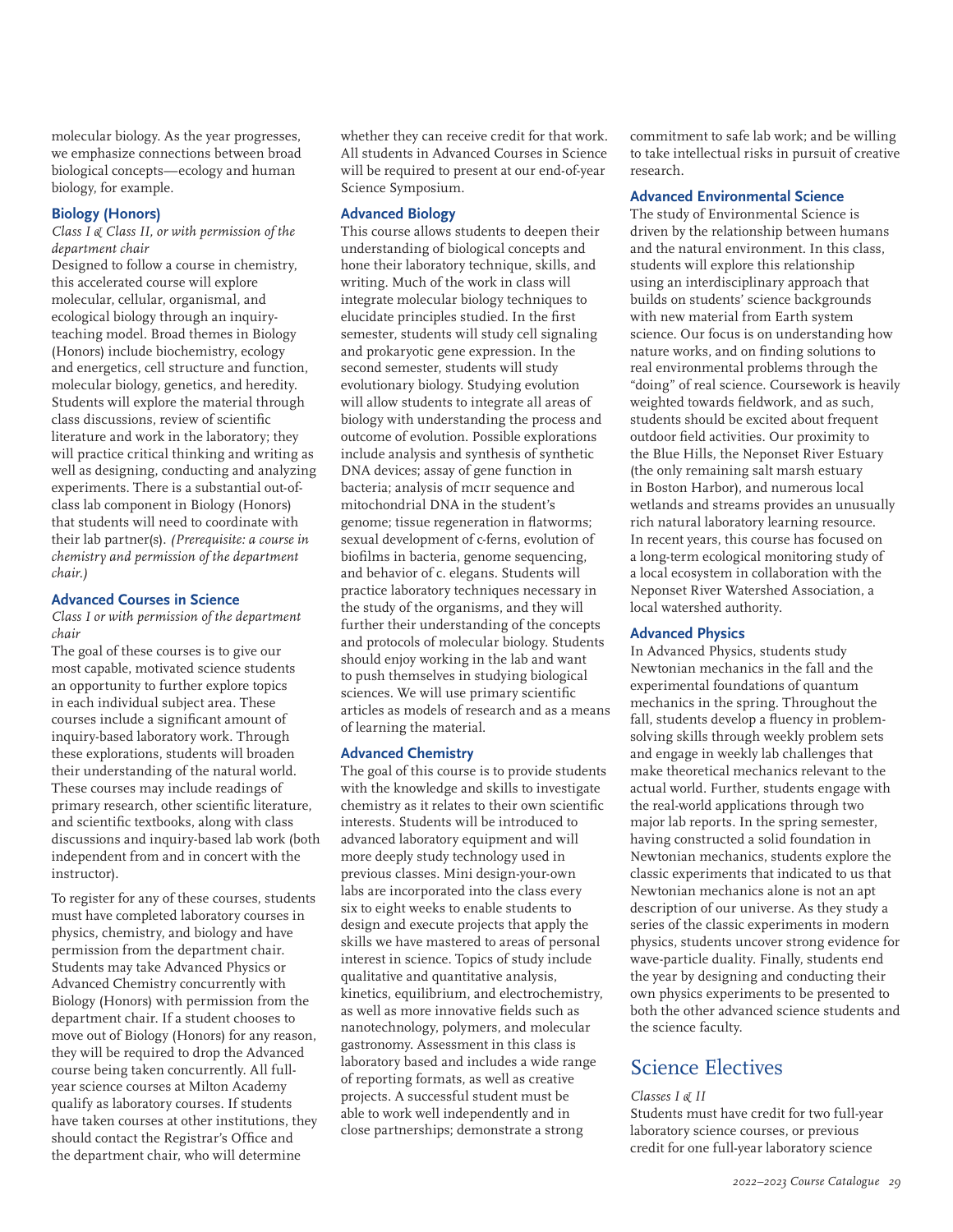course and an additional full-year laboratory course taken concurrently with the elective semester or half courses. Students should be aware that if a required concurrent full-year course is dropped for any reason, the elective course(s) will also have to be dropped.

#### **Neuroscience**

We will begin this course by venturing into the scientific study of the brain with a focus on the anatomical structures of the brain and their functions. We will follow with in-depth exploration of neuronal communication. We will explore concepts in neuroplasticity, learning, and memory. As we finish the course, these topics will be applied through investigation of stress and relaxation, addiction, mental health disorders, and neurodegenerative diseases. A few relevant dissections and labs will be performed. As this is an ever-changing field, students will learn to read and investigate scientific literature in the latter part of the course to understand the most recent theories and latest pharmacological interventions for what we study. *(Prerequisite: A course in biology.)*

### **Human Anatomy and Physiology**

*(Semester 1 or Semester 2)* Human Anatomy and Physiology challenges students with a variety of approaches geared toward developing a strong fundamental understanding of the structure and functioning of the human body. Classroom discussions emphasize physiological concepts, with special attention to the anatomical features of the system being studied. The course begins with an overview of cellular anatomy and physiology. The systems addressed over the course of the semester typically include the skeletomuscular system, cardiovascular system, lymphatic system, respiratory system, endocrine system, and excretory system. Other body systems are touched upon in the context of discussions of the previously mentioned systems. Evaluation for the class is based on participation in class discussions and in group work, in-class and take-home assessments, dissections, and one or two in-class presentations.

#### **Marine Science**

*(Semester 1 or Semester 2)*

This course investigates the biology, ecology, and adaptations of marine life, as well as the most recent and intriguing research in this content area. The course emphasizes independent and small-group lab work, research into current topics, and presentations of these investigations. Major topics studied will be biological

oceanography, the fundamental concepts of biology that relate to the marine environment, a survey of marine life, and important, timely issues in marine science. Lab work is a key component of this course, as students will work in the lab every week exploring the concepts of the course. Additional assignments require students to take advantage of the resources available in the area, such as the New England Aquarium, and visits to local marine and estuarine habitats. Lab work includes comparative anatomy done through dissection and direct observation of live marine animals.

# **Issues in Environmental Science: Solutions for a Sustainable Future**

*(Semester 1 or Semester 2)* The world faces a number of urgent environmental issues such as human population growth, air and water pollution, and climate change. While many of these topics seem overwhelming, all can be addressed with existing or emerging technologies ranging from the obvious (e.g., renewable energy, urban farming, and electric vehicles) to the futuristic (e.g., lab-grown meat, floating cities, and geoengineering). This course will begin with environmental science fundamentals and move to the development of practical solutions based on that science. By investigating changes that we can make on a personal or local level, students will gain insight into how to affect change on the national and global stage. This projectbased curriculum uses current scientific literature, interaction with professionals in the environmental field, and podcasts, TED talks, and other media to give students a variety of perspectives.

#### **Observational Astronomy**

#### *(Semester 1)*

In this course we study all things astronomical, from the life and death of stars to the evolution of the universe, from the solar system to the history of astronomy. Students conduct semester-long projects of their own choosing in consultation with the instructor. In the past, students have observed variable stars, sunspots, the moons of Jupiter, and the setting position of the sun. In the weekly observing sessions, students locate objects discussed in lectures using the Robert C. Ayer double-domed observatory that is equipped with permanently mounted 9- and 12-inch reflecting telescopes as well

as several portable telescopes. Students also take pictures of celestial objects using the special cameras provided.

# **Molecular Genetics 1**

#### *(Semester 1)*

This course educates students about the science and technology of the field of molecular genetics. Students briefly review the basic structure and function of DNA. For the first half of the semester students will isolate, amplify and sequence their TASR38 gene. Students will determine their haplotype and correlate it with their ability to taste a bitter tasting chemical. Students then complete a set of cloning and sequencing protocols of a plant housekeeping gene. After completion of these protocols, students will have the fundamental skills necessary to clone and sequence a gene in the laboratory. Skills developed in the course include nucleic acid extraction, performance and analysis of nested polymerase chain reaction (PCR), electrophoresis, size-exclusion chromatography, DNA ligation and bacterial transformation, microbial culturing, and sequencing and bioinformatics. The majority of the work in this class is laboratory-based. *(Prerequisite: A course in biology.)*

#### **Organic Chemistry 1**

*(Semester 1)*

Enter the world of medicines and plastics, of skunk spray and gasoline, of steroids and sugars. Enter the world of organic chemistry—the chemistry of carbon! This challenging course will focus on the fundamentals of organic chemistry and will include an introduction to molecular structure, stereochemistry, and the mechanisms of synthesis reactions. These fundamental ideas will be exemplified in discussions revolving around relevant synthetic molecules as well as important, naturally occurring biological entities. To deepen their understanding of the course material, students will be expected to participate in, and ultimately drive, laboratory experiments exploiting an inquiry-based learning approach. In total, knowledge gained from this class will equip the students with the critical rudiments in organic chemistry, a common collegiate requirement for science and engineering, pre-medicine, pre-dentistry, and prepharmacy majors.

#### **Molecular Genetics 2**

*(Semester 2)*

Molecular Genetics 2 is a laboratory course where students apply the skills, techniques and knowledge learned in Molecular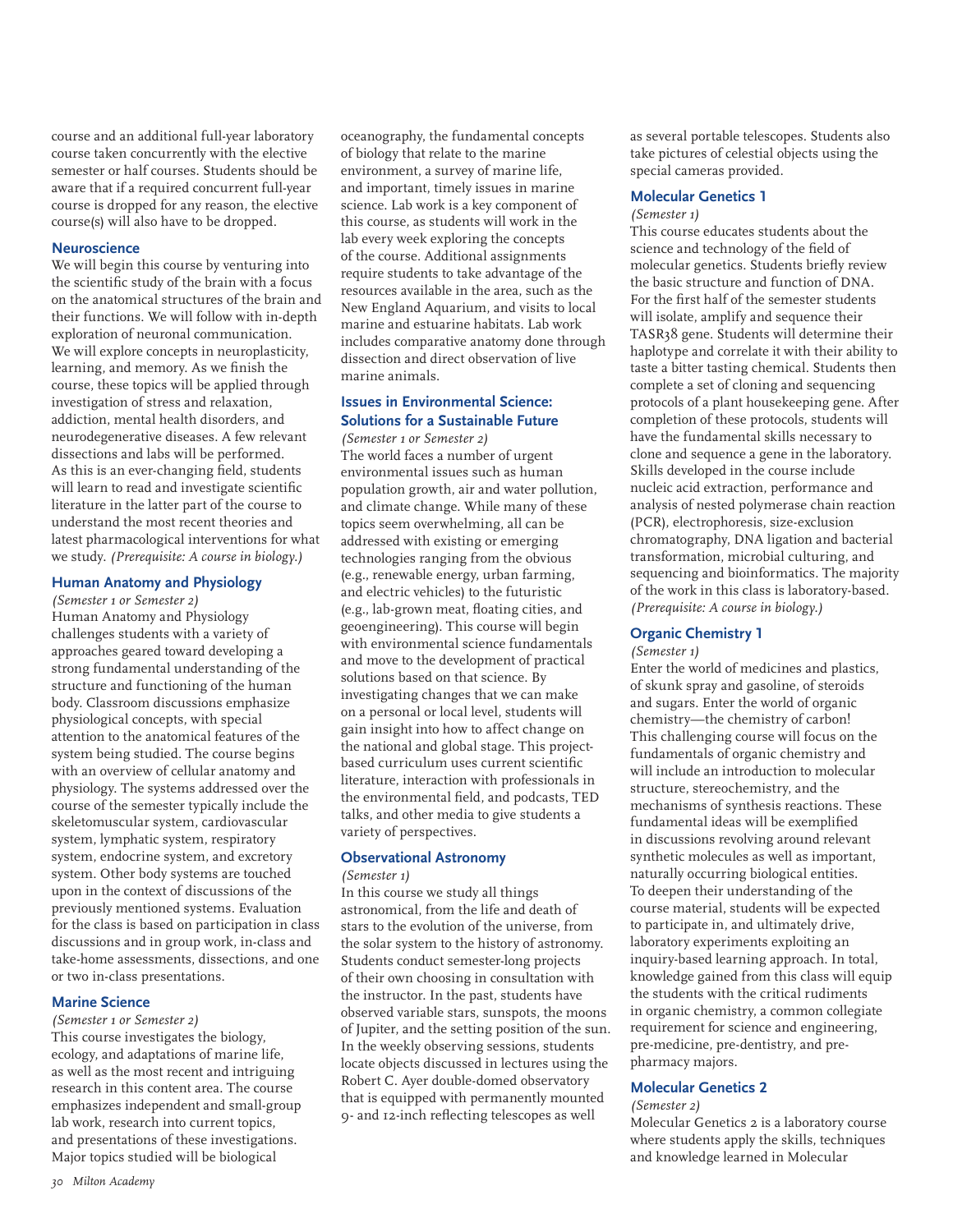Genetics 1 to explore topics including Drosophila genetics, gene regulation by RNAi in C. elegans and molecular cloning of GAPDH genes and bioinformatics. Topics change periodically depending on student interest and skills. Several topics provide opportunities to engage with professional researchers in the Boston area. Students should be interested in planning and conducting long-term projects in the lab. Students are required to present their work at the Science Symposium at the conclusion of the second semester. *(Prerequisite: A course in biology and Molecular Genetics 1.)*

#### **Organic Chemistry 2**

#### *(Semester 2)*

This course is designed to directly follow and build upon the content from Organic Chemistry 1. Specifically, students will garner a thorough understanding of both substitution and elimination reactions and their respective mechanisms. This knowledge will then be utilized in both laboratory and thought exercises aimed at predicting product formation from a given set of reactants as well as deliberate molecular design. The semester in Organic Chemistry 2 concludes with a major project in which students will profile a complex, biologically relevant organic molecule of their choosing. *(Prerequisite: A course in chemistry and biology; biology may be taken concurrently. Students must also have completed Organic Chemistry 1.)*

#### **Cosmology and Modern Physics** *(Semester 2)*

Discoveries made during the last 60 years in physics have radically changed our view of the universe. Astronomers and physicists use their understanding of the very small structures of matter, such as quarks, to explain the very large structures, such as the distribution of galaxies in the universe. In this course, students learn about the waveparticle duality of matter, the quark model of matter, elementary particle discovery and classification, the grand unification of forces, the Big Bang theory, black holes, and the end of the universe. *(Prerequisites: A course in both physics and chemistry.)*

# **Introduction to Aerodynamics**

#### *(Half Course)*

In this course, students will explore what makes airplanes work: from lift, thrust, and drag to control surfaces, stalls, and spins. We will cover the conceptual framework for flight as well as the theoretical basis for unconventional aircraft like the Piaggio Avanti and Burt Rutan's canard aircraft.

Students will build wing-in-ground effect models to explore the difference between pressure and lift and work toward a major project in the spring: designing a 21st-century ERCoupe, an airplane with simplified controls meant to appeal to a wider flying market. Students will evaluate their design ideas by building a flying model of their aircraft.

#### **Engineering the Future**

#### *(Half Course)*

The Engineering the Future course welcomes intrepid thinkers to engage in imagining new and exciting ways to design a world that better serves all of its inhabitants. We begin by exploring the basics of structural analysis, culminating in a building challenge that requires students to build a functional cantilever, a horizontal skyscraper!

In the second portion of our course, students push themselves to explore and experience what it means to be an engineering problem solver. They will learn about other types of engineering and choose the way they want to improve the community of the future.

In addition to a basic understanding of design principles, this course aims to develop important life skills. These skills include the ability to assess a task, to design a product, to collaborate with others, to problem solve, to be open to others' ideas, to think critically about our own ideas, and to present one's observations and conclusions clearly.

#### **Geology**

#### *(Half Course)*

Have you ever wondered about how rocks form, and what stories can they tell us about the Earth's history? Why are there mountains, canyons, and coastlines, and how have these features formed over time? What are volcanoes and earthquakes, and how do we know if we're living in an area that might be prone to natural disaster? This course is designed to introduce students to the world of geology, including the Earth's origin, composition and structure; minerals and rocks; and the major Earth processes that have shaped and continue to shape the surface of our planet. Plate tectonic theory is a theme central to the course: mountains and rivers, geologic hazards, weather and climate, and even the evolution of life on Earth is intimately linked to this theory. Another overarching theme will be exploring the relationship between humans and geology, defined by our place in geologic time: the Anthropocene. The study of geology is,

at its core, a field science. The proximity of Milton to the Blue Hills, in addition to other local resources, provides unique field opportunities to learn about major rock types, plate tectonics, weathering and erosion, and glacial processes, as well as the human impact. As such, students should be eager to participate in regular outdoor fieldwork that promotes the learning and practice of geology.

### **Science in the Modern Age**

*(Half Course)*

The need for students to be scientifically literate and able to detect bias in the media is critical. Students must not only be informed of current science topics, but they must also be able to critically examine issues at hand and consider multiple perspectives. Through a seminar-style format, Class I and II students will be encouraged to examine their basic assumptions about science and will investigate the interplay between science and society. Students may interact with the greater scientific community in a variety of ways, including interviews, guest speakers, and a field trip. Using multimodal assessment, students' learning will be measured by discussions, reading responses, debates, persuasive and journalistic writing, journaling, presentations and projects. With citizens and future voters in mind, this course promotes scientific literacy, critical analysis and good decision-making. Topics could include, but will not be limited to, bioethics, public health, epidemiology, DNA technology, genes and health, forensic science, sustainability, pharmacology, biodiversity, reproductive technology, and medical dilemmas. Students will read current science publications as their primary resource.

# **Making Science Visible: Field Sketching and Illustration in Science**

# *(Half course)*

Creating imagery while learning about science can be influential in students' learning. The craft of looking closely at the world and sharing those observations through illustration requires exposure to nature and the development of tools and strategies to visually represent experiences. This process can also engender responsible stewardship for our planet and a greater connection to the facts of the world around us. This course will provide opportunities for student-centered investigations utilizing active focused observation, questioning the meaning behind observed phenomena, and developing habits of nature drawing and journaling.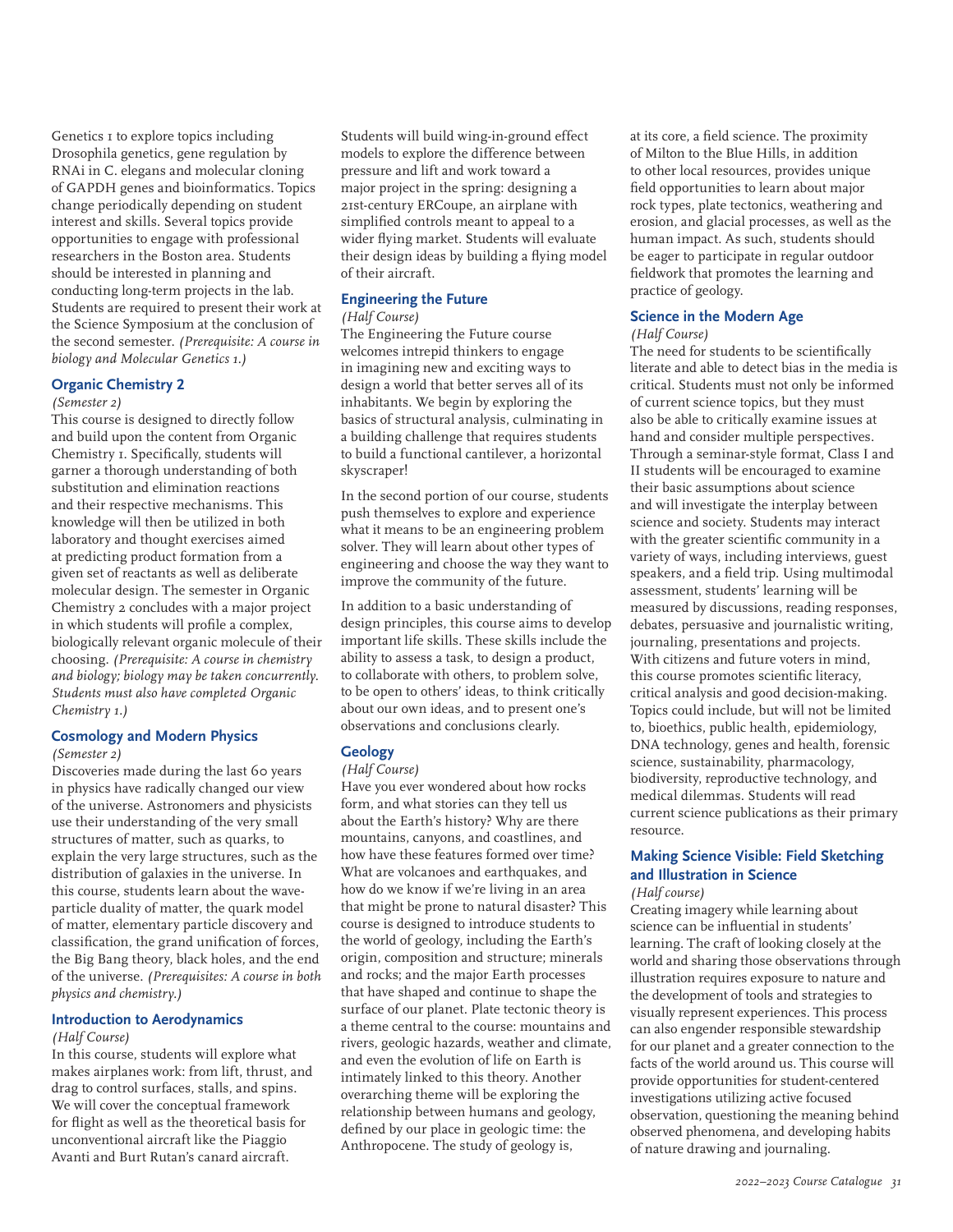# Half Courses Semester Courses

The following half courses meet all year long, but with half the meetings and/or less required preparation per week than a full course.

| <b>Classics</b>                                                                                                                                                                                                                                                          | Classes                                                                                      | Page                                      |
|--------------------------------------------------------------------------------------------------------------------------------------------------------------------------------------------------------------------------------------------------------------------------|----------------------------------------------------------------------------------------------|-------------------------------------------|
| Advanced Latin: Roman Historians<br>Advanced Latin: Roman Elegy and Lyric                                                                                                                                                                                                | $I-II$<br>$I-II$                                                                             | 11<br>11                                  |
| <b>Computer Science</b>                                                                                                                                                                                                                                                  |                                                                                              |                                           |
| Computer Programming 1-3<br>Applied Engineering & Design<br>Applied Math & AI                                                                                                                                                                                            | $I-III$<br>$I-III$<br>$I-III$                                                                | 12<br>12<br>12                            |
| <b>English</b>                                                                                                                                                                                                                                                           |                                                                                              |                                           |
| <b>Advanced Creative Writing</b><br>Advanced Creative Writing 2<br>Hamlet<br>Journalism<br>Power of Poetry<br>Project Story                                                                                                                                              | $I-II$<br>T<br>$I-II$<br>$II$ -III<br>$I$ -III<br>$I$ -III                                   | 16<br>16<br>15<br>15<br>15<br>16          |
| <b>History &amp; Social Science</b>                                                                                                                                                                                                                                      |                                                                                              |                                           |
| Historical Archeology<br>Justice in a Digital World<br>Topics in Psychology                                                                                                                                                                                              | $I-II$<br>$I-III$<br>$I-II$                                                                  | 18<br>19<br>19                            |
| Math                                                                                                                                                                                                                                                                     |                                                                                              |                                           |
| Discrete Mathematics Seminar<br>Mathematics & Art                                                                                                                                                                                                                        | $I-III$<br>$I-III$                                                                           | 22<br>22                                  |
| <b>Modern Languages</b>                                                                                                                                                                                                                                                  |                                                                                              |                                           |
| French 6: Advanced Studies<br>Advanced Topics in Chinese<br>Advanced Topics in Spanish                                                                                                                                                                                   | $I-II$<br>$I-II$<br>$I-II$                                                                   | 23<br>25<br>24                            |
| Music                                                                                                                                                                                                                                                                    |                                                                                              |                                           |
| Advanced Jazz Improvisation<br>Chamber Singers<br>Chamber Orchestra<br>Music Theory                                                                                                                                                                                      | $I-II$<br>$I$ -III<br>I–III<br>$I$ -III                                                      | 3<br>3<br>3                               |
| <b>Performing Arts</b>                                                                                                                                                                                                                                                   |                                                                                              |                                           |
| Advanced Dance: Modern<br>Advanced Dance: Ballet<br>Advanced Dance: Choreography<br>Advanced Drama: Directing<br>Advanced Drama: Improvisation<br>Advanced Drama: Musical Theatre<br>Advanced Drama: Costume Design<br>Advanced Drama: Female Role<br>Spoken Word Poetry | $I$ -III<br>$I-III$<br>$I$ -III<br>$I-II$<br>$I-II$<br>$I-II$<br>$I-II$<br>$I-II$<br>$I-III$ | 4<br>4<br>4<br>4<br>4<br>4<br>5<br>5<br>5 |
| <b>Science</b>                                                                                                                                                                                                                                                           |                                                                                              |                                           |
| Engineering the Future<br>Geology<br>Intro to Aerodynamics<br>Science in the Modern Age<br>Field Sketching in Science                                                                                                                                                    | $I-II$<br>$I-II$<br>$I-II$<br>$I-II$<br>$I-II$                                               | 31<br>31<br>30<br>31<br>31                |
| <b>Visual Arts</b>                                                                                                                                                                                                                                                       |                                                                                              |                                           |
| Architecture<br>Printmaking<br>Textile Design<br>UX Design<br>Advanced Film Production                                                                                                                                                                                   | $I$ -III<br>$I-III$<br>I–III<br>$I-III$<br>$I-II$                                            | 8<br>8<br>9<br>9<br>9                     |

Semester courses meet as frequently as a full course for one semester of the academic year.

| <b>Classics</b>                                                                                                                                                                                                                                                                                                                                                                     | Semester                                                                         | Classes                                                                                          | Page                                                     |
|-------------------------------------------------------------------------------------------------------------------------------------------------------------------------------------------------------------------------------------------------------------------------------------------------------------------------------------------------------------------------------------|----------------------------------------------------------------------------------|--------------------------------------------------------------------------------------------------|----------------------------------------------------------|
| Advanced Latin: Roman Philosophical Writings<br>Advanced Latin: Selected Readings                                                                                                                                                                                                                                                                                                   | 1<br>2                                                                           | $I-II$<br>$I-II$                                                                                 | 11<br>11                                                 |
| <b>Computer Science</b>                                                                                                                                                                                                                                                                                                                                                             |                                                                                  |                                                                                                  |                                                          |
| Computer Programming 2<br>Advanced Computer Programming 3<br>Applied Math & AI                                                                                                                                                                                                                                                                                                      | 1<br>2<br>2                                                                      | $I-III$<br>$I-III$<br>$I$ -III                                                                   | 12<br>12<br>12                                           |
| <b>History &amp; Social Sciences</b>                                                                                                                                                                                                                                                                                                                                                |                                                                                  |                                                                                                  |                                                          |
| Adv Hist: African-American History<br>Adv Hist: History of Modern China<br>Adv Hist: History of the Middle East<br>Adv Hist: Topics in Modern World History<br>Adv Hist: Asian American History<br>Adv Hist: The Aztecs to High-Tech<br>Adv Hist: Globalization and Islam<br>Adv Hist: History of Civil Rights<br>American Government & Politics<br>Comparative Government          | 1<br>1<br>1<br>1<br>$\overline{2}$<br>2<br>2<br>2<br>$\mathbf{1}$<br>2           | $I-II$<br>$I-II$<br>$I-II$<br>$I-II$<br>$I-II$<br>$I-II$<br>$I-II$<br>$I-II$<br>$I-II$<br>$I-II$ | 17<br>17<br>17<br>17<br>17<br>18<br>18<br>18<br>18<br>18 |
| Global Economics<br>Microeconomics<br>Macroeconomics<br>Behavioral Economics<br>Cold War America<br>Economic Inequality                                                                                                                                                                                                                                                             | $\overline{2}$<br>1&2<br>1&2<br>2<br>2<br>1                                      | $I-II$<br>$I-II$<br>$I-II$<br>$I-II$<br>$I-II$<br>$I-II$                                         | 19<br>19<br>19<br>19<br>18<br>19                         |
| <b>Math</b>                                                                                                                                                                                                                                                                                                                                                                         |                                                                                  |                                                                                                  |                                                          |
| Advanced Topics in Mathematics<br>Mathematics & Social Justice                                                                                                                                                                                                                                                                                                                      | 1&2<br>2                                                                         | $I-II$<br>$I$ -III                                                                               | 22<br>22                                                 |
| <b>Modern Languages</b>                                                                                                                                                                                                                                                                                                                                                             |                                                                                  |                                                                                                  |                                                          |
| The Francophone World<br>Twentieth-Century France Through its Cinema<br>Inside Latin America<br>Discovering El Caribe                                                                                                                                                                                                                                                               | 1<br>2<br>1<br>$\overline{2}$                                                    | $I-II$<br>$I-II$<br>$I-II$<br>$I-II$                                                             | 23<br>23<br>24<br>24                                     |
| <b>Science</b>                                                                                                                                                                                                                                                                                                                                                                      |                                                                                  |                                                                                                  |                                                          |
| Human Anatomy & Physiology<br>Marine Science<br>Issues in Environmental Science<br>Molecular Genetics 1<br>Molecular Genetics 2<br>Organic Chemistry 1<br>Organic Chemistry 2<br>Observational Astronomy<br>Cosmology & Modern Physics<br><b>Visual Arts</b>                                                                                                                        | 1&2<br>1&2<br>1&2<br>1<br>2<br>1<br>2<br>1<br>2                                  | $I-II$<br>$I-II$<br>$I-II$<br>$I-II$<br>$I-II$<br>$I-II$<br>$I-II$<br>$I-II$<br>$I-II$           | 30<br>29<br>30<br>30<br>30<br>30<br>31<br>30<br>30       |
|                                                                                                                                                                                                                                                                                                                                                                                     |                                                                                  |                                                                                                  |                                                          |
| <b>Advanced Drawing</b><br>Advanced Photography: Digital Imaging<br>Advanced Sculpture<br>Advanced Technology: Graphic Design<br>Advanced Filmmaking<br>Advanced Portfolio: Drawing Painting<br>Advanced Portfolio: Sculpture Ceramics                                                                                                                                              | 1<br>1<br>1<br>1<br>1<br>1<br>1<br>1                                             | $I-II$<br>$I-II$<br>$I-II$<br>$I-II$<br>$I-II$<br>Ι<br>I<br>I                                    | 7<br>7<br>7<br>7<br>7<br>9<br>9                          |
| Advanced Portfolio: Photography Digital Imaging<br>Advanced Portfolio: Filmmaking<br>Advanced Portfolio: Technology Media<br><b>Advanced Ceramics</b><br>Advanced Documentary Film<br><b>Advanced Painting</b><br>Advanced Photography: Alternative Processes<br>Advanced Technology: Industrial Design<br>Advanced Portfolio: Independent Studio Seminar<br>History of Western Art | 1<br>1<br>2<br>2<br>$\overline{2}$<br>$\overline{2}$<br>$\overline{2}$<br>2<br>1 | I<br>I<br>$I-II$<br>$I-II$<br>$I-II$<br>$I-II$<br>$I-II$<br>Ι<br>$I-III$                         | 9<br>9<br>9<br>8<br>8<br>7<br>8<br>8<br>10<br>7          |
| Contemporary & Global Art Studies                                                                                                                                                                                                                                                                                                                                                   | 2                                                                                | $I-III$                                                                                          | 8                                                        |

*32 Milton Academy*